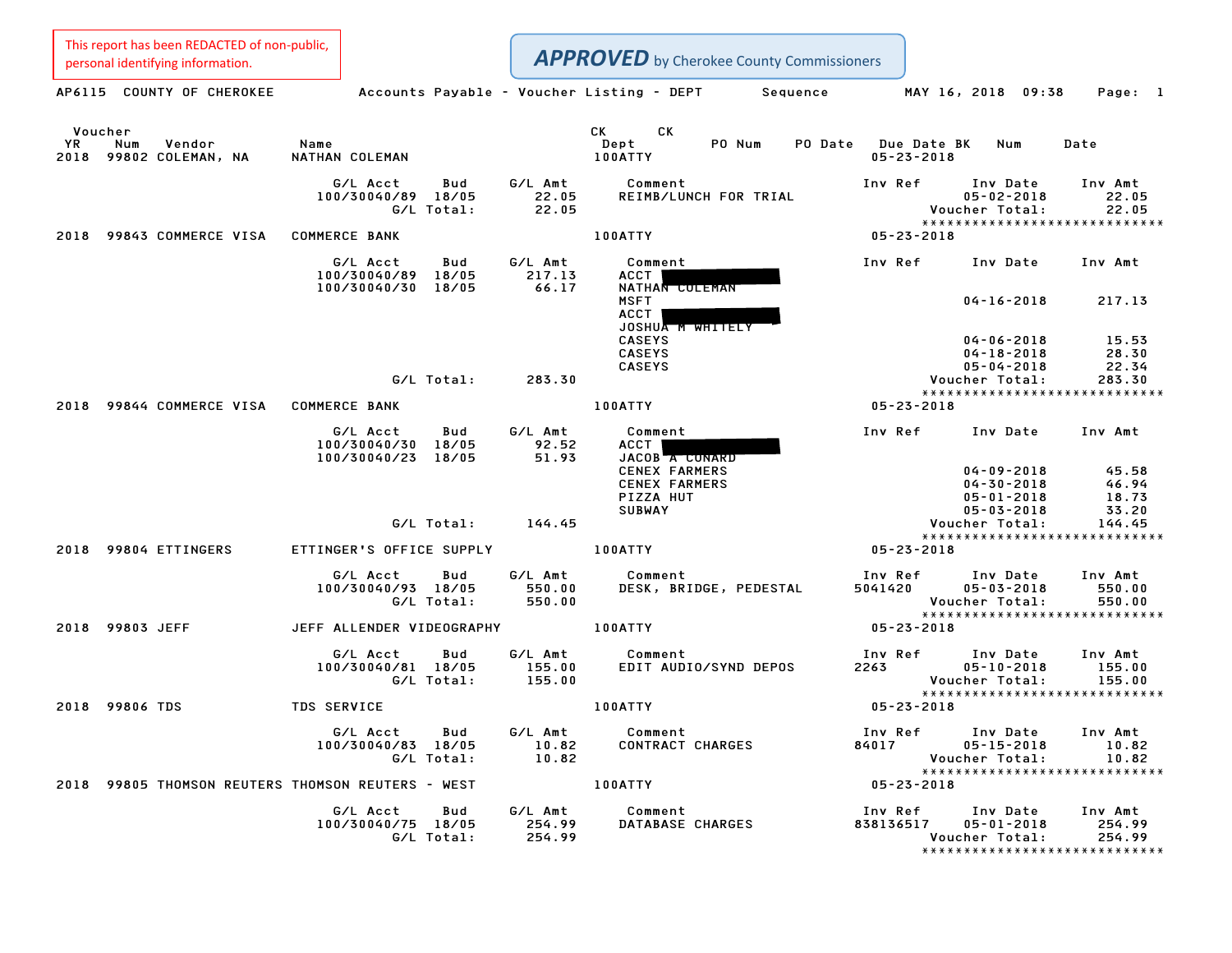| AP6115 COUNTY OF CHEROKEE                                 |                                                      |            |                             | Accounts Payable – Voucher Listing – DEPT       Sequence         MAY 16, 2018  09:38                                                                                                                                                                              |                                             |                                                                                            | Page: 2                                                      |
|-----------------------------------------------------------|------------------------------------------------------|------------|-----------------------------|-------------------------------------------------------------------------------------------------------------------------------------------------------------------------------------------------------------------------------------------------------------------|---------------------------------------------|--------------------------------------------------------------------------------------------|--------------------------------------------------------------|
| Voucher<br><b>YR</b><br>Num<br>Vendor<br>2018 99807 XEROX | Name<br>XEROX CORPORATION                            |            |                             | CK the control of the control of the control of the control of the control of the control of the control of the control of the control of the control of the control of the control of the control of the control of the contr<br>CK<br>Dept<br>PO Num<br>100ATTY | PO Date Due Date BK Num<br>$05 - 23 - 2018$ |                                                                                            | Date                                                         |
|                                                           | G/L Acct<br>100/30040/83 18/05<br>G/L Total:         | Bud        | 269.79<br>269.79            | G/L Amt Comment<br>COPIER CHARGES                                                                                                                                                                                                                                 | Inv Ref<br>093057519                        | Inv Date<br>$05 - 01 - 2018$<br>Voucher Total:                                             | Inv Amt<br>269.79<br>269.79<br>***************************** |
| 2018 99600 CORPORATE                                      | <b>CORPORATE BUSINESS SYSTEMS</b>                    |            |                             | 100CCLERK                                                                                                                                                                                                                                                         | <b>DEPT</b><br>05-23-2018                   | Total:                                                                                     | 1690.40                                                      |
|                                                           | G/L Acct<br>100/30020/89 18/05<br>G/L Total:         | Bud        | G/L Amt<br>307.50<br>307.50 | Comment<br><b>CONTRACT CHARGES</b>                                                                                                                                                                                                                                | Inv Ref<br>1775163                          | Inv Date<br>$04 - 30 - 2018$<br>Voucher Total:                                             | Inv Amt<br>307.50<br>307.50                                  |
| 2018 99824 EDMONDSON, R                                   | <b>RODNEY D EDMONDSON</b>                            |            |                             | <b>100CCLERK</b>                                                                                                                                                                                                                                                  | 05-23-2018                                  |                                                                                            | ******************************                               |
|                                                           | G/L Acct<br>100/30020/73 18/05<br>G/L Total:         | <b>Bud</b> | G/L Amt<br>203.83<br>203.83 | Comment<br>MILEAGE/KCCEOA TRAINING                                                                                                                                                                                                                                | Inv Ref                                     | Inv Date<br>$05 - 14 - 2018$<br>Voucher Total:                                             | Inv Amt<br>203.83<br>203.83<br>***************************** |
| 2018 99808 COLUMBUS NEWS                                  | COLUMBUS NEWS REPORT                                 |            |                             | <b>100CHOUSE</b>                                                                                                                                                                                                                                                  | <b>DEPT</b><br>$05 - 23 - 2018$             | Total:                                                                                     | 511.33                                                       |
|                                                           | G/L Acct<br>100/30080/78 18/05<br>G/L Total:         | Bud        | G/L Amt<br>16.00<br>16.00   | Comment<br>LEGAL NOTICE/SOLID WASTE                                                                                                                                                                                                                               | Inv Ref<br>512 200                          | Inv Date<br>$05 - 11 - 2018$<br>Voucher Total:                                             | Inv Amt<br>16.00<br>16.00                                    |
| 2018 99825 COMMERCE VISA COMMERCE BANK                    |                                                      |            |                             | <b>100CHOUSE</b>                                                                                                                                                                                                                                                  | 05-23-2018                                  |                                                                                            |                                                              |
|                                                           | G/L Acct<br>100/30080/30 18/05<br>100/30080/40 18/05 | Bud        | G/L Amt<br>5.00<br>124.48   | Comment<br>ACCT  <br>RALPH <b>HOUSER</b>                                                                                                                                                                                                                          | Inv Ref                                     | Inv Date Inv Amt                                                                           |                                                              |
|                                                           |                                                      |            |                             | <b>FAST MART</b><br>LOWES<br>IN BLUE WATER POOL<br><b>EVANS</b><br><b>EVANS</b>                                                                                                                                                                                   |                                             | $04 - 24 - 2018$<br>04-25-2018<br>$04 - 25 - 2018$<br>$04 - 27 - 2018$<br>$05 - 02 - 2018$ | 5.00<br>36.70<br>70.15<br>6.20<br>11.43                      |
|                                                           | G/L Total:                                           |            | 129.48                      |                                                                                                                                                                                                                                                                   |                                             | Voucher Total:                                                                             | 129.48<br>*****************************                      |
| 2018 99601 COUNTRY                                        | <b>COUNTRY GARDENS</b>                               |            |                             | 100CHOUSE                                                                                                                                                                                                                                                         | 05-23-2018                                  |                                                                                            |                                                              |
|                                                           | G/L Acct<br>100/30080/89 18/05<br>G/L Total:         | Bud        | G/L Amt<br>54.50<br>54.50   | Comment<br>PLANT/NAPIER                                                                                                                                                                                                                                           | Inv Ref                                     | Inv Date<br>$04 - 25 - 2018$<br>Voucher Total:                                             | Inv Amt<br>54.50<br>54.50<br>*****************************   |
| 2018 99602 COVERT                                         | COVERT ELECTRIC MACHINERY INC 100CHOUSE              |            |                             |                                                                                                                                                                                                                                                                   | 05-23-2018                                  |                                                                                            |                                                              |
|                                                           | G/L Acct<br>100/30080/80 18/05<br>G/L Total:         | Bud        | G/L Amt<br>426.41<br>426.41 | Comment<br>PUMP MOTOR                                                                                                                                                                                                                                             | Inv Ref<br>0081934                          | Inv Date<br>$04 - 16 - 2018$<br>Voucher Total:                                             | Inv Amt<br>426.41<br>426.41<br>***************************** |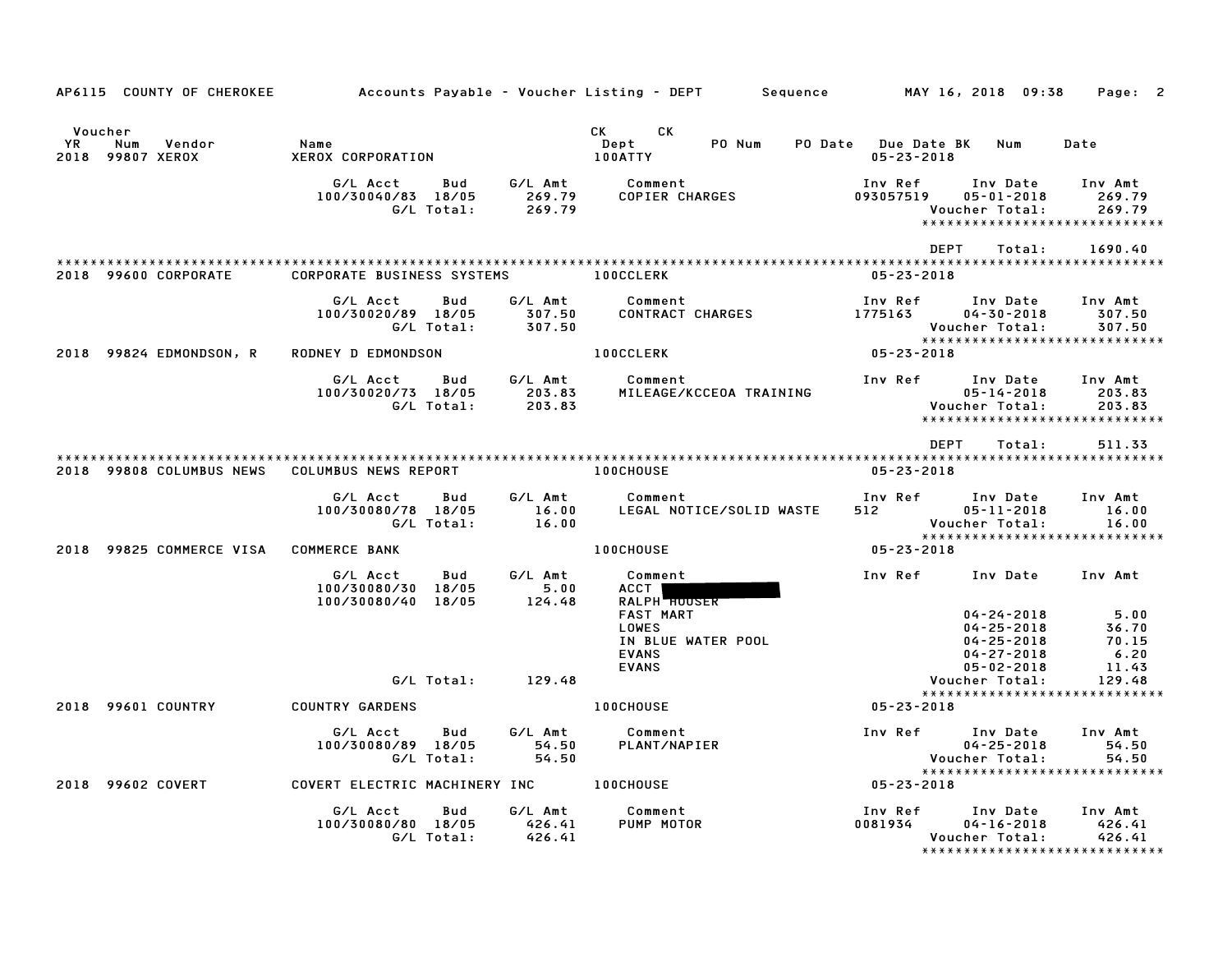|                        |                                                             |                                                  |                                           | AP6115 COUNTY OF CHEROKEE Accounts Payable - Voucher Listing - DEPT Sequence MAY 16, 2018 09:38               |                                                                                              |                                                          | Page: 3                       |
|------------------------|-------------------------------------------------------------|--------------------------------------------------|-------------------------------------------|---------------------------------------------------------------------------------------------------------------|----------------------------------------------------------------------------------------------|----------------------------------------------------------|-------------------------------|
| Voucher<br>YR.<br>2018 | Num<br>Vendor<br>99603 CRAWFORD CLERK CRAWFORD COUNTY CLERK | Name                                             |                                           | CK CK<br>PO Num<br>Dept<br><b>100CHOUSE</b>                                                                   | PO Date Due Date BK Num<br>$05 - 23 - 2018$                                                  |                                                          | Date                          |
|                        |                                                             | G/L Acct<br>100/30080/89 18/05                   | Bud<br>875.38                             | G/L Amt Comment<br>875.38 DISTRICT<br>DISTRICT CORONERS SALARY<br><b>CHEROKEE COUNTY</b><br><b>APRIL 2018</b> | Inv Ref                                                                                      | Inv Date Inv Amt<br>$05 - 01 - 2018$                     | 875.38                        |
|                        |                                                             | G/L Total:                                       | 875.38                                    |                                                                                                               |                                                                                              | Voucher Total:                                           | 875.38                        |
|                        | 2018 99604 CULLIGAN                                         | CULLIGAN OF JOPLIN                               |                                           | <b>100CHOUSE</b>                                                                                              | 05-23-2018                                                                                   |                                                          | ***************************** |
|                        |                                                             | G/L Acct Bud<br>100/30080/89 18/05<br>G/L Total: | G/L Amt<br>25.75<br>25.75                 | Comment<br>WATER                                                                                              | Inv Ref<br>119657 05-03-2018                                                                 | Inv Date Inv Amt<br>Voucher Total:                       | 25.75<br>25.75                |
|                        | 2018 99605 FARMERS                                          | FARMERS COOPERATIVE ASSOCIATION 100CHOUSE        |                                           |                                                                                                               | 05-23-2018                                                                                   |                                                          |                               |
|                        |                                                             | G/L Acct<br>100/30080/40 18/05<br>G/L Total:     | G/L Amt<br>Bud<br>116.95<br>116.95        | Comment<br>HOSES, VALVE, NOZZLE                                                                               | Inv Ref      Inv Date    Inv Amt<br>227251         05–09–2018       116.95<br>Voucher Total: |                                                          | 116.95                        |
|                        | 2018 99799 FRONTIER                                         | FRONTIER FORENSICS PA                            |                                           | <b>100CHOUSE</b>                                                                                              | $05 - 23 - 2018$                                                                             |                                                          |                               |
|                        |                                                             | G/L Acct<br>100/30080/89 18/05<br>G/L Total:     | Bud<br>1550.00<br>1550.00                 | G/L Amt Comment<br>AUTOPSY SERVICES                                                                           | Inv Ref Inv Date<br>533 65                                                                   | $04 - 30 - 2018$<br>Voucher Total:                       | Inv Amt<br>1550.00<br>1550.00 |
|                        | 2018 99649 KS GAS                                           | KANSAS GAS SERVICE                               |                                           | <b>100CHOUSE</b>                                                                                              | 05-23-2018                                                                                   |                                                          | ***************************** |
|                        |                                                             | G/L Acct<br>100/30080/81 18/05<br>G/L Total:     | <b>Bud</b><br>G/L Amt<br>125.12<br>125.12 | Comment<br>ACCT 510241094 1188724 27                                                                          |                                                                                              | Inv Ref Inv Date Inv Amt<br>05-04-2018<br>Voucher Total: | 125.12<br>125.12              |
|                        | 2018 99818 MAXTON, K                                        | KENNETH E MAXTON                                 |                                           | <b>100CHOUSE</b>                                                                                              | 05-23-2018                                                                                   |                                                          | ***************************** |
|                        |                                                             | G/L Acct<br>100/30080/89 18/05                   | G/L Amt<br>Bud<br>320.00                  | Comment<br>CORONER BILLING                                                                                    |                                                                                              | Inv Ref Inv Date<br>$05 - 14 - 2018$                     | Inv Amt<br>320.00             |
|                        |                                                             |                                                  | G/L Total: 320.00                         |                                                                                                               |                                                                                              | Voucher Total:                                           | 320.00                        |
|                        | 2018 99606 MENSE                                            | MENSE CPA FIRM, LLC                              |                                           | <b>100CHOUSE</b>                                                                                              | 05-23-2018                                                                                   |                                                          | ***************************** |
|                        |                                                             | G/L Acct<br>100/30080/89 18/05                   | Bud<br>G/L Amt<br>487.50                  | Comment<br>FORMATION/TAXATION FIRE<br><b>DISTRICTS</b>                                                        | Inv Ref Inv Date Inv Amt<br>3027 04-30-2018 487.50                                           |                                                          | 487.50                        |
|                        |                                                             |                                                  | G/L Total: 487.50                         |                                                                                                               |                                                                                              | Voucher Total: 487.50                                    |                               |
|                        | 2018 99698 PRO SOLUTIONS                                    | PRO SOLUTIONS, LLC                               |                                           | <b>100CHOUSE</b>                                                                                              | 05-23-2018                                                                                   |                                                          | ***************************** |
|                        |                                                             | G/L Acct<br>100/30080/81 18/05<br>G/L Total:     | G/L Amt<br><b>Bud</b><br>155.91<br>155.91 | Comment<br>GAS SALES                                                                                          | Inv Ref<br>201804192                                                                         | Inv Date<br>$05 - 10 - 2018$<br>Voucher Total:           | Inv Amt<br>155.91<br>155.91   |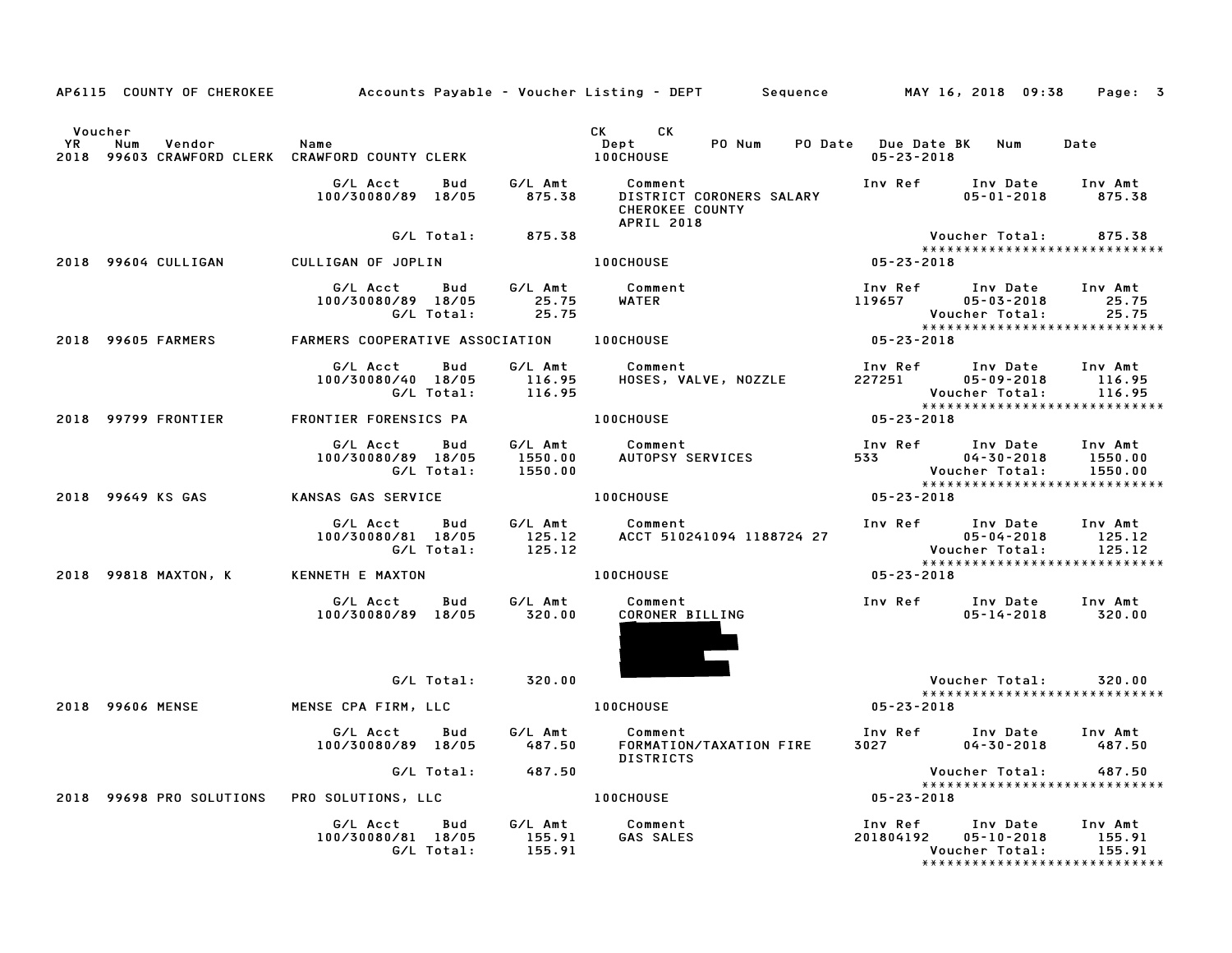| AP6115 COUNTY OF CHEROKEE                                       |                                                     |                             | Accounts Payable – Voucher Listing – DEPT         Sequence |                                                | MAY 16, 2018 09:38                             | Page: 4                                                       |
|-----------------------------------------------------------------|-----------------------------------------------------|-----------------------------|------------------------------------------------------------|------------------------------------------------|------------------------------------------------|---------------------------------------------------------------|
| Voucher<br><b>YR</b><br>Num<br>Vendor<br>2018 99607 SANDBERG, J | Name<br>JANICE M SANDBERG                           |                             | Dept<br>PO Num<br><b>100CHOUSE</b>                         | <b>PO Date</b> Due Date BK<br>$05 - 23 - 2018$ | <b>CK</b><br>Num                               | CK<br>Date                                                    |
|                                                                 | G/L Acct<br>Bud<br>100/30080/80 18/05               | G/L Amt<br>27.33            | Comment<br><b>REIMB/PLANTS</b>                             | Inv Ref                                        | Inv Date<br>$04 - 21 - 2018$                   | Inv Amt<br>1.98<br>9.98                                       |
|                                                                 | G/L Total:                                          | 27.33                       |                                                            |                                                | Voucher Total:                                 | 15.37<br>27.33                                                |
| 2018 99608 TRUE VALUE COL TRUE VALUE COLUMBUS                   |                                                     |                             | <b>100CHOUSE</b>                                           | $05 - 23 - 2018$                               |                                                | *****************************                                 |
|                                                                 | G/L Acct<br>Bud<br>100/30080/40 18/05<br>G/L Total: | G/L Amt<br>23.97<br>23.97   | Comment<br>SOCKET, JOINT, PLIERS                           | Inv Ref<br>A343707                             | Inv Date<br>$05 - 01 - 2018$<br>Voucher Total: | Inv Amt<br>23.97<br>23.97<br>*****************************    |
| 2018 99609 VIA                                                  | VIA CHRISTI HOSPITAL PITT                           |                             | 100CHOUSE                                                  | $05 - 23 - 2018$                               |                                                |                                                               |
|                                                                 | G/L Acct<br>Bud<br>100/30080/89 18/05<br>G/L Total: | G/L Amt<br>350.00<br>350.00 | Comment<br>SANE SART EXAM                                  | Inv Ref<br>900                                 | Inv Date<br>$04 - 30 - 2018$<br>Voucher Total: | Inv Amt<br>350.00<br>350.00<br>****************************** |
|                                                                 |                                                     |                             |                                                            | <b>DEPT</b>                                    | Total:                                         | 4684.30                                                       |
| 2018 99610 COLUMBUS NEWS                                        | COLUMBUS NEWS REPORT                                |                             | 100COMM                                                    | $05 - 23 - 2018$                               |                                                |                                                               |
|                                                                 | G/L Acct<br>Bud<br>100/30010/78 18/05<br>G/L Total: | G/L Amt<br>48.00<br>48.00   | Comment<br>RESOLUTION 14-2018                              | Inv Ref<br>0502                                | Inv Date<br>$05 - 02 - 2018$<br>Voucher Total: | Inv Amt<br>48.00<br>48.00<br>*****************************    |
| 2018 99842 GARNER, J                                            | <b>JACK GARNER</b>                                  |                             | 100COMM                                                    | 05-23-2018                                     |                                                |                                                               |
|                                                                 | G/L Acct<br>Bud<br>100/30010/89 18/05<br>G/L Total: | G/L Amt<br>500.00<br>500.00 | Comment<br>AUCTIONEER                                      | Inv Ref                                        | Inv Date<br>$05 - 14 - 2018$<br>Voucher Total: | Inv Amt<br>500.00<br>500.00<br>*****************************  |
|                                                                 |                                                     |                             |                                                            | <b>DEPT</b>                                    | Total:                                         | 548.00                                                        |
| 2018 99611 NEX TECH                                             | NEX-TECH                                            |                             | 100COMP                                                    | $05 - 23 - 2018$                               |                                                |                                                               |
|                                                                 | G/L Acct<br>Bud<br>100/30150/89 18/05<br>G/L Total: | G/L Amt<br>2.50<br>2.50     | Comment<br>ACCT 403167                                     | Inv Ref                                        | Inv Date<br>$05 - 01 - 2018$<br>Voucher Total: | Inv Amt<br>2.50<br>2.50<br>*****************************      |
|                                                                 |                                                     |                             |                                                            | <b>DEPT</b>                                    | Total:                                         | 2.50                                                          |
| 2018 99809 CIZERLE, T                                           | TERRY CIZERLE                                       |                             | 100DCOURT                                                  | $05 - 23 - 2018$                               |                                                |                                                               |
|                                                                 | G/L Acct<br>Bud<br>100/30070/86 18/05<br>G/L Total: | G/L Amt<br>75.77<br>75.77   | Comment<br>REIMB/JURY SUPPLIES                             | Inv Ref                                        | Inv Date<br>$04 - 27 - 2018$<br>Voucher Total: | Inv Amt<br>75.77<br>75.77<br>*****************************    |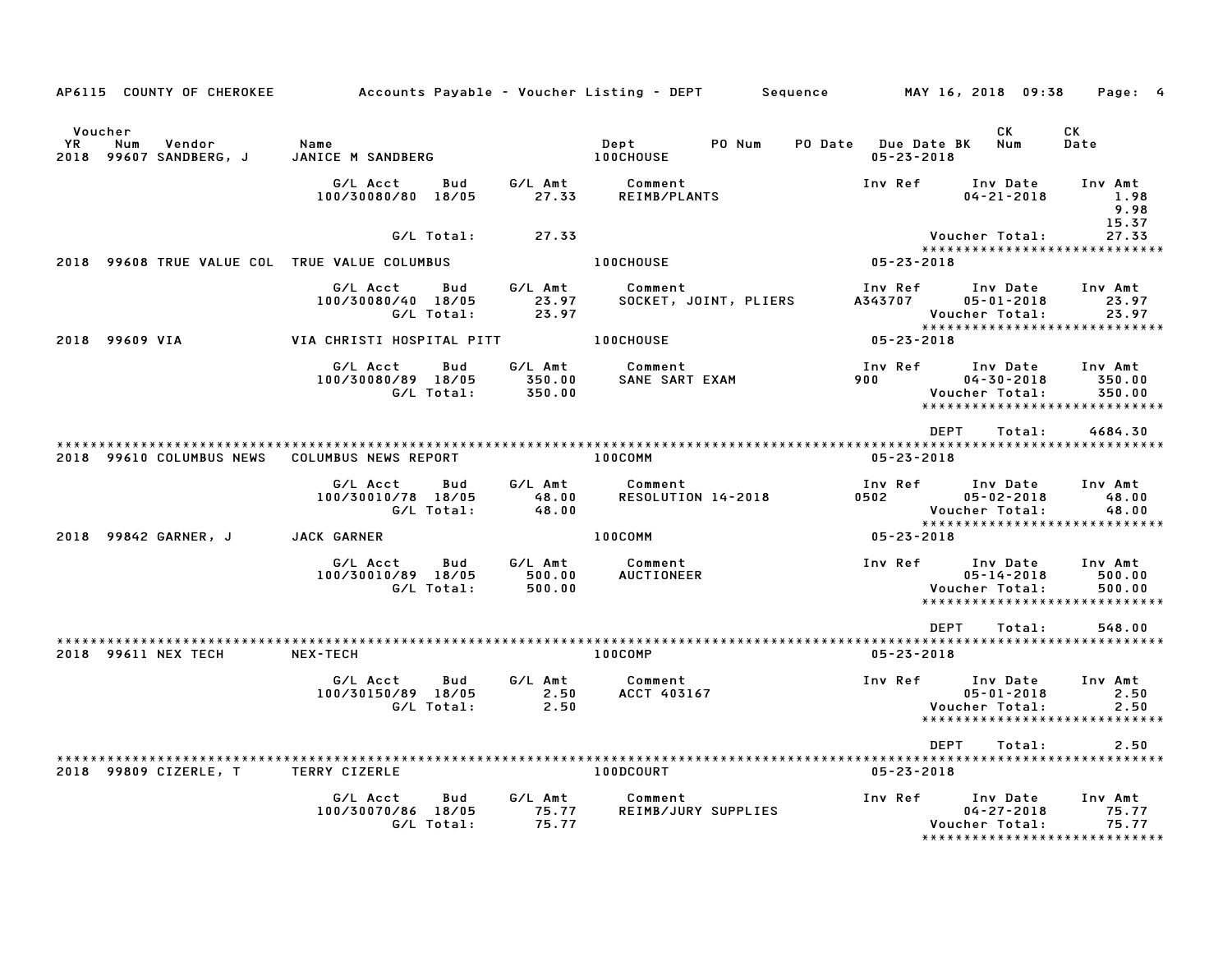|                                                           |                                                                                                                                                            | AP6115 COUNTY OF CHEROKEE Accounts Payable – Voucher Listing – DEPT Sequence MAY 16, 2018 09:38                                                                                                                                                                           |                                                                                  |                                                | Page: 5                       |
|-----------------------------------------------------------|------------------------------------------------------------------------------------------------------------------------------------------------------------|---------------------------------------------------------------------------------------------------------------------------------------------------------------------------------------------------------------------------------------------------------------------------|----------------------------------------------------------------------------------|------------------------------------------------|-------------------------------|
| Voucher<br><b>YR</b><br>Num Vendor<br>2018 99810 CULLIGAN | Name                                                                                                                                                       |                                                                                                                                                                                                                                                                           |                                                                                  |                                                | CK<br>Date                    |
|                                                           | G/L Acct<br>100/30070/83 18/05<br>18/05<br>G/L Total: 45.00                                                                                                |                                                                                                                                                                                                                                                                           |                                                                                  | $04 - 30 - 2018$ 19.00<br>Voucher Total: 45.00 | 26.00                         |
| 2018 99811 DAYLIGHT DAYLIGHT DONUT SHOP                   |                                                                                                                                                            |                                                                                                                                                                                                                                                                           |                                                                                  |                                                | ***************************** |
|                                                           |                                                                                                                                                            |                                                                                                                                                                                                                                                                           | Voucher Total: 6.89<br>XXXXXXXXXXXXXXXXXXXXXXXXXXXXXX<br>05-23-2018              |                                                |                               |
| 2018 99812 ETTINGERS                                      | ETTINGER'S OFFICE SUPPLY                                                                                                                                   | 100DCOURT                                                                                                                                                                                                                                                                 |                                                                                  |                                                |                               |
|                                                           |                                                                                                                                                            |                                                                                                                                                                                                                                                                           | 1nv Ref 1nv Date 1nv Amt<br>19943130 19507–2018 78.00<br>1997–1998 Voucher Total | Voucher Total:                                 | 78.00                         |
| 2018 99813 TURLEY, L LADELL F TURLEY CSR 100DCOURT        |                                                                                                                                                            | $05 - 23 - 2018$                                                                                                                                                                                                                                                          |                                                                                  |                                                |                               |
|                                                           | G/L Acct  Bud  G/L Amt  Comment<br>100/30070/75  18/05  50.00  REIMB/REGI<br>G/L Total:  50.00                                                             |                                                                                                                                                                                                                                                                           |                                                                                  |                                                |                               |
| 2018 99814 US CELLULAR US CELLULAR                        |                                                                                                                                                            | <b>100DCOURT</b>                                                                                                                                                                                                                                                          | $05 - 23 - 2018$                                                                 |                                                |                               |
|                                                           |                                                                                                                                                            | G/L Acct Bud G/L Amt Comment Inv Ref Inv Date Inv Amt Ing Amt Ing State Side Comment<br>100/30070/84 18/05 42.45 ACCT 558976541 0245564650 04-20-2018 42.45<br>G/L Total: 42.45 42.45 Voucher Total: 42.45                                                                |                                                                                  |                                                |                               |
|                                                           |                                                                                                                                                            |                                                                                                                                                                                                                                                                           |                                                                                  | <b>DEPT</b> Total:                             | 298.11                        |
| 2018 99623 CINTAS 0855 CINTAS CORP                        |                                                                                                                                                            | 100DEPT OFF                                                                                                                                                                                                                                                               | 05-23-2018                                                                       |                                                |                               |
|                                                           | G/L Acct Bud G/L Amt Comment<br>100/30330/22 18/05 161.62 GLOVES, BA<br>G/L Total: 161.62                                                                  | Comment<br>GLOVES, BATTERIES<br>GLOVES, BATTERIES<br>8403623042<br>21.62                                                                                                                                                                                                  |                                                                                  |                                                |                               |
| 2018 99614 COAST COAST TO COAST                           |                                                                                                                                                            | 100DEPT OFF                                                                                                                                                                                                                                                               |                                                                                  |                                                |                               |
|                                                           |                                                                                                                                                            | G/L Acct Bud G/L Amt Comment Inv Ref Inv Date Inv Amt<br>100/30330/32 18/05 395.97 TONER CARTRIDGES A1809433 04–25–2018 395.97<br>G/L Total: 395.97 TONER CARTRIDGES A1809433 Voucher Total: 395.97<br>********************************                                   |                                                                                  |                                                |                               |
| 2018 99615 ETTINGERS ETTINGER'S OFFICE SUPPLY 100DEPT OFF |                                                                                                                                                            | $05 - 23 - 2018$                                                                                                                                                                                                                                                          |                                                                                  |                                                |                               |
|                                                           | G/L Acct Bud<br>100/30330/23 18/05 100.72<br>100/30330/31 18/05 201.84<br>100/30330/31 18/05 389.80<br>100/30330/31 18/05 60.17<br>18/05 6/L Total: 758.53 | Comment<br>T/TISSUE, TRASH BAGS<br>TOWELS, GLOVES<br>POUCH, CHAIR MAT, PUNCH<br>CASTERS, CHAIRMAT<br>AIR FRESHENER<br>AIR FRESHENER<br>POUCH, CHAIRMAT<br>CASTERS, CHAIRMAT<br>AIR FRESHENER<br>AIR FRESHENER<br>POUCH AT AIR FRESHENER<br>POUCH, CHAI<br>G/L Amt Comment |                                                                                  |                                                |                               |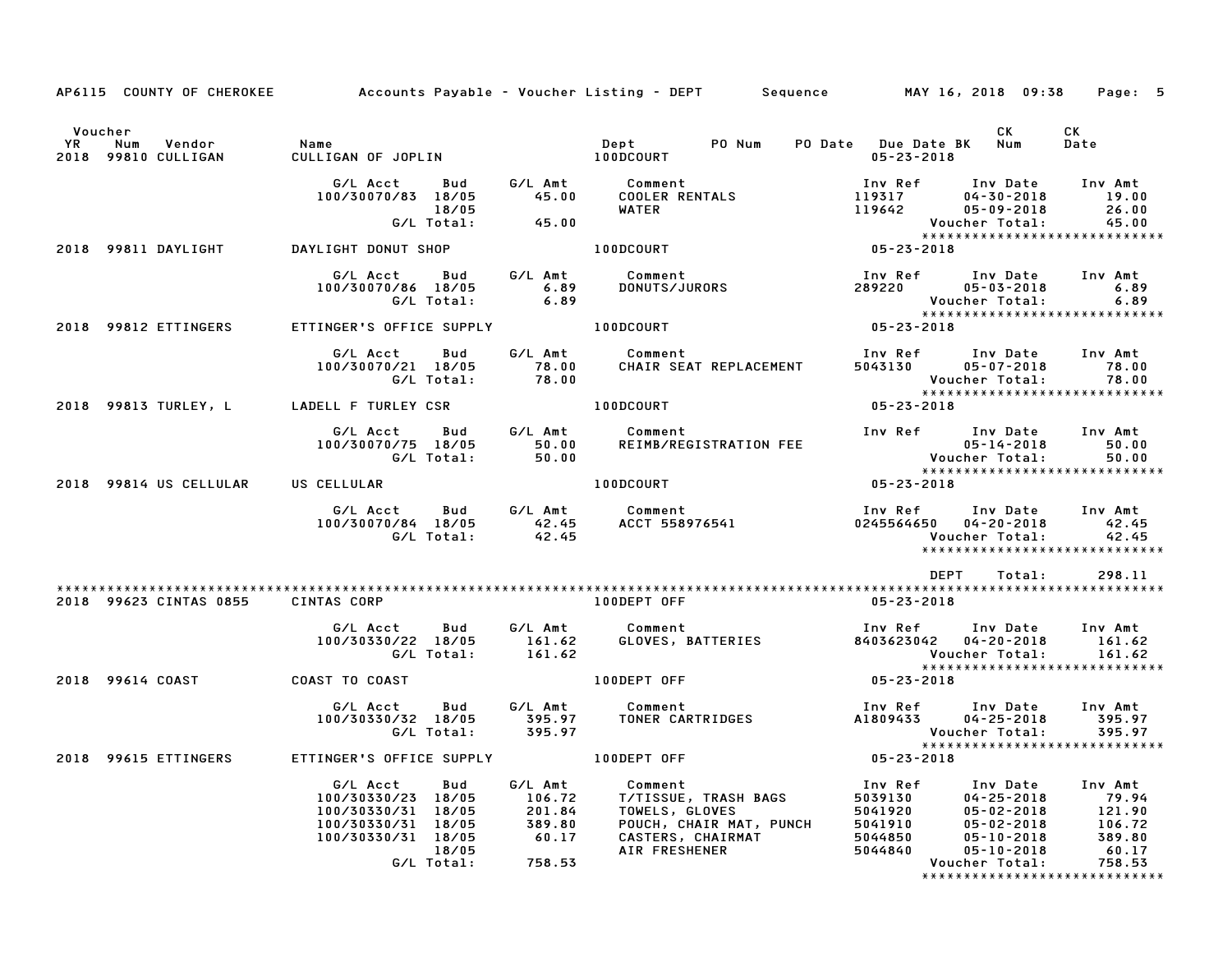|                              |                  | AP6115 COUNTY OF CHEROKEE   |                                           |                   |                           | Accounts Payable – Voucher Listing – DEPT<br>Sequence                                                                |                                                    | MAY 16, 2018 09:38                             | Page: 6                                                    |
|------------------------------|------------------|-----------------------------|-------------------------------------------|-------------------|---------------------------|----------------------------------------------------------------------------------------------------------------------|----------------------------------------------------|------------------------------------------------|------------------------------------------------------------|
| Voucher<br><b>YR</b><br>2018 | Num              | Vendor<br>99801 OFFICE 8004 | Name<br>OFFICE DEPOT BUSINESS CREDIT      |                   |                           | CK<br><b>CK</b><br>Dept<br>PO Num<br>PO Date<br>100DEPT OFF                                                          | <b>Due Date BK</b><br>$05 - 23 - 2018$             | Num                                            | Date                                                       |
|                              |                  |                             | G/L Acct<br>100/30330/30                  | Bud<br>18/05      | G/L Amt<br>80.00          | Comment<br>ACCT  <br>ENVELOPES, BATTERY, SANITZR 125332587001 04-11-2018                                             | Inv Ref                                            | Inv Date                                       | Inv Amt<br>57.03                                           |
|                              |                  |                             |                                           | G/L Total:        | 80.00                     | CD/DVD SLEEVES<br><b>WIPES</b>                                                                                       | 125331581001 04-11-2018<br>125332588001 04-11-2018 | Voucher Total:                                 | 17.98<br>4.99<br>80.00<br>*****************************    |
|                              | 2018 99616 QUILL |                             | QUILL CORPORATION                         |                   |                           | 100DEPT OFF                                                                                                          | $05 - 23 - 2018$                                   |                                                |                                                            |
|                              |                  |                             | G/L Acct<br>100/30330/21 18/05            | Bud               | G/L Amt<br>795.61         | Comment<br>TONERS, ENVELOPES, CDR<br>PAPER, WIPES, SANITIZER,                                                        | Inv Ref<br>6601348                                 | Inv Date<br>$04 - 24 - 2018$                   | Inv Amt<br>795.61                                          |
|                              |                  |                             |                                           | G/L Total:        | 795.61                    |                                                                                                                      |                                                    | Voucher Total:<br>*******************          | 795.61<br>* * * * * * * * * *                              |
| 2018                         |                  |                             | 99613 COLUMBUS POSTMA POSTMASTER GENERAL  |                   |                           | 100E/P                                                                                                               | <b>DEPT</b><br>$05 - 23 - 2018$                    | Total:                                         | 2191.73                                                    |
|                              |                  |                             | G/L Acct<br>100/30090/75 18/05            | Bud<br>G/L Total: | G/L Amt<br>62.00<br>62.00 | Comment<br>PO BOX 143/YEARLY RENTAL                                                                                  | Inv Ref                                            | Inv Date<br>$05 - 01 - 2018$<br>Voucher Total: | Inv Amt<br>62.00<br>62.00                                  |
|                              |                  | 2018 99826 COMMERCE VISA    | <b>COMMERCE BANK</b>                      |                   |                           | 100E/P                                                                                                               | $05 - 23 - 2018$                                   |                                                | *****************************                              |
|                              |                  |                             | G/L Acct<br>100/30090/29                  | Bud<br>18/05      | G/L Amt<br>5.00           | Comment<br>ACCT  <br>JASON ALLISON                                                                                   | Inv Ref                                            | Inv Date                                       | Inv Amt                                                    |
|                              |                  |                             |                                           | G/L Total:        | 5.00                      | <b>RAY AND STEVES</b>                                                                                                | $\mathbf{1}$                                       | $04 - 24 - 2018$<br>Voucher Total:             | 5.00<br>5.00<br>******************************             |
|                              |                  | 2018 99612 HEARTLAND        | HEARTLAND ELECTRIC COOPERATIVE INC 100E/P |                   |                           |                                                                                                                      | $05 - 23 - 2018$                                   |                                                |                                                            |
|                              |                  |                             | G/L Acct<br>100/30090/89 18/05            | Bud<br>G/L Total: | G/L Amt<br>45.20<br>45.20 | Comment<br>ACCT 50891200                                                                                             | Inv Ref<br>STORM SIREN 05-01-2018                  | Inv Date<br>Voucher Total:                     | Inv Amt<br>45.20<br>45.20<br>***************************** |
|                              |                  |                             |                                           |                   |                           |                                                                                                                      | <b>DEPT</b>                                        | Total:                                         | 112.20                                                     |
|                              |                  | 2018 99815 SANDERS, R       | <b>RODNEY SANDERS</b>                     |                   |                           | 100GIS                                                                                                               | $05 - 23 - 2018$                                   |                                                |                                                            |
|                              |                  |                             | G/L Acct<br>100/30210/89 18/05            | Bud               | G/L Amt<br>1506.57        | Comment<br>OFFSITE GIS DATA SUPPORT<br>GIS TECHNICAL SUPPORT<br>UPDATED ARCGIS ONLINE<br>ONE HALF LEGMEIN REMOTE ACC | Inv Ref<br>20180501                                | Inv Date<br>$05 - 10 - 2018$                   | Inv Amt<br>540.00<br>356.25<br>150.00<br>460.32            |
|                              |                  |                             |                                           | G/L Total:        | 1506.57                   |                                                                                                                      |                                                    | Voucher Total:                                 | 1506.57<br>*****************************                   |
|                              |                  |                             |                                           |                   |                           |                                                                                                                      | <b>DEPT</b>                                        | Total:                                         | 1506.57                                                    |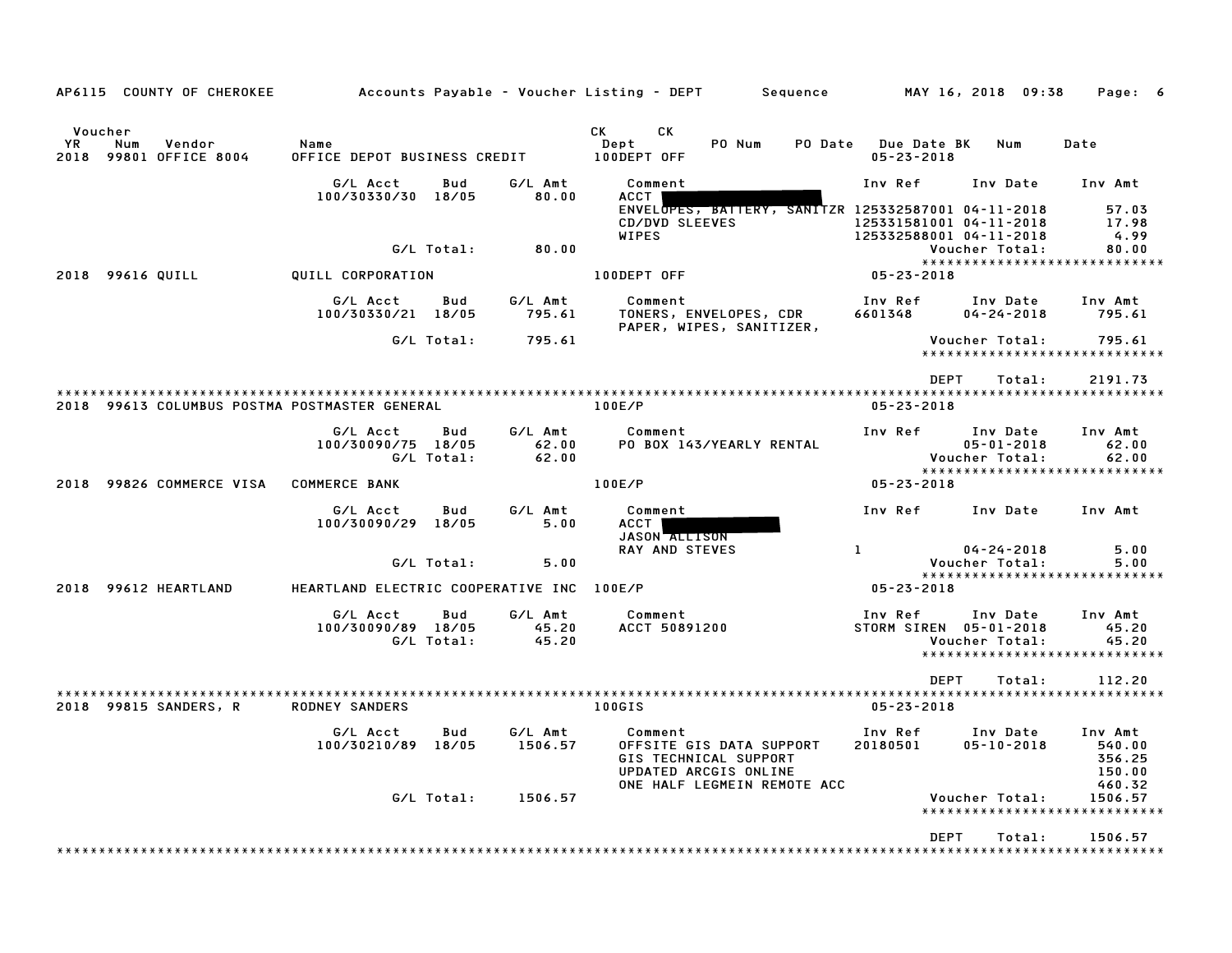| AP6115 COUNTY OF CHEROKEE                           | Accounts Payable – Voucher Listing – DEPT       Sequence |                           |                                                                                                                                                                                                                                                         |        |                                         | MAY 16, 2018 09:38                                                                | Page: 7                   |
|-----------------------------------------------------|----------------------------------------------------------|---------------------------|---------------------------------------------------------------------------------------------------------------------------------------------------------------------------------------------------------------------------------------------------------|--------|-----------------------------------------|-----------------------------------------------------------------------------------|---------------------------|
| Voucher<br><b>YR</b><br>Num<br>Vendor<br>2018 99703 | Name                                                     |                           | CK<br>CK the control of the control of the control of the control of the control of the control of the control of the control of the control of the control of the control of the control of the control of the control of the contr<br>Dept<br>100JURY | PO Num | PO Date Due Date BK<br>$05 - 23 - 2018$ | Num                                                                               | Date                      |
|                                                     | G/L Acct<br>Bud<br>100/30160/86 18/05<br>G/L Total:      | G/L Amt<br>31.40<br>31.40 | Comment<br>JURY DUTY                                                                                                                                                                                                                                    |        | Inv Ref                                 | Inv Date<br>$05 - 11 - 2018$<br>Voucher Total:<br>*****************************   | Inv Amt<br>31.40<br>31.40 |
| 2018 99704                                          |                                                          |                           | 100JURY                                                                                                                                                                                                                                                 |        | $05 - 23 - 2018$                        |                                                                                   |                           |
|                                                     | G/L Acct<br>Bud<br>100/30160/86 18/05<br>G/L Total:      | G/L Amt<br>10.00<br>10.00 | Comment<br>JURY DUTY                                                                                                                                                                                                                                    |        | Inv Ref                                 | Inv Date<br>$05 - 11 - 2018$<br>Voucher Total:<br>*****************************   | Inv Amt<br>10.00<br>10.00 |
| 2018 99705                                          |                                                          |                           | 100JURY                                                                                                                                                                                                                                                 |        | $05 - 23 - 2018$                        |                                                                                   |                           |
|                                                     | G/L Acct<br>100/30160/86 18705<br>G/L Total:             | G/L Amt<br>10.00<br>10.00 | Comment<br>JURY DUTY                                                                                                                                                                                                                                    |        | Inv Ref                                 | Inv Date<br>$05 - 11 - 2018$<br>Voucher Total:<br>*****************************   | Inv Amt<br>10.00<br>10.00 |
| 2018 99706                                          |                                                          |                           | 100JURY                                                                                                                                                                                                                                                 |        | $05 - 23 - 2018$                        |                                                                                   |                           |
|                                                     | G/L Acct<br>Bud<br>100/30160/86 18/05<br>G/L Total:      | G/L Amt<br>32.47<br>32.47 | Comment<br>JURY DUTY                                                                                                                                                                                                                                    |        | Inv Ref                                 | Inv Date<br>$05 - 11 - 2018$<br>Voucher Total:<br>*****************************   | Inv Amt<br>32.47<br>32.47 |
| 2018 99707                                          |                                                          |                           | 100JURY                                                                                                                                                                                                                                                 |        | $05 - 23 - 2018$                        |                                                                                   |                           |
|                                                     | G/L Acct<br>Bud<br>100/30160/86 18/05<br>G/L Total:      | G/L Amt<br>23.38<br>23.38 | Comment<br>JURY DUTY                                                                                                                                                                                                                                    |        | Inv Ref                                 | Inv Date<br>$05 - 11 - 2018$<br>Voucher Total:<br>*****************************   | Inv Amt<br>23.38<br>23.38 |
| 2018 99708                                          |                                                          |                           | 100JURY                                                                                                                                                                                                                                                 |        | $05 - 23 - 2018$                        |                                                                                   |                           |
|                                                     | G/L Acct<br>Bud<br>100/30160/86 18/05<br>G/L Total:      | G/L Amt<br>10.00<br>10.00 | Comment<br>JURY DUTY                                                                                                                                                                                                                                    |        | Inv Ref                                 | Inv Date<br>$05 - 23 - 2018$<br>Voucher Total:<br>*****************************   | Inv Amt<br>10.00<br>10.00 |
| 2018 99709                                          |                                                          |                           | 100JURY                                                                                                                                                                                                                                                 |        | $05 - 23 - 2018$                        |                                                                                   |                           |
|                                                     | G/L Acct<br>Bud<br>100/30160/86 18/05<br>G/L Total:      | G/L Amt<br>27.66<br>27.66 | Comment<br>JURY DUTY                                                                                                                                                                                                                                    |        | Inv Ref                                 | Inv Date<br>$05 - 11 - 2018$<br>Voucher Total:                                    | Inv Amt<br>27.66<br>27.66 |
| 2018 99710                                          |                                                          |                           | 100JURY                                                                                                                                                                                                                                                 |        | $05 - 23 - 2018$                        | *****************************                                                     |                           |
|                                                     | G/L Acct<br>Bud<br>100/30160/86 18/05<br>G/L Total:      | G/L Amt<br>27.66<br>27.66 | Comment<br>JURY DUTY                                                                                                                                                                                                                                    |        | Inv Ref                                 | Inv Date<br>$05 - 11 - 2018$<br>Voucher Total:<br>*****************************   | Inv Amt<br>27.66<br>27.66 |
| 2018 99711                                          |                                                          |                           | 100JURY                                                                                                                                                                                                                                                 |        | $05 - 23 - 2018$                        |                                                                                   |                           |
|                                                     | G/L Acct<br>Bud<br>100/30160/86 18/05<br>G/L Total:      | G/L Amt<br>54.24<br>54.24 | Comment<br>JURY DUTY                                                                                                                                                                                                                                    |        | Inv Ref                                 | Inv Date<br>$05 - 11 - 2018$<br>Voucher Total:<br>******************************* | Inv Amt<br>54.24<br>54.24 |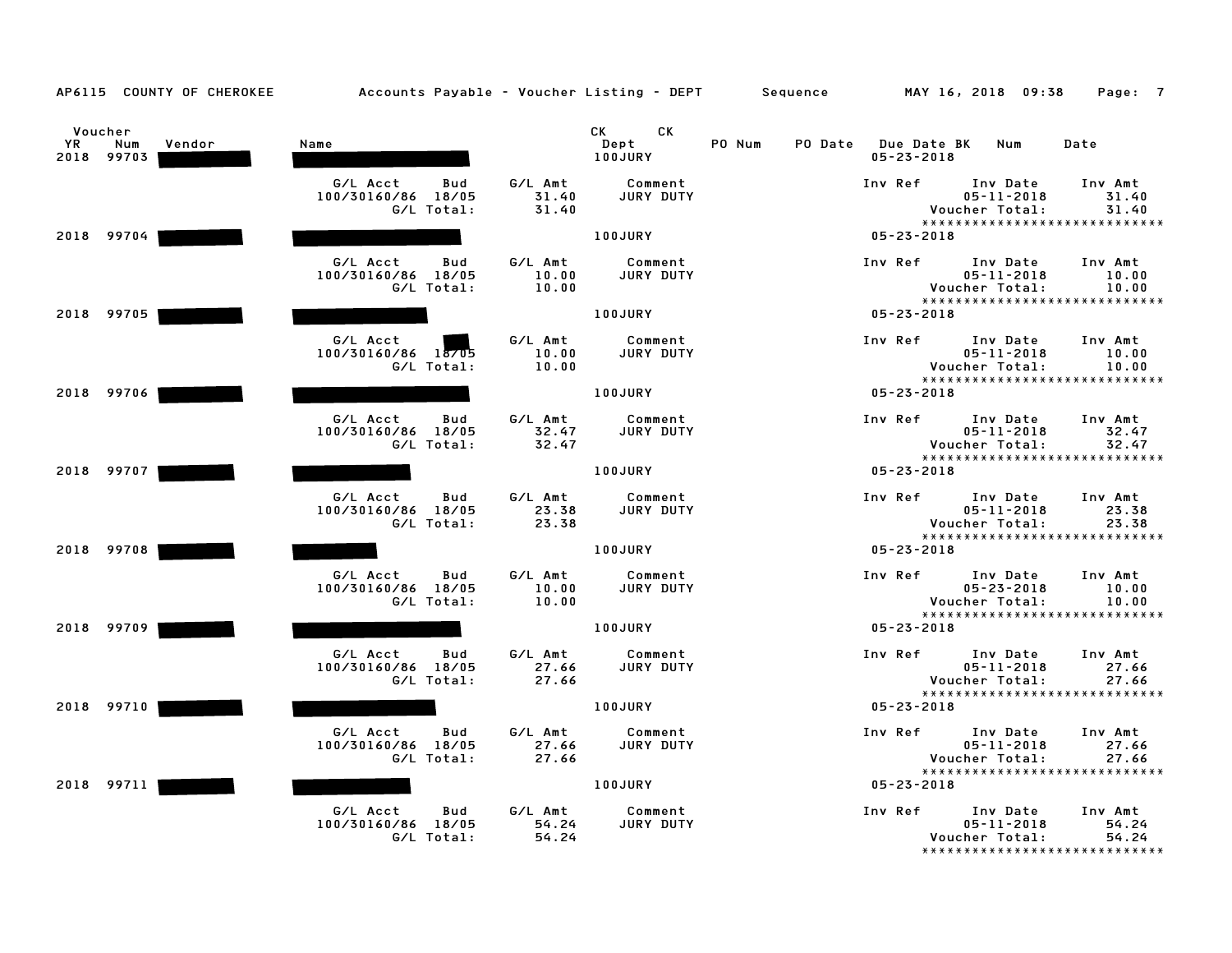| AP6115 COUNTY OF CHEROKEE                           | Accounts Payable - Voucher Listing - DEPT Sequence MAY 16, 2018 09:38 |                           |                                                                                                                                                                                                                                                         |        |                                             |                                                | Page: 8                                                    |
|-----------------------------------------------------|-----------------------------------------------------------------------|---------------------------|---------------------------------------------------------------------------------------------------------------------------------------------------------------------------------------------------------------------------------------------------------|--------|---------------------------------------------|------------------------------------------------|------------------------------------------------------------|
| Voucher<br><b>YR</b><br>Num<br>Vendor<br>2018 99712 | Name                                                                  |                           | CK<br>CK the control of the control of the control of the control of the control of the control of the control of the control of the control of the control of the control of the control of the control of the control of the contr<br>Dept<br>100JURY | PO Num | PO Date Due Date BK Num<br>$05 - 23 - 2018$ |                                                | Date                                                       |
|                                                     | G/L Acct<br>Bud<br>100/30160/86 18/05<br>G/L Total:                   | G/L Amt<br>21.24<br>21.24 | Comment<br>JURY DUTY                                                                                                                                                                                                                                    |        | Inv Ref                                     | Inv Date<br>$05 - 11 - 2018$<br>Voucher Total: | Inv Amt<br>21.24<br>21.24<br>***************************** |
| 2018 99713                                          |                                                                       |                           | 100JURY                                                                                                                                                                                                                                                 |        | $05 - 23 - 2018$                            |                                                |                                                            |
|                                                     | G/L Acct<br>Bud<br>100/30160/86 18/05<br>G/L Total:                   | G/L Amt<br>14.28<br>14.28 | Comment<br>JURY DUTY                                                                                                                                                                                                                                    |        | Inv Ref                                     | Inv Date<br>$05 - 11 - 2018$<br>Voucher Total: | Inv Amt<br>14.28<br>14.28<br>***************************** |
| 2018 99714                                          |                                                                       |                           | 100JURY                                                                                                                                                                                                                                                 |        | $05 - 23 - 2018$                            |                                                |                                                            |
|                                                     | G/L Acct<br>Bud<br>100/30160/86 18/05<br>G/L Total:                   | G/L Amt<br>29.80<br>29.80 | Comment<br>JURY DUTY                                                                                                                                                                                                                                    |        | Inv Ref                                     | Inv Date<br>$05 - 11 - 2018$<br>Voucher Total: | Inv Amt<br>29.80<br>29.80<br>***************************** |
| 2018 99715                                          |                                                                       |                           | <b>100JURY</b>                                                                                                                                                                                                                                          |        | $05 - 23 - 2018$                            |                                                |                                                            |
|                                                     | G/L Acct<br>Bud<br>100/30160/86 18/05<br>G/L Total:                   | G/L Amt<br>55.31<br>55.31 | Comment<br>JURY DUTY                                                                                                                                                                                                                                    |        | Inv Ref                                     | Inv Date<br>$05 - 11 - 2018$<br>Voucher Total: | Inv Amt<br>55.31<br>55.31<br>***************************** |
| 2018 99716                                          |                                                                       |                           | <b>100JURY</b>                                                                                                                                                                                                                                          |        | $05 - 23 - 2018$                            |                                                |                                                            |
|                                                     | G/L Acct<br>Bud<br>100/30160/86 18/05<br>G/L Total:                   | G/L Amt<br>12.68<br>12.68 | Comment<br>JURY DUTY                                                                                                                                                                                                                                    |        | Inv Ref                                     | Inv Date<br>$05 - 11 - 2018$<br>Voucher Total: | Inv Amt<br>12.68<br>12.68<br>***************************** |
| 2018 99717                                          |                                                                       |                           | <b>100JURY</b>                                                                                                                                                                                                                                          |        | $05 - 23 - 2018$                            |                                                |                                                            |
|                                                     | G/L Acct<br>Bud<br>100/30160/86 18/05<br>G/L Total:                   | G/L Amt<br>30.87<br>30.87 | Comment<br>JURY DUTY                                                                                                                                                                                                                                    |        | Inv Ref Inv Date                            | $05 - 11 - 2018$<br>Voucher Total:             | Inv Amt<br>30.87<br>30.87<br>***************************** |
| 2018 99718                                          |                                                                       |                           | <b>100JURY</b>                                                                                                                                                                                                                                          |        | $05 - 23 - 2018$                            |                                                |                                                            |
|                                                     | G/L Acct<br>Bud<br>100/30160/86 18/05<br>G/L Total:                   | G/L Amt<br>15.35<br>15.35 | Comment<br><b>JURY DUTY</b>                                                                                                                                                                                                                             |        | Inv Ref                                     | Inv Date<br>$05 - 11 - 2018$<br>Voucher Total: | Inv Amt<br>15.35<br>15.35                                  |
| 2018 99719                                          |                                                                       |                           | <b>100JURY</b>                                                                                                                                                                                                                                          |        | $05 - 23 - 2018$                            |                                                | *****************************                              |
|                                                     | G/L Acct<br>Bud<br>100/30160/86 18/05<br>G/L Total:                   | G/L Amt<br>29.80<br>29.80 | Comment<br>JURY DUTY                                                                                                                                                                                                                                    |        | Inv Ref                                     | Inv Date<br>$05 - 11 - 2018$<br>Voucher Total: | Inv Amt<br>29.80<br>29.80                                  |
| 2018 99720                                          |                                                                       |                           | 100JURY                                                                                                                                                                                                                                                 |        | $05 - 23 - 2018$                            |                                                | *****************************                              |
|                                                     | G/L Acct<br>Bud<br>100/30160/86 18/05<br>G/L Total:                   | G/L Amt<br>31.40<br>31.40 | Comment<br>JURY DUTY                                                                                                                                                                                                                                    |        | Inv Ref                                     | Inv Date<br>$05 - 11 - 2018$<br>Voucher Total: | Inv Amt<br>31.40<br>31.40<br>***************************** |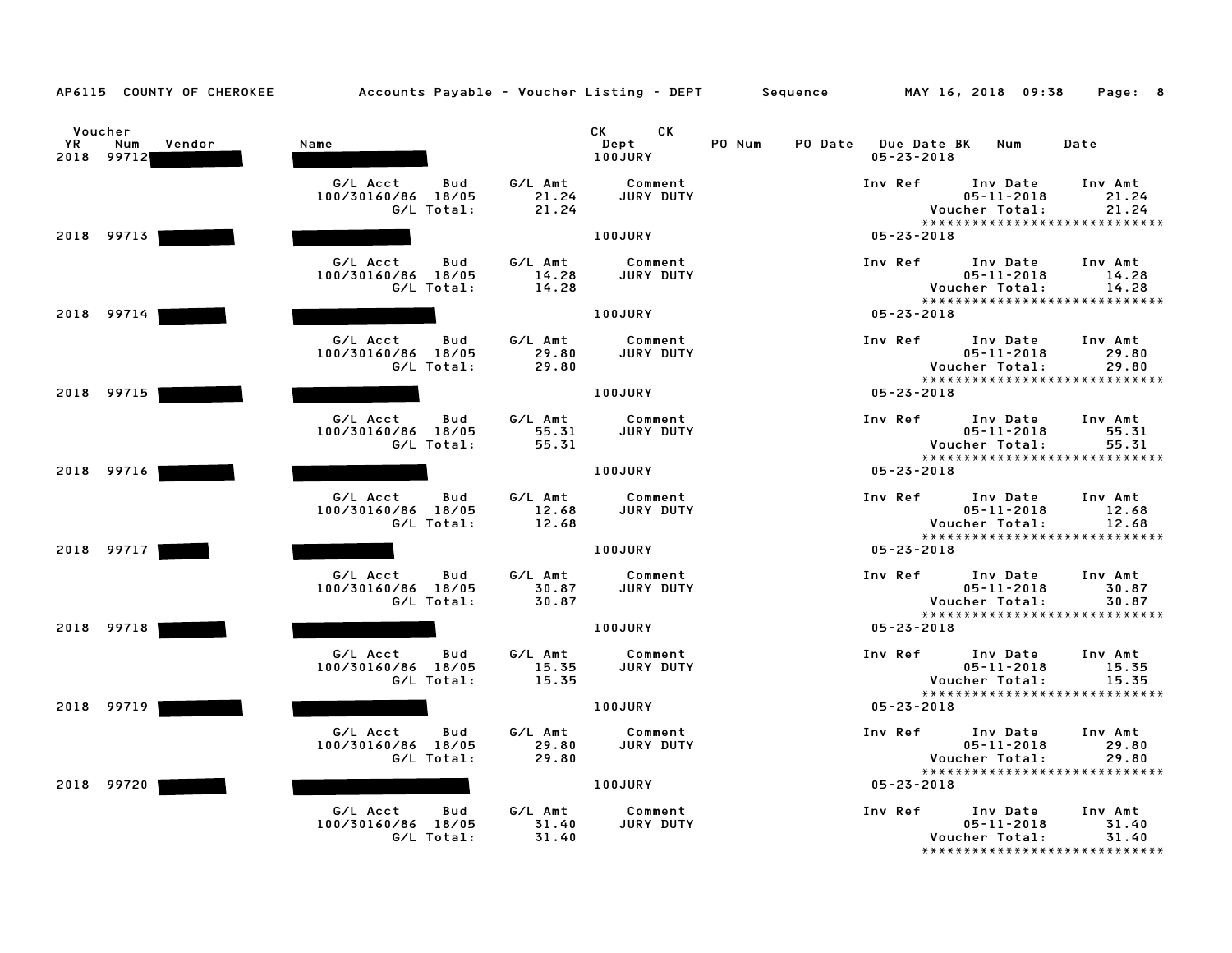| AP6115 COUNTY OF CHEROKEE                           | Accounts Payable – Voucher Listing – DEPT         Sequence           MAY 16, 2018  09:38 |                           |                               |        |         |                                                                                  | Page: 9                   |
|-----------------------------------------------------|------------------------------------------------------------------------------------------|---------------------------|-------------------------------|--------|---------|----------------------------------------------------------------------------------|---------------------------|
| Voucher<br><b>YR</b><br>Num<br>Vendor<br>2018 99721 | Name                                                                                     |                           | CK.<br>CK.<br>Dept<br>100JURY | PO Num |         | PO Date Due Date BK Num<br>$05 - 23 - 2018$                                      | Date                      |
|                                                     | G/L Acct<br>Bud<br>100/30160/86 18/05<br>G/L Total:                                      | G/L Amt<br>46.75<br>46.75 | Comment<br>JURY DUTY          |        | Inv Ref | Inv Date<br>$05 - 11 - 2018$<br>Voucher Total:<br>*****************************  | Inv Amt<br>46.75<br>46.75 |
| 2018 99722                                          |                                                                                          |                           | 100JURY                       |        |         | $05 - 23 - 2018$                                                                 |                           |
|                                                     | G/L Acct<br>Bud<br>100/30160/86 18/05<br>G/L Total:                                      | G/L Amt<br>22.84<br>22.84 | Comment<br>JURY DUTY          |        | Inv Ref | Inv Date<br>$05 - 11 - 2018$<br>Voucher Total:<br>*****************************  | Inv Amt<br>22.84<br>22.84 |
| 2018 99723                                          |                                                                                          |                           | 100JURY                       |        |         | $05 - 23 - 2018$                                                                 |                           |
|                                                     | G/L Acct<br>Bud<br>100/30160/86 18/05<br>G/L Total:                                      | G/L Amt<br>20.00<br>20.00 | Comment<br>JURY DUTY          |        | Inv Ref | Inv Date<br>$05 - 11 - 2018$<br>Voucher Total:<br>*****************************  | Inv Amt<br>20.00<br>20.00 |
| 2018 99724                                          |                                                                                          |                           | <b>100JURY</b>                |        |         | $05 - 23 - 2018$                                                                 |                           |
|                                                     | G/L Acct<br>Bud<br>100/30160/86 18/05<br>G/L Total:                                      | G/L Amt<br>27.66<br>27.66 | Comment<br>JURY DUTY          |        | Inv Ref | Inv Date<br>$05 - 11 - 2018$<br>Voucher Total:<br>****************************** | Inv Amt<br>27.66<br>27.66 |
| 2018 99725                                          |                                                                                          |                           | <b>100JURY</b>                |        |         | $05 - 23 - 2018$                                                                 |                           |
|                                                     | G/L Acct<br>Bud<br>100/30160/86 18/05<br>G/L Total:                                      | G/L Amt<br>20.70<br>20.70 | Comment<br>JURY DUTY          |        | Inv Ref | Inv Date<br>$05 - 11 - 2018$<br>Voucher Total:<br>*****************************  | Inv Amt<br>20.70<br>20.70 |
| 2018 99726                                          |                                                                                          |                           | 100JURY                       |        |         | $05 - 23 - 2018$                                                                 |                           |
|                                                     | G/L Acct<br>Bud<br>100/30160/86 18/05<br>G/L Total:                                      | G/L Amt<br>27.12<br>27.12 | Comment<br>JURY DUTY          |        | Inv Ref | Inv Date<br>$05 - 11 - 2018$<br>Voucher Total:<br>*****************************  | Inv Amt<br>27.12<br>27.12 |
| 2018 99727                                          |                                                                                          |                           | 100JURY                       |        |         | $05 - 23 - 2018$                                                                 |                           |
|                                                     | G/L Acct<br>Bud<br>100/30160/86 18/05<br>G/L Total:                                      | G/L Amt<br>24.98<br>24.98 | Comment<br>JURY DUTY          |        | Inv Ref | Inv Date<br>$05 - 11 - 2018$<br>Voucher Total:                                   | Inv Amt<br>24.98<br>24.98 |
| 2018 99728                                          |                                                                                          |                           | 100JURY                       |        |         | *****************************<br>$05 - 23 - 2018$                                |                           |
|                                                     | G/L Acct<br>Bud<br>100/30160/86 18/05<br>G/L Total:                                      | G/L Amt<br>15.35<br>15.35 | Comment<br>JURY DUTY          |        | Inv Ref | Inv Date<br>$05 - 11 - 2018$<br>Voucher Total:                                   | Inv Amt<br>15.35<br>15.35 |
| 2018 99729                                          |                                                                                          |                           | 100JURY                       |        |         | *****************************<br>$05 - 23 - 2018$                                |                           |
|                                                     | G/L Acct<br>Bud<br>100/30160/86 18/05<br>G/L Total:                                      | G/L Amt<br>21.77<br>21.77 | Comment<br>JURY DUTY          |        | Inv Ref | Inv Date<br>$05 - 11 - 2018$<br>Voucher Total:                                   | Inv Amt<br>21.77<br>21.77 |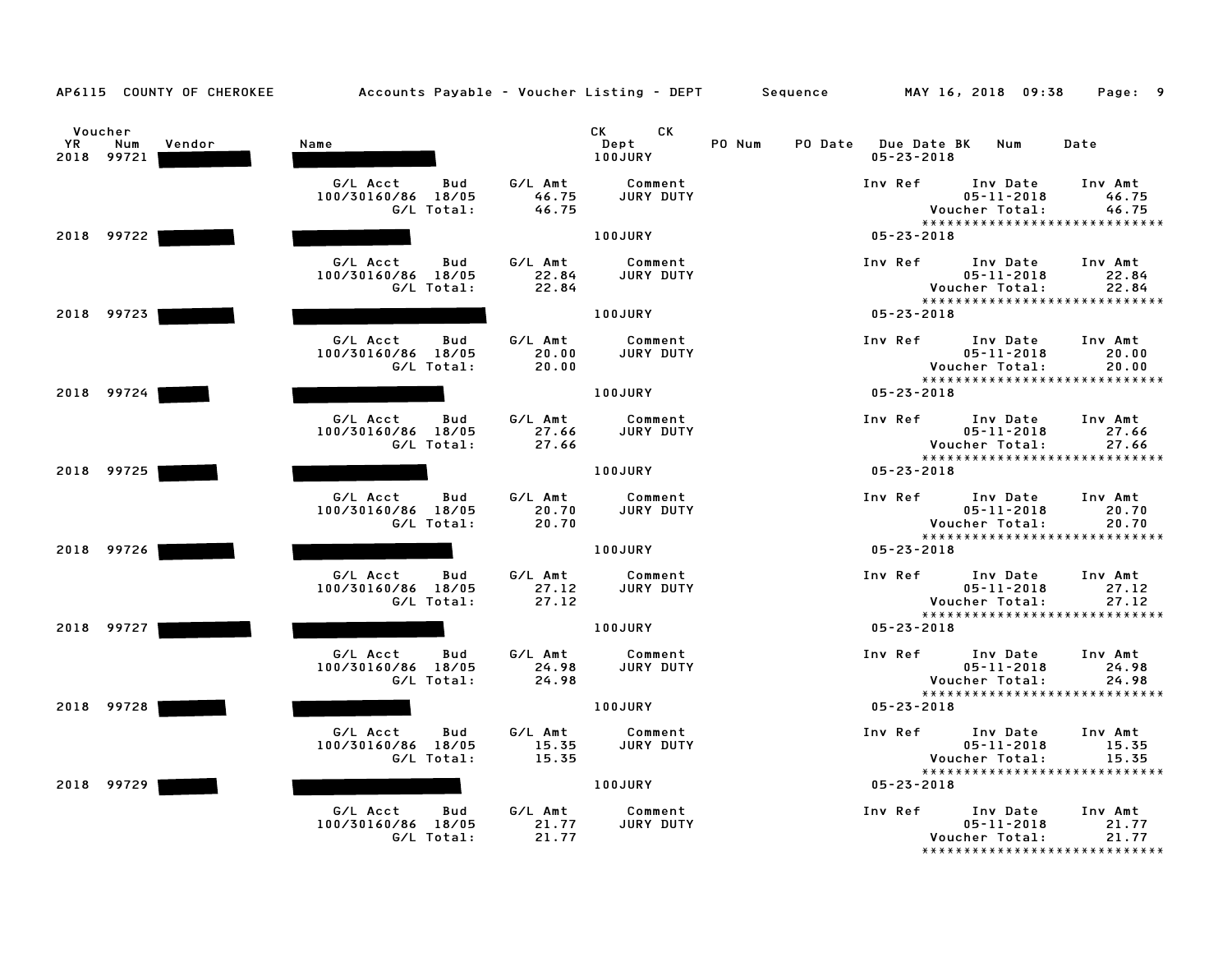| AP6115 COUNTY OF CHEROKEE                    | Accounts Payable - Voucher Listing - DEPT Sequence  |                           |                             |        |                         | MAY 16, 2018 09:38 |                                                | Page: 10                                                    |
|----------------------------------------------|-----------------------------------------------------|---------------------------|-----------------------------|--------|-------------------------|--------------------|------------------------------------------------|-------------------------------------------------------------|
| Voucher<br>YR<br>Num<br>Vendor<br>2018 99730 | Name                                                |                           | CK<br>CK<br>Dept<br>100JURY | PO Num | PO Date Due Date BK Num | $05 - 23 - 2018$   |                                                | Date                                                        |
|                                              | G/L Acct<br>Bud<br>100/30160/86 18/05<br>G/L Total: | G/L Amt<br>29.26<br>29.26 | Comment<br>JURY DUTY        |        | Inv Ref                 |                    | Inv Date<br>$05 - 11 - 2018$<br>Voucher Total: | Inv Amt<br>29.26<br>29.26<br>*****************************  |
| 2018 99731                                   |                                                     |                           | 100JURY                     |        |                         | $05 - 23 - 2018$   |                                                |                                                             |
|                                              | G/L Acct<br>Bud<br>100/30160/86 18/05<br>G/L Total: | G/L Amt<br>31.94<br>31.94 | Comment<br>JURY DUTY        |        | Inv Ref                 | Voucher Total:     | Inv Date<br>$05 - 11 - 2018$                   | Inv Amt<br>31.94<br>31.94                                   |
| 2018 99732                                   |                                                     |                           | 100JURY                     |        |                         | $05 - 23 - 2018$   |                                                | *****************************                               |
|                                              | G/L Acct<br>Bud<br>100/30160/86 18/05<br>G/L Total: | G/L Amt<br>60.66<br>60.66 | Comment<br>JURY DUTY        |        | Inv Ref                 |                    | Inv Date<br>$05 - 11 - 2018$<br>Voucher Total: | Inv Amt<br>60.66<br>60.66<br>*****************************  |
| 2018 99733                                   |                                                     |                           | <b>100JURY</b>              |        |                         | $05 - 23 - 2018$   |                                                |                                                             |
|                                              | G/L Acct<br>Bud<br>100/30160/86 18/05<br>G/L Total: | G/L Amt<br>27.66<br>27.66 | Comment<br><b>JURY DUTY</b> |        | Inv Ref                 |                    | Inv Date<br>$05 - 11 - 2018$<br>Voucher Total: | Inv Amt<br>27.66<br>27.66<br>*****************************  |
| 2018 99734                                   |                                                     |                           | 100JURY                     |        |                         | $05 - 23 - 2018$   |                                                |                                                             |
|                                              | G/L Acct<br>Bud<br>100/30160/86 18/05<br>G/L Total: | G/L Amt<br>30.87<br>30.87 | Comment<br>JURY DUTY        |        | Inv Ref                 |                    | Inv Date<br>$05 - 11 - 2018$<br>Voucher Total: | Inv Amt<br>30.87<br>30.87                                   |
| 2018 99735                                   |                                                     |                           | <b>100JURY</b>              |        |                         | $05 - 23 - 2018$   |                                                | *****************************                               |
|                                              | G/L Acct<br>Bud<br>100/30160/86 18/05<br>G/L Total: | G/L Amt<br>33.54<br>33.54 | Comment<br><b>JURY DUTY</b> |        | Inv Ref                 |                    | Inv Date<br>$05 - 11 - 2018$<br>Voucher Total: | Inv Amt<br>33.54<br>33.54<br>****************************** |
| 2018 99736                                   |                                                     |                           | 100JURY                     |        |                         | $05 - 23 - 2018$   |                                                |                                                             |
|                                              | G/L Acct<br>Bud<br>100/30160/86 18/05<br>G/L Total: | G/L Amt<br>20.00<br>20.00 | Comment<br>JURY DUTY        |        | Inv Ref                 | Voucher Total:     | Inv Date<br>$05 - 11 - 2018$                   | Inv Amt<br>20.00<br>20.00                                   |
| 2018 99737                                   |                                                     |                           | <b>100JURY</b>              |        |                         | $05 - 23 - 2018$   |                                                | *****************************                               |
|                                              | G/L Acct<br>Bud<br>100/30160/86 18/05<br>G/L Total: | G/L Amt<br>13.21<br>13.21 | Comment<br>JURY DUTY        |        | Inv Ref                 |                    | Inv Date<br>$05 - 11 - 2018$<br>Voucher Total: | Inv Amt<br>13.21<br>13.21                                   |
| 2018 99738                                   |                                                     |                           | 100JURY                     |        |                         | $05 - 23 - 2018$   |                                                | *****************************                               |
|                                              | G/L Acct<br>Bud<br>100/30160/86 18/05<br>G/L Total: | G/L Amt<br>27.12<br>27.12 | Comment<br>JURY DUTY        |        | Inv Ref                 |                    | Inv Date<br>$05 - 11 - 2018$<br>Voucher Total: | Inv Amt<br>27.12<br>27.12<br>*****************************  |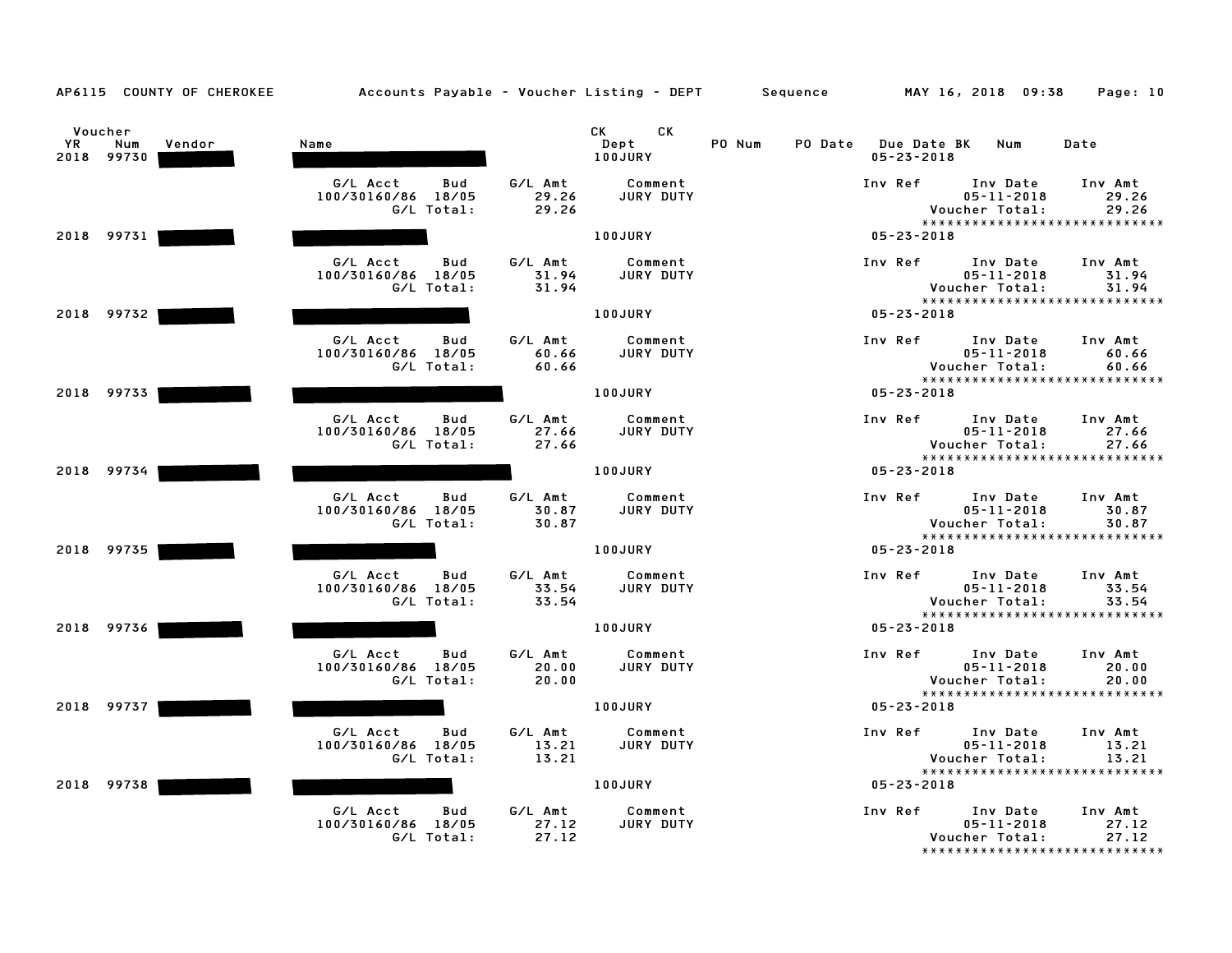| AP6115 COUNTY OF CHEROKEE                    | Accounts Payable – Voucher Listing – DEPT       Sequence |                           |                              |        |                                             | MAY 16, 2018 09:38                                                                | Page: 11                  |
|----------------------------------------------|----------------------------------------------------------|---------------------------|------------------------------|--------|---------------------------------------------|-----------------------------------------------------------------------------------|---------------------------|
| Voucher<br>YR<br>Num<br>Vendor<br>2018 99739 | Name                                                     |                           | CK<br>CK.<br>Dept<br>100JURY | PO Num | PO Date Due Date BK Num<br>$05 - 23 - 2018$ |                                                                                   | Date                      |
|                                              | G/L Acct<br>Bud<br>100/30160/86 18/05<br>G/L Total:      | G/L Amt<br>30.33<br>30.33 | Comment<br>JURY DUTY         |        | Inv Ref                                     | Inv Date<br>$05 - 11 - 2018$<br>Voucher Total:<br>*****************************   | Inv Amt<br>30.33<br>30.33 |
| 2018 99740                                   |                                                          |                           | 100JURY                      |        | $05 - 23 - 2018$                            |                                                                                   |                           |
|                                              | G/L Acct<br>Bud<br>100/30160/86 18/05<br>G/L Total:      | G/L Amt<br>10.00<br>10.00 | Comment<br>JURY DUTY         |        | Inv Ref                                     | Inv Date<br>$05 - 11 - 2018$<br>Voucher Total:<br>*****************************   | Inv Amt<br>10.00<br>10.00 |
| 2018 99741                                   |                                                          |                           | 100JURY                      |        | $05 - 23 - 2018$                            |                                                                                   |                           |
|                                              | G/L Acct<br>Bud<br>100/30160/86 18/05<br>G/L Total:      | G/L Amt<br>30.87<br>30.87 | Comment<br>JURY DUTY         |        | Inv Ref                                     | Inv Date<br>$05 - 11 - 2018$<br>Voucher Total:<br>*****************************   | Inv Amt<br>30.87<br>30.87 |
| 2018 99742                                   |                                                          |                           | 100JURY                      |        | $05 - 23 - 2018$                            |                                                                                   |                           |
|                                              | G/L Acct<br>Bud<br>100/30160/86 18/05<br>G/L Total:      | G/L Amt<br>60.66<br>60.66 | Comment<br>JURY DUTY         |        | Inv Ref                                     | Inv Date<br>$05 - 11 - 2018$<br>Voucher Total:<br>*****************************   | Inv Amt<br>60.66<br>60.66 |
| 2018 99743                                   |                                                          |                           | <b>100JURY</b>               |        | $05 - 23 - 2018$                            |                                                                                   |                           |
|                                              | G/L Acct<br>Bud<br>100/30160/86 18/05<br>G/L Total:      | G/L Amt<br>30.33<br>30.33 | Comment<br>JURY DUTY         |        | Inv Ref                                     | Inv Date<br>$05 - 11 - 2018$<br>Voucher Total:<br>*****************************   | Inv Amt<br>30.33<br>30.33 |
| 2018 99744                                   |                                                          |                           | 100JURY                      |        | $05 - 23 - 2018$                            |                                                                                   |                           |
|                                              | G/L Acct<br>Bud<br>100/30160/86 18/05<br>G/L Total:      | G/L Amt<br>41.40<br>41.40 | Comment<br>JURY DUTY         |        | Inv Ref                                     | Inv Date<br>$05 - 11 - 2018$<br>Voucher Total:<br>*****************************   | Inv Amt<br>41.40<br>41.40 |
| 2018 9974                                    |                                                          |                           | 100JURY                      |        | $05 - 23 - 2018$                            |                                                                                   |                           |
|                                              | G/L Acct<br>Bud<br>100/30160/86 18/05<br>G/L Total:      | G/L Amt<br>30.87<br>30.87 | Comment<br>JURY DUTY         |        | Inv Ref                                     | Inv Date<br>$05 - 11 - 2018$<br>Voucher Total:                                    | Inv Amt<br>30.87<br>30.87 |
| 2018 99746                                   |                                                          |                           | 100JURY                      |        | $05 - 23 - 2018$                            | *****************************                                                     |                           |
|                                              | G/L Acct<br>Bud<br>100/30160/86 18/05<br>G/L Total:      | G/L Amt<br>10.00<br>10.00 | Comment<br>JURY DUTY         |        | Inv Ref                                     | Inv Date<br>$05 - 11 - 2018$<br>Voucher Total:                                    | Inv Amt<br>10.00<br>10.00 |
| 2018<br>99747                                |                                                          |                           | 100JURY                      |        | $05 - 23 - 2018$                            | *****************************                                                     |                           |
|                                              | G/L Acct<br>Bud<br>100/30160/86 18/05<br>G/L Total:      | G/L Amt<br>33.01<br>33.01 | Comment<br>JURY DUTY         |        | Inv Ref                                     | Inv Date<br>$05 - 11 - 2018$<br>Voucher Total:<br>******************************* | Inv Amt<br>33.01<br>33.01 |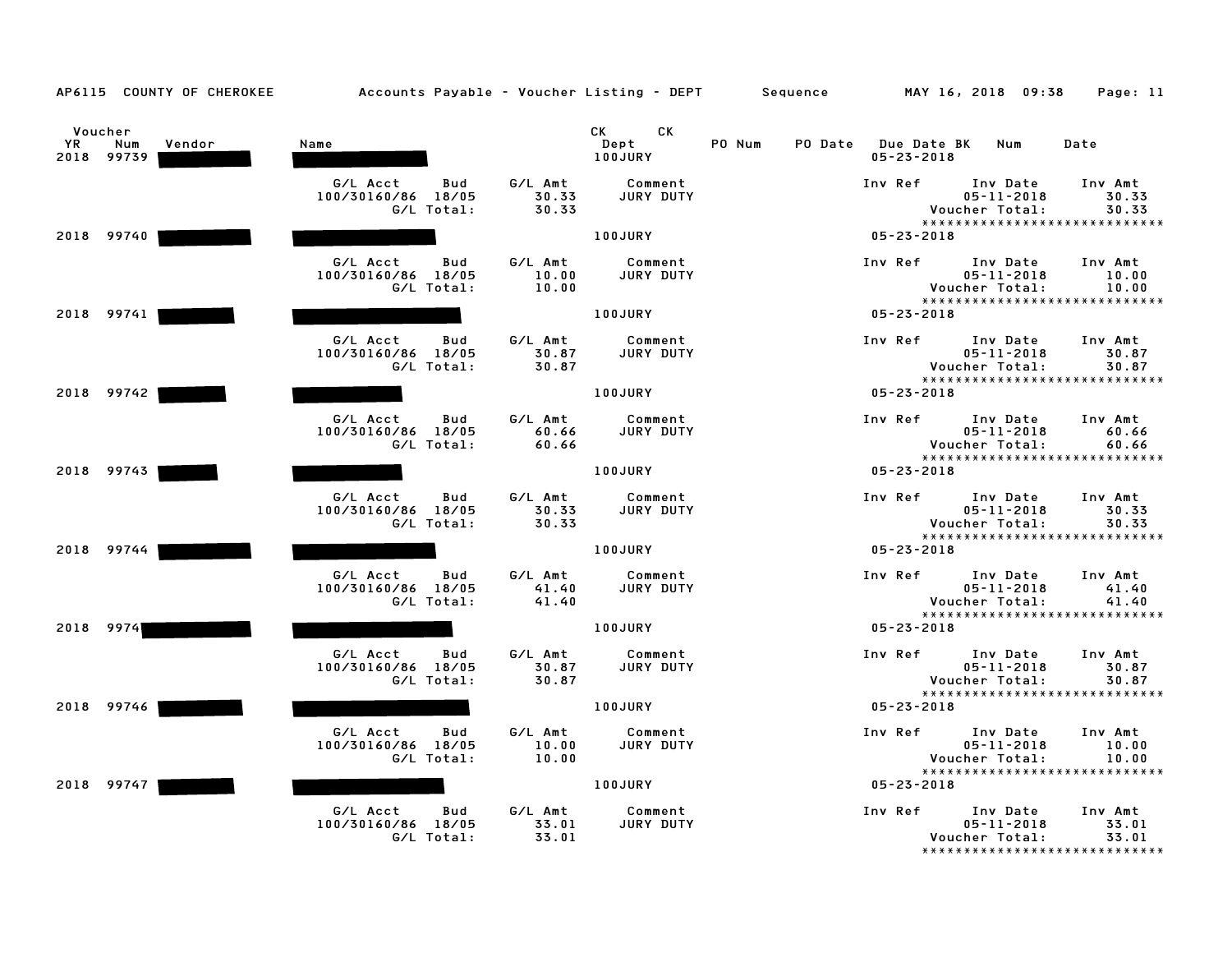| AP6115 COUNTY OF CHEROKEE                    | Accounts Payable - Voucher Listing - DEPT Sequence  |                           |                             |        |                                         | MAY 16, 2018 09:38                                                               | Page: 12                  |
|----------------------------------------------|-----------------------------------------------------|---------------------------|-----------------------------|--------|-----------------------------------------|----------------------------------------------------------------------------------|---------------------------|
| Voucher<br>YR<br>Num<br>Vendor<br>2018 99748 | Name                                                |                           | CK<br>CK<br>Dept<br>100JURY | PO Num | PO Date Due Date BK<br>$05 - 23 - 2018$ | Num                                                                              | Date                      |
|                                              | G/L Acct<br>Bud<br>100/30160/86 18/05<br>G/L Total: | G/L Amt<br>19.63<br>19.63 | Comment<br>JURY DUTY        |        | Inv Ref                                 | Inv Date<br>$05 - 11 - 2018$<br>Voucher Total:<br>*****************************  | Inv Amt<br>19.63<br>19.63 |
| 2018 99749                                   |                                                     |                           | 100JURY                     |        | $05 - 23 - 2018$                        |                                                                                  |                           |
|                                              | G/L Acct<br>Bud<br>100/30160/86 18/05<br>G/L Total: | G/L Amt<br>31.40<br>31.40 | Comment<br>JURY DUTY        |        | Inv Ref                                 | Inv Date<br>$05 - 11 - 2018$<br>Voucher Total:<br>*****************************  | Inv Amt<br>31.40<br>31.40 |
| 2018 99750                                   |                                                     |                           | 100JURY                     |        | $05 - 23 - 2018$                        |                                                                                  |                           |
|                                              | G/L Acct<br>Bud<br>100/30160/86 18/05<br>G/L Total: | G/L Amt<br>10.00<br>10.00 | Comment<br>JURY DUTY        |        | Inv Ref                                 | Inv Date<br>$05 - 11 - 2018$<br>Voucher Total:<br>*****************************  | Inv Amt<br>10.00<br>10.00 |
| 2018 99751                                   |                                                     |                           | 100JURY                     |        | $05 - 23 - 2018$                        |                                                                                  |                           |
|                                              | G/L Acct<br>Bud<br>100/30160/86 18/05<br>G/L Total: | G/L Amt<br>29.80<br>29.80 | Comment<br>JURY DUTY        |        | Inv Ref                                 | Inv Date<br>$05 - 11 - 2018$<br>Voucher Total:<br>*****************************  | Inv Amt<br>29.80<br>29.80 |
| 2018 99752                                   |                                                     |                           | 100JURY                     |        | $05 - 23 - 2018$                        |                                                                                  |                           |
|                                              | G/L Acct<br>Bud<br>100/30160/86 18/05<br>G/L Total: | G/L Amt<br>27.12<br>27.12 | Comment<br>JURY DUTY        |        | Inv Ref                                 | Inv Date<br>$05 - 11 - 2018$<br>Voucher Total:                                   | Inv Amt<br>27.12<br>27.12 |
| 2018 99753                                   |                                                     |                           | <b>100JURY</b>              |        | $05 - 23 - 2018$                        | *****************************                                                    |                           |
|                                              | G/L Acct<br>Bud<br>100/30160/86 18/05<br>G/L Total: | G/L Amt<br>22.31<br>22.31 | Comment<br>JURY DUTY        |        | Inv Ref                                 | Inv Date<br>$05 - 11 - 2018$<br>Voucher Total:<br>****************************** | Inv Amt<br>22.31<br>22.31 |
| 2018 99754                                   |                                                     |                           | 100JURY                     |        | $05 - 23 - 2018$                        |                                                                                  |                           |
|                                              | G/L Acct<br>Bud<br>100/30160/86 18/05<br>G/L Total: | G/L Amt<br>24.45<br>24.45 | Comment<br>JURY DUTY        |        | Inv Ref                                 | Inv Date<br>$05 - 11 - 2018$<br>Voucher Total:                                   | Inv Amt<br>24.45<br>24.45 |
| 2018 99755                                   |                                                     |                           | 100JURY                     |        | $05 - 23 - 2018$                        | *****************************                                                    |                           |
|                                              | G/L Acct<br>Bud<br>100/30160/86 18/05<br>G/L Total: | G/L Amt<br>30.87<br>30.87 | Comment<br>JURY DUTY        |        | Inv Ref                                 | Inv Date<br>$05 - 11 - 2018$<br>Voucher Total:                                   | Inv Amt<br>30.87<br>30.87 |
| 2018<br>99751                                |                                                     |                           | 100JURY                     |        | $05 - 23 - 2018$                        | *****************************                                                    |                           |
|                                              | G/L Acct<br>Bud<br>100/30160/86 18/05<br>G/L Total: | G/L Amt<br>29.80<br>29.80 | Comment<br>JURY DUTY        |        | Inv Ref                                 | Inv Date<br>$05 - 11 - 2018$<br>Voucher Total:<br>*****************************  | Inv Amt<br>29.80<br>29.80 |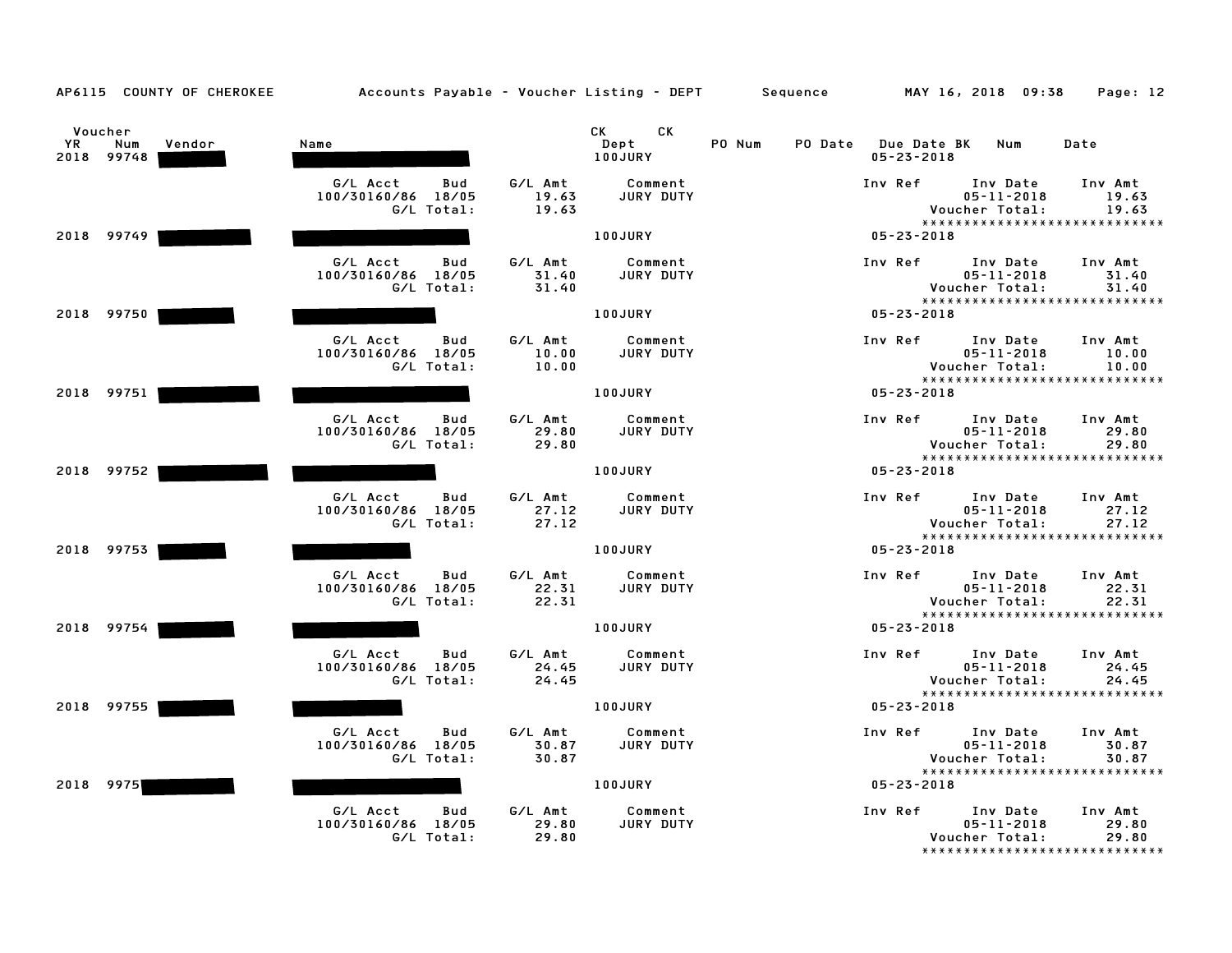| AP6115 COUNTY OF CHEROKEE       | Accounts Payable - Voucher Listing - DEPT Sequence MAY 16, 2018 09:38 |                           |                               |        |                         |                                                | Page: 13                                                   |
|---------------------------------|-----------------------------------------------------------------------|---------------------------|-------------------------------|--------|-------------------------|------------------------------------------------|------------------------------------------------------------|
| Voucher<br>YR.<br>Num<br>Vendor | Name                                                                  |                           | CK <sub>2</sub><br>CK<br>Dept | PO Num | PO Date Due Date BK Num |                                                | Date                                                       |
| 2018 99757                      |                                                                       |                           | 100JURY                       |        | $05 - 23 - 2018$        |                                                |                                                            |
|                                 | G/L Acct<br>Bud<br>100/30160/86 18/05<br>G/L Total:                   | G/L Amt<br>25.52<br>25.52 | Comment<br>JURY DUTY          |        | Inv Ref                 | Inv Date<br>$05 - 11 - 2018$<br>Voucher Total: | Inv Amt<br>25.52<br>25.52<br>***************************** |
| 2018 99758                      |                                                                       |                           | <b>100JURY</b>                |        | $05 - 23 - 2018$        |                                                |                                                            |
|                                 | G/L Acct<br>Bud<br>100/30160/86 18/05<br>G/L Total:                   | G/L Amt<br>10.00<br>10.00 | Comment<br>JURY DUTY          |        | Inv Ref                 | Inv Date<br>$05 - 11 - 2018$<br>Voucher Total: | Inv Amt<br>10.00<br>10.00<br>***************************** |
| 2018 99759                      |                                                                       |                           | 100JURY                       |        | $05 - 23 - 2018$        |                                                |                                                            |
|                                 | G/L Acct<br>Bud<br>100/30160/86 18/05<br>G/L Total:                   | G/L Amt<br>10.00<br>10.00 | Comment<br>JURY DUTY          |        | Inv Ref                 | Inv Date<br>$05 - 11 - 2018$<br>Voucher Total: | Inv Amt<br>10.00<br>10.00<br>***************************** |
| 2018 99760                      |                                                                       |                           | <b>100JURY</b>                |        | $05 - 23 - 2018$        |                                                |                                                            |
|                                 | G/L Acct<br>Bud<br>100/30160/86 18/05<br>G/L Total:                   | G/L Amt<br>62.80<br>62.80 | Comment<br>JURY DUTY          |        | Inv Ref                 | Inv Date<br>$05 - 11 - 2018$<br>Voucher Total: | Inv Amt<br>62.80<br>62.80<br>***************************** |
| 2018 99761                      |                                                                       |                           | 100JURY                       |        | $05 - 23 - 2018$        |                                                |                                                            |
|                                 | G/L Acct<br>Bud<br>100/30160/86 18/05<br>G/L Total:                   | G/L Amt<br>60.66<br>60.66 | Comment<br>JURY DUTY          |        | Inv Ref                 | Inv Date<br>$05 - 11 - 2018$<br>Voucher Total: | Inv Amt<br>60.66<br>60.66<br>***************************** |
| 2018 99762                      |                                                                       |                           | 100JURY                       |        | $05 - 23 - 2018$        |                                                |                                                            |
|                                 | G/L Acct<br>Bud<br>100/30160/86 18/05<br>G/L Total:                   | G/L Amt<br>31.94<br>31.94 | Comment<br>JURY DUTY          |        | Inv Ref Inv Date        | $05 - 11 - 2018$<br>Voucher Total:             | Inv Amt<br>31.94<br>31.94<br>***************************** |
| 2018 99763                      |                                                                       |                           | 100JURY                       |        | $05 - 23 - 2018$        |                                                |                                                            |
|                                 | G/L Acct<br>Bud<br>100/30160/86 18/05<br>G/L Total:                   | G/L Amt<br>21.24<br>21.24 | Comment<br>JURY DUTY          |        | Inv Ref                 | Inv Date<br>$05 - 11 - 2018$<br>Voucher Total: | Inv Amt<br>21.24<br>21.24                                  |
| 2018 99764                      |                                                                       |                           | 100JURY                       |        | $05 - 23 - 2018$        |                                                | *****************************                              |
|                                 | G/L Acct<br>Bud<br>100/30160/86 18/05<br>G/L Total:                   | G/L Amt<br>27.66<br>27.66 | Comment<br>JURY DUTY          |        | Inv Ref                 | Inv Date<br>$05 - 11 - 2018$<br>Voucher Total: | Inv Amt<br>27.66<br>27.66                                  |
| 2018 99765                      |                                                                       |                           | 100JURY                       |        | $05 - 23 - 2018$        |                                                | *****************************                              |
|                                 | G/L Acct<br>Bud<br>100/30160/86 18/05<br>G/L Total:                   | G/L Amt<br>30.33<br>30.33 | Comment<br>JURY DUTY          |        | Inv Ref                 | Inv Date<br>$05 - 11 - 2018$<br>Voucher Total: | Inv Amt<br>30.33<br>30.33<br>***************************** |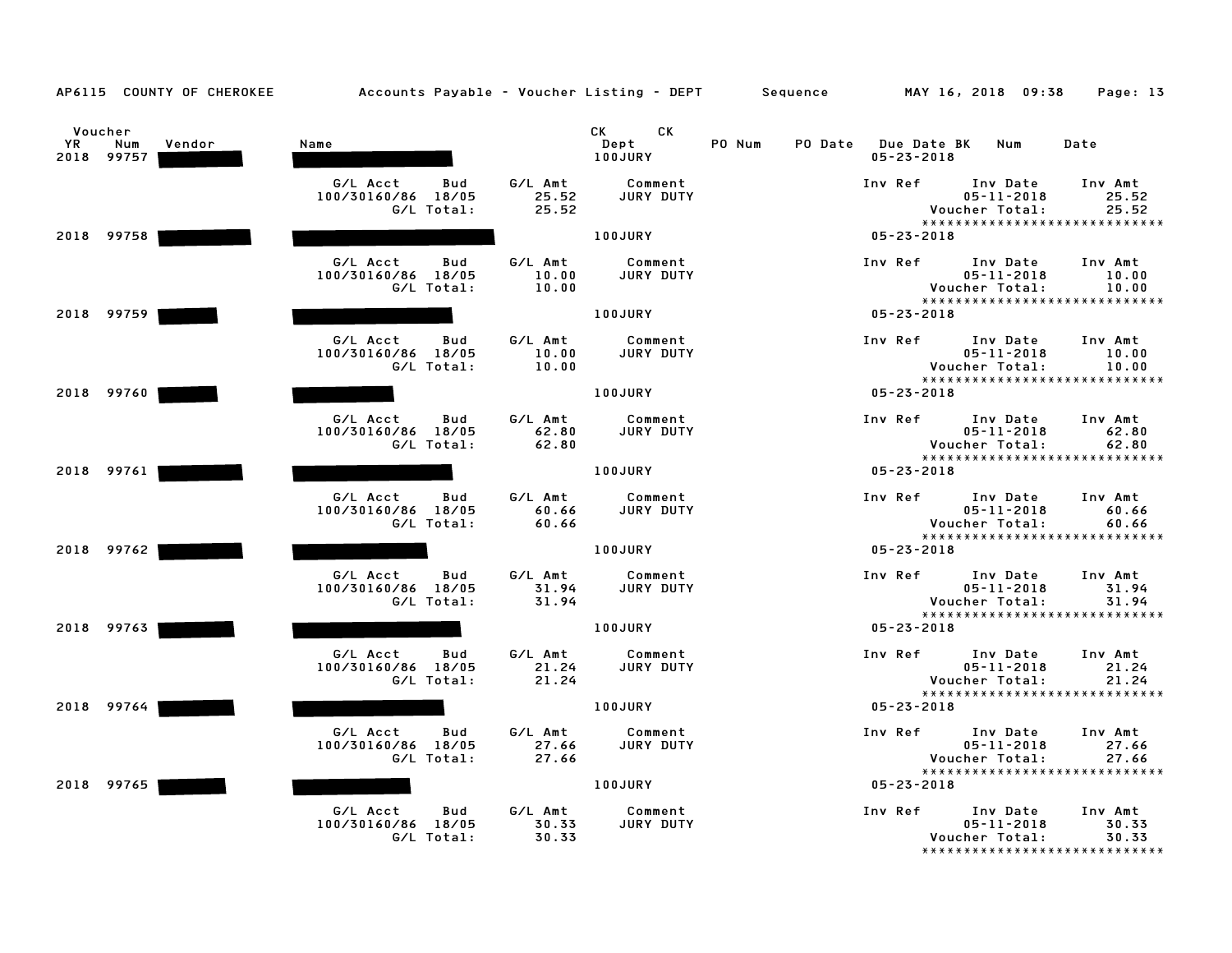| AP6115 COUNTY OF CHEROKEE                    | Accounts Payable – Voucher Listing – DEPT Sequence MAY 16, 2018 09:38 |                           |                                                                                                                                                                                                                                                         |        |                                         |                                                | Page: 14                                                   |
|----------------------------------------------|-----------------------------------------------------------------------|---------------------------|---------------------------------------------------------------------------------------------------------------------------------------------------------------------------------------------------------------------------------------------------------|--------|-----------------------------------------|------------------------------------------------|------------------------------------------------------------|
| Voucher<br>YR<br>Num<br>Vendor<br>2018 99766 | Name                                                                  |                           | CK the control of the control of the control of the control of the control of the control of the control of the control of the control of the control of the control of the control of the control of the control of the contr<br>CK<br>Dept<br>100JURY | PO Num | PO Date Due Date BK<br>$05 - 23 - 2018$ | Num                                            | Date                                                       |
|                                              | G/L Acct<br>Bud<br>100/30160/86 18/05<br>G/L Total:                   | G/L Amt<br>27.66<br>27.66 | Comment<br>JURY DUTY                                                                                                                                                                                                                                    |        | Inv Ref                                 | Inv Date<br>$05 - 11 - 2018$<br>Voucher Total: | Inv Amt<br>27.66<br>27.66<br>***************************** |
| 2018 99767                                   |                                                                       |                           | 100JURY                                                                                                                                                                                                                                                 |        | $05 - 23 - 2018$                        |                                                |                                                            |
|                                              | G/L Acct<br>Bud<br>100/30160/86 18/05<br>G/L Total:                   | G/L Amt<br>26.59<br>26.59 | Comment<br>JURY DUTY                                                                                                                                                                                                                                    |        | Inv Ref                                 | Inv Date<br>$05 - 11 - 2018$<br>Voucher Total: | Inv Amt<br>26.59<br>26.59<br>***************************** |
| 2018 99768                                   |                                                                       |                           | 100JURY                                                                                                                                                                                                                                                 |        | $05 - 23 - 2018$                        |                                                |                                                            |
|                                              | G/L Acct<br>Bud<br>100/30160/86 18/05<br>G/L Total:                   | G/L Amt<br>24.45<br>24.45 | Comment<br>JURY DUTY                                                                                                                                                                                                                                    |        | Inv Ref                                 | Inv Date<br>$05 - 11 - 2018$<br>Voucher Total: | Inv Amt<br>24.45<br>24.45<br>***************************** |
| 2018 99769                                   |                                                                       |                           | <b>100JURY</b>                                                                                                                                                                                                                                          |        | $05 - 23 - 2018$                        |                                                |                                                            |
|                                              | G/L Acct<br>Bud<br>100/30160/86 18/05<br>G/L Total:                   | G/L Amt<br>19.10<br>19.10 | Comment<br>JURY DUTY                                                                                                                                                                                                                                    |        | Inv Ref                                 | Inv Date<br>$05 - 11 - 2018$<br>Voucher Total: | Inv Amt<br>19.10<br>19.10<br>***************************** |
| 2018 99770                                   |                                                                       |                           | 100JURY                                                                                                                                                                                                                                                 |        | $05 - 23 - 2018$                        |                                                |                                                            |
|                                              | G/L Acct<br>Bud<br>100/30160/86 18/05<br>G/L Total:                   | G/L Amt<br>27.12<br>27.12 | Comment<br>JURY DUTY                                                                                                                                                                                                                                    |        | Inv Ref                                 | Inv Date<br>$05 - 11 - 2018$<br>Voucher Total: | Inv Amt<br>27.12<br>27.12<br>***************************** |
| 2018 99771                                   |                                                                       |                           | 100JURY                                                                                                                                                                                                                                                 |        | $05 - 23 - 2018$                        |                                                |                                                            |
|                                              | G/L Acct<br>Bud<br>100/30160/86 18/05<br>G/L Total:                   | G/L Amt<br>54.24<br>54.24 | Comment<br>JURY DUTY                                                                                                                                                                                                                                    |        | Inv Ref                                 | Inv Date<br>$05 - 11 - 2018$<br>Voucher Total: | Inv Amt<br>54.24<br>54.24<br>***************************** |
| 2018 99772                                   |                                                                       |                           | 100JURY                                                                                                                                                                                                                                                 |        | $05 - 23 - 2018$                        |                                                |                                                            |
|                                              | G/L Acct<br>Bud<br>100/30160/86 18/05<br>G/L Total:                   | G/L Amt<br>10.00<br>10.00 | Comment<br>JURY DUTY                                                                                                                                                                                                                                    |        | Inv Ref                                 | Inv Date<br>$05 - 11 - 2018$<br>Voucher Total: | Inv Amt<br>10.00<br>10.00                                  |
| 2018 99773                                   |                                                                       |                           | 100JURY                                                                                                                                                                                                                                                 |        | $05 - 23 - 2018$                        |                                                | ******************************                             |
|                                              | G/L Acct<br>Bud<br>100/30160/86 18/05<br>G/L Total:                   | G/L Amt<br>55.31<br>55.31 | Comment<br>JURY DUTY                                                                                                                                                                                                                                    |        | Inv Ref                                 | Inv Date<br>$05 - 11 - 2018$<br>Voucher Total: | Inv Amt<br>55.31<br>55.31<br>***************************** |
| 2018 99774                                   |                                                                       |                           | 100JURY                                                                                                                                                                                                                                                 |        | $05 - 23 - 2018$                        |                                                |                                                            |
|                                              | G/L Acct<br>Bud<br>100/30160/86 18/05<br>G/L Total:                   | G/L Amt<br>27.66<br>27.66 | Comment<br>JURY DUTY                                                                                                                                                                                                                                    |        | Inv Ref                                 | Inv Date<br>$05 - 11 - 2018$<br>Voucher Total: | Inv Amt<br>27.66<br>27.66<br>***************************** |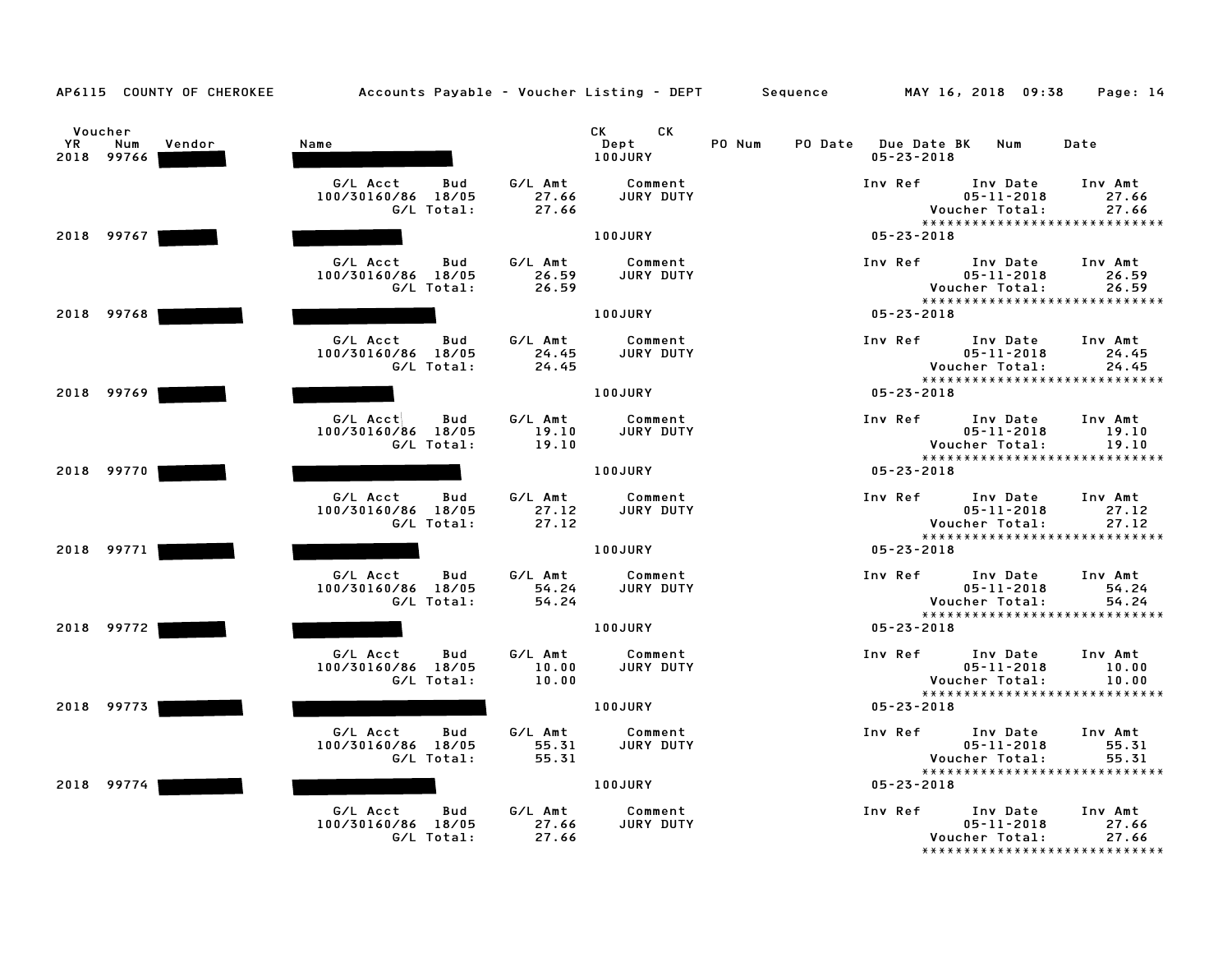| AP6115 COUNTY OF CHEROKEE                           | Accounts Payable – Voucher Listing – DEPT Sequence MAY 16, 2018 09:38 |                           |                                                                                                                                                                                                                                                         |        |                                             |                                                                                         | Page: 15                  |
|-----------------------------------------------------|-----------------------------------------------------------------------|---------------------------|---------------------------------------------------------------------------------------------------------------------------------------------------------------------------------------------------------------------------------------------------------|--------|---------------------------------------------|-----------------------------------------------------------------------------------------|---------------------------|
| Voucher<br><b>YR</b><br>Num<br>Vendor<br>2018 99775 | Name                                                                  |                           | CK<br>CK the control of the control of the control of the control of the control of the control of the control of the control of the control of the control of the control of the control of the control of the control of the contr<br>Dept<br>100JURY | PO Num | PO Date Due Date BK Num<br>$05 - 23 - 2018$ |                                                                                         | Date                      |
|                                                     | G/L Acct<br>Bud<br>100/30160/86 18/05<br>G/L Total:                   | G/L Amt<br>28.73<br>28.73 | Comment<br>JURY DUTY                                                                                                                                                                                                                                    |        | Inv Ref                                     | Inv Date<br>$05 - 11 - 2018$<br>Voucher Total:<br>*****************************         | Inv Amt<br>28.73<br>28.73 |
| 2018 99776                                          |                                                                       |                           | 100JURY                                                                                                                                                                                                                                                 |        | $05 - 23 - 2018$                            |                                                                                         |                           |
|                                                     | G/L Acct<br>Bud<br>100/30160/86 18/05<br>G/L Total:                   | G/L Amt<br>10.00<br>10.00 | Comment<br>JURY DUTY                                                                                                                                                                                                                                    |        | Inv Ref                                     | Inv Date<br>$05 - 11 - 2018$<br>Voucher Total:<br>*****************************         | Inv Amt<br>10.00<br>10.00 |
| 2018 99777                                          |                                                                       |                           | <b>100JURY</b>                                                                                                                                                                                                                                          |        | $05 - 23 - 2018$                            |                                                                                         |                           |
|                                                     | G/L Acct<br>Bud<br>100/30160/86 18/05<br>G/L Total:                   | G/L Amt<br>21.77<br>21.77 | Comment<br>JURY DUTY                                                                                                                                                                                                                                    |        | Inv Ref                                     | Inv Date<br>$05 - 11 - 2018$<br>Voucher Total:<br>*****************************         | Inv Amt<br>21.77<br>21.77 |
| 2018 99784                                          |                                                                       |                           | <b>100JURY</b>                                                                                                                                                                                                                                          |        | $05 - 23 - 2018$                            |                                                                                         |                           |
|                                                     | G/L Acct<br>Bud<br>100/30160/86 18/05<br>G/L Total:                   | G/L Amt<br>29.26<br>29.26 | Comment<br>JURY DUTY                                                                                                                                                                                                                                    |        | Inv Ref                                     | Inv Date<br>$05 - 11 - 2018$<br>Voucher Total:<br>*****************************         | Inv Amt<br>29.26<br>29.26 |
| 2018 99778                                          |                                                                       |                           | <b>100JURY</b>                                                                                                                                                                                                                                          |        | $05 - 23 - 2018$                            |                                                                                         |                           |
|                                                     | G/L Acct<br>Bud<br>100/30160/86 18/05<br>G/L Total:                   | G/L Amt<br>22.84<br>22.84 | Comment<br>JURY DUTY                                                                                                                                                                                                                                    |        | Inv Ref                                     | Inv Date<br>$05 - 11 - 2018$<br>Voucher Total:<br>*****************************         | Inv Amt<br>22.84<br>22.84 |
| 2018 99779                                          |                                                                       |                           | <b>100JURY</b>                                                                                                                                                                                                                                          |        | $05 - 23 - 2018$                            |                                                                                         |                           |
|                                                     | G/L Acct<br>Bud<br>100/30160/86 18/05<br>G/L Total:                   | G/L Amt<br>10.00<br>10.00 | Comment<br>JURY DUTY                                                                                                                                                                                                                                    |        |                                             | Inv Ref Inv Date<br>$05 - 11 - 2018$<br>Voucher Total:<br>***************************** | Inv Amt<br>10.00<br>10.00 |
| 2018 99780                                          |                                                                       |                           | <b>100JURY</b>                                                                                                                                                                                                                                          |        | $05 - 23 - 2018$                            |                                                                                         |                           |
|                                                     | G/L Acct<br>Bud<br>100/30160/86 18/05<br>G/L Total:                   | G/L Amt<br>24.45<br>24.45 | Comment<br>JURY DUTY                                                                                                                                                                                                                                    |        | Inv Ref                                     | Inv Date<br>$05 - 11 - 2018$<br>Voucher Total:                                          | Inv Amt<br>24.45<br>24.45 |
| 2018 99781                                          |                                                                       |                           | <b>100JURY</b>                                                                                                                                                                                                                                          |        | $05 - 23 - 2018$                            | *****************************                                                           |                           |
|                                                     | G/L Acct<br>Bud<br>100/30160/86 18/05<br>G/L Total:                   | G/L Amt<br>10.00<br>10.00 | Comment<br>JURY DUTY                                                                                                                                                                                                                                    |        | Inv Ref                                     | Inv Date<br>$05 - 11 - 2018$<br>Voucher Total:<br>*****************************         | Inv Amt<br>10.00<br>10.00 |
| 2018 99782                                          |                                                                       |                           | 100JURY                                                                                                                                                                                                                                                 |        | $05 - 23 - 2018$                            |                                                                                         |                           |
|                                                     | G/L Acct<br>Bud<br>100/30160/86 18/05<br>G/L Total:                   | G/L Amt<br>29.26<br>29.26 | Comment<br>JURY DUTY                                                                                                                                                                                                                                    |        | Inv Ref                                     | Inv Date<br>$05 - 11 - 2018$<br>Voucher Total:                                          | Inv Amt<br>29.26<br>29.26 |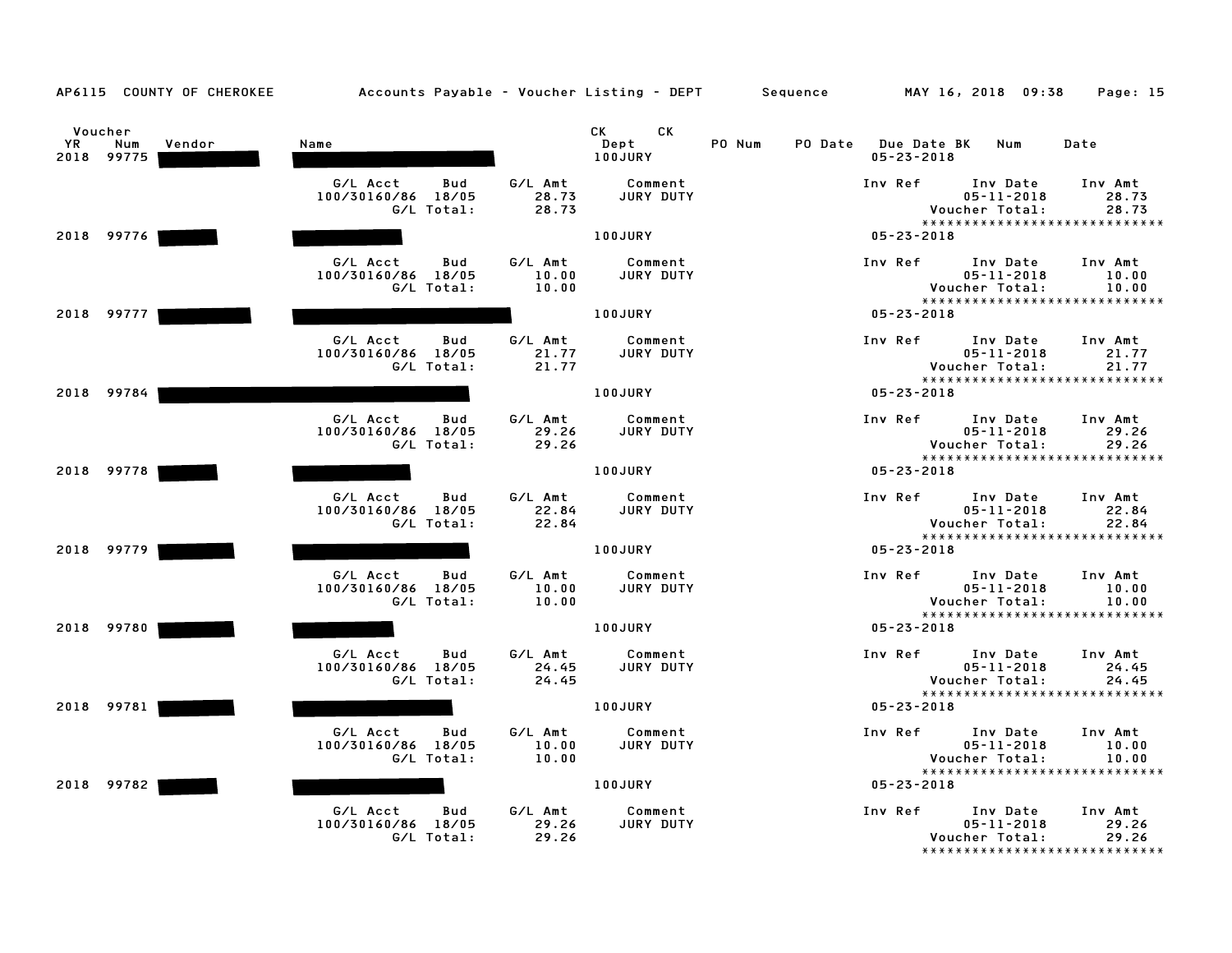| AP6115 COUNTY OF CHEROKEE                    |                                                     |                             | Accounts Payable – Voucher Listing – DEPT         Sequence                                                                                    | MAY 16, 2018 09:38<br>Page: 16                                                                                                          |
|----------------------------------------------|-----------------------------------------------------|-----------------------------|-----------------------------------------------------------------------------------------------------------------------------------------------|-----------------------------------------------------------------------------------------------------------------------------------------|
| Voucher<br>YR<br>Num<br>Vendor<br>2018 99783 | Name                                                |                             | CK <sub>2</sub><br><b>CK</b><br>Dept<br>PO Num<br>100JURY                                                                                     | PO Date Due Date BK<br>Num<br>Date<br>$05 - 23 - 2018$                                                                                  |
|                                              | G/L Acct<br>Bud<br>100/30160/86 18/05<br>G/L Total: | G/L Amt<br>62.80<br>62.80   | Comment<br>JURY DUTY                                                                                                                          | Inv Ref<br>Inv Date<br>Inv Amt<br>$05 - 11 - 2018$<br>62.80<br>Voucher Total:<br>62.80<br>*****************************                 |
| 2018 99617 DOBYNS, R                         | REBECCA ANN DOBYNS                                  |                             | <b>100REC</b>                                                                                                                                 | <b>DEPT</b><br>Total:<br>2273.21<br>$05 - 23 - 2018$                                                                                    |
|                                              | G/L Acct<br>Bud<br>100/30130/99 18/05               | G/L Amt<br>450.00           | Comment<br>COMMISSIONERS DONATIONS<br>PATRICK COLLINS<br><b>NEAL ANDERSON</b><br><b>CORY MOATES</b><br>PRO FOOTBALL ACADEMY<br>PATRICK DOBYNS | Inv Ref<br>Inv Date<br>Inv Amt<br>150.00<br>150.00<br>150.00                                                                            |
|                                              | G/L Total:                                          | 450.00                      |                                                                                                                                               | 450.00<br>Voucher Total:<br>*****************************                                                                               |
| 2018 99620 AARMS                             | <b>AARMS</b>                                        |                             | 100SHERIFF                                                                                                                                    | <b>DEPT</b><br>Total:<br>450.00<br>$05 - 23 - 2018$                                                                                     |
|                                              | G/L Acct<br>Bud<br>100/30060/76 18/05               | G/L Amt<br>2340.00          | Comment<br>INTUIT TEST<br>GROVES/TIPPIE                                                                                                       | Inv Date<br>Inv Ref<br>Inv Amt<br>20170403955 05-01-2018<br>2340.00                                                                     |
| 2018 99621 AT&T 5068                         | G/L Total:<br>AT&T                                  | 2340.00                     | <b>100SHERIFF</b>                                                                                                                             | Voucher Total:<br>2340.00<br>*****************************<br>$05 - 23 - 2018$                                                          |
|                                              | G/L Acct<br>Bud<br>100/30060/74 18/05<br>G/L Total: | G/L Amt<br>2.93<br>2.93     | Comment<br>ACCT 030 517 9815 001                                                                                                              | Inv Amt<br>Inv Ref<br>Inv Date<br>$04 - 25 - 2018$<br>2.93<br>Voucher Total:<br>2.93<br>*****************************                   |
| 2018 99622 BOB BARKER                        | <b>BOB BARKER COMPANY INC</b>                       |                             | <b>100SHERIFF</b>                                                                                                                             | $05 - 23 - 2018$                                                                                                                        |
|                                              | G/L Acct<br>Bud<br>100/30060/22 18/05<br>G/L Total: | G/L Amt<br>42.09<br>42.09   | Comment<br><b>PANTS</b>                                                                                                                       | Inv Ref<br>Inv Date<br>Inv Amt<br>WEB000536846 04-20-2018<br>42.09<br>42.09<br>Voucher Total:                                           |
| 2018 99819 CHARM TEX                         | CHARM-TEX INC                                       |                             | <b>100SHERIFF</b>                                                                                                                             | *****************************<br>$05 - 23 - 2018$                                                                                       |
|                                              | G/L Acct<br>Bud<br>100/30060/37 18/05<br>G/L Total: | G/L Amt<br>348.10<br>348.10 | Comment<br>DEOD, SOAP, SHAMPOO, RAZOR 0163461                                                                                                 | Inv Ref<br>Inv Date<br>Inv Amt<br>$05 - 04 - 2018$<br>348.10<br>Voucher Total:<br>348.10<br>******************************              |
| 2018 99820 CINTAS 0855                       | CINTAS CORP                                         |                             | <b>100SHERIFF</b>                                                                                                                             | $05 - 23 - 2018$                                                                                                                        |
|                                              | G/L Acct<br>Bud<br>100/30060/21 18/05<br>G/L Total: | G/L Amt<br>79.95<br>79.95   | Comment<br><b>GLOVES</b>                                                                                                                      | Inv Ref<br>Inv Date<br>Inv Amt<br>8403644695<br>$05 - 04 - 2018$<br>79.95<br>Voucher Total:<br>79.95<br>******************************* |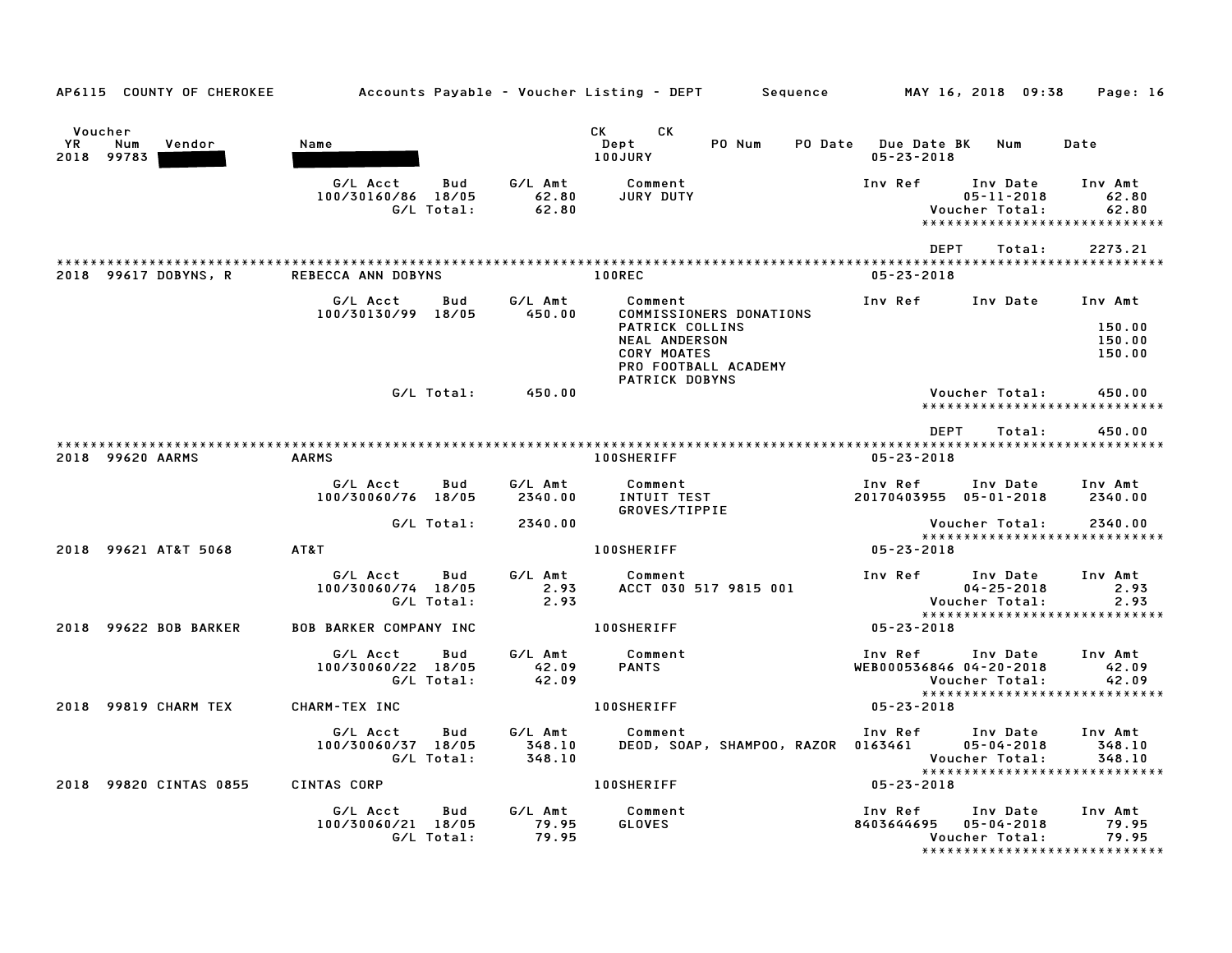| AP6115 COUNTY OF CHEROKEE                 |                                                      |                                                | Accounts Payable – Voucher Listing – DEPT       Sequence         MAY 16, 2018  09:38                                                                                                   |                                                                                                                                                                                    | Page: 17                                                                                  |
|-------------------------------------------|------------------------------------------------------|------------------------------------------------|----------------------------------------------------------------------------------------------------------------------------------------------------------------------------------------|------------------------------------------------------------------------------------------------------------------------------------------------------------------------------------|-------------------------------------------------------------------------------------------|
| Voucher                                   |                                                      |                                                | CK CK                                                                                                                                                                                  |                                                                                                                                                                                    |                                                                                           |
| YR<br>Num<br>Vendor<br>2018 99624 COL TEL | Name<br>COLUMBUS TELEPHONE COMPANY                   |                                                | Dept<br>PO Num<br><b>100SHERIFF</b>                                                                                                                                                    | PO Date Due Date BK<br>Num<br>$05 - 23 - 2018$                                                                                                                                     | Date                                                                                      |
|                                           | G/L Acct<br>100/30060/74 18/05                       | G/L Amt<br>Bud<br>46.47<br>G/L Total:<br>46.47 | Comment<br>ACCT 171                                                                                                                                                                    | Inv Ref<br>Inv Date<br>$05 - 01 - 2018$<br>Voucher Total:                                                                                                                          | Inv Amt<br>46.47<br>46.47                                                                 |
| 2018 99831 COMMERCE VISA                  | <b>COMMERCE BANK</b>                                 |                                                | <b>100SHERIFF</b>                                                                                                                                                                      | *****************************<br>05-23-2018                                                                                                                                        |                                                                                           |
|                                           | G/L Acct<br>100/30060/30 18/05<br>224/31224/01       | G/L Amt<br>Bud<br>389.82<br>94.00              | Comment<br><b>ACCT</b><br><b>TERRY CLUGSTON</b>                                                                                                                                        | Inv Ref<br>Inv Date                                                                                                                                                                | Inv Amt                                                                                   |
|                                           | 100/30060/88 18/05<br>460/31460/01                   | 206.31<br>1230.08                              | PURPLE WAVE<br>KS GOV ONLINE PAYM<br>LOVES<br><b>CASEYS</b><br><b>CONOCO</b><br>CENEX COFFEE<br>COMFORT INN<br><b>CENEX CUBBYS</b><br>NEBRASKA CITY SUPER 8<br>SAPP BROS TRAVEL CENTER | $04 - 19 - 2018$<br>$04 - 23 - 2018$<br>$04 - 24 - 2018$<br>$04 - 24 - 2018$<br>$04 - 25 - 2018$<br>$04 - 25 - 2018$<br>$04 - 25 - 2018$<br>04-25-2018<br>04-26-2018<br>04-26-2018 | 1230.08<br>94.00<br>38.38<br>55.06<br>66.46<br>67.42<br>122.31<br>66.60<br>84.00<br>31.55 |
|                                           |                                                      | G/L Total:<br>1920.21                          | <b>CASEYS</b>                                                                                                                                                                          | $04 - 26 - 2018$<br>Voucher Total:                                                                                                                                                 | 64.35<br>1920.21                                                                          |
| 2018 99832 COMMERCE VISA COMMERCE BANK    |                                                      |                                                | <b>100SHERIFF</b>                                                                                                                                                                      | *****************************<br>$05 - 23 - 2018$                                                                                                                                  |                                                                                           |
|                                           | G/L Acct<br>100/30060/21 18/05                       | Bud<br>G/L Amt<br>7.25                         | Comment<br>ACCT  <br>JANIS DALTON                                                                                                                                                      | Inv Ref                                                                                                                                                                            | Inv Date Inv Amt                                                                          |
|                                           |                                                      | G/L Total:<br>7.25                             | <b>USPS</b>                                                                                                                                                                            | $04 - 27 - 2018$<br>Voucher Total:                                                                                                                                                 | 7.25<br>7.25                                                                              |
| 2018 99833 COMMERCE VISA                  | <b>COMMERCE BANK</b>                                 |                                                | <b>100SHERIFF</b>                                                                                                                                                                      | *****************************<br>05-23-2018                                                                                                                                        |                                                                                           |
|                                           | G/L Acct<br>100/30060/88 18/05<br>490/30490/73 18/05 | G/L Amt<br>Bud<br>108.32<br>100.00             | Comment<br>ACCT<br>NOBLE <b>TOBKINS</b>                                                                                                                                                | Inv Ref<br>Inv Date                                                                                                                                                                | Inv Amt                                                                                   |
|                                           |                                                      |                                                | TACO BELL<br>CAPITAL PLAZA HOTEL<br><b>ACCT</b><br><b>JUSTIN NOEL</b>                                                                                                                  | $04 - 15 - 2018$<br>$04 - 17 - 2018$                                                                                                                                               | 7.74<br>100.58                                                                            |
|                                           |                                                      | G/L Total:<br>208.32                           | STAR MART                                                                                                                                                                              | $04 - 09 - 2018$<br>Voucher Total:                                                                                                                                                 | 100.00<br>208.32                                                                          |
| 2018 99834 COMMERCE VISA                  | <b>COMMERCE BANK</b>                                 |                                                | <b>100SHERIFF</b>                                                                                                                                                                      | ******************************<br>05-23-2018                                                                                                                                       |                                                                                           |
|                                           | 100/30060/73 18/05<br>100/30060/30 18/05             | G/L Acct Bud G/L Amt Comment<br>93.31<br>10.00 | ACCT 0<br>DENNIS OPLOINIK                                                                                                                                                              | Inv Ref      Inv Date                                                                                                                                                              | Inv Amt                                                                                   |
|                                           |                                                      |                                                | CHEROKEE LANE LLC<br>KWIK SHOP<br>MCDONALDS<br>PHILLIPS 66<br><b>ACCT</b><br><b>BRANDON LERO</b>                                                                                       | $04 - 16 - 2018$<br>$04 - 18 - 2018$<br>$04 - 18 - 2018$<br>$05 - 01 - 2018$                                                                                                       | 15.29<br>33.79<br>20.19<br>24.04                                                          |
|                                           |                                                      | G/L Total:<br>103.31                           | KWIK SHOP                                                                                                                                                                              | $04 - 10 - 2018$<br>Voucher Total:                                                                                                                                                 | 10.00<br>103.31                                                                           |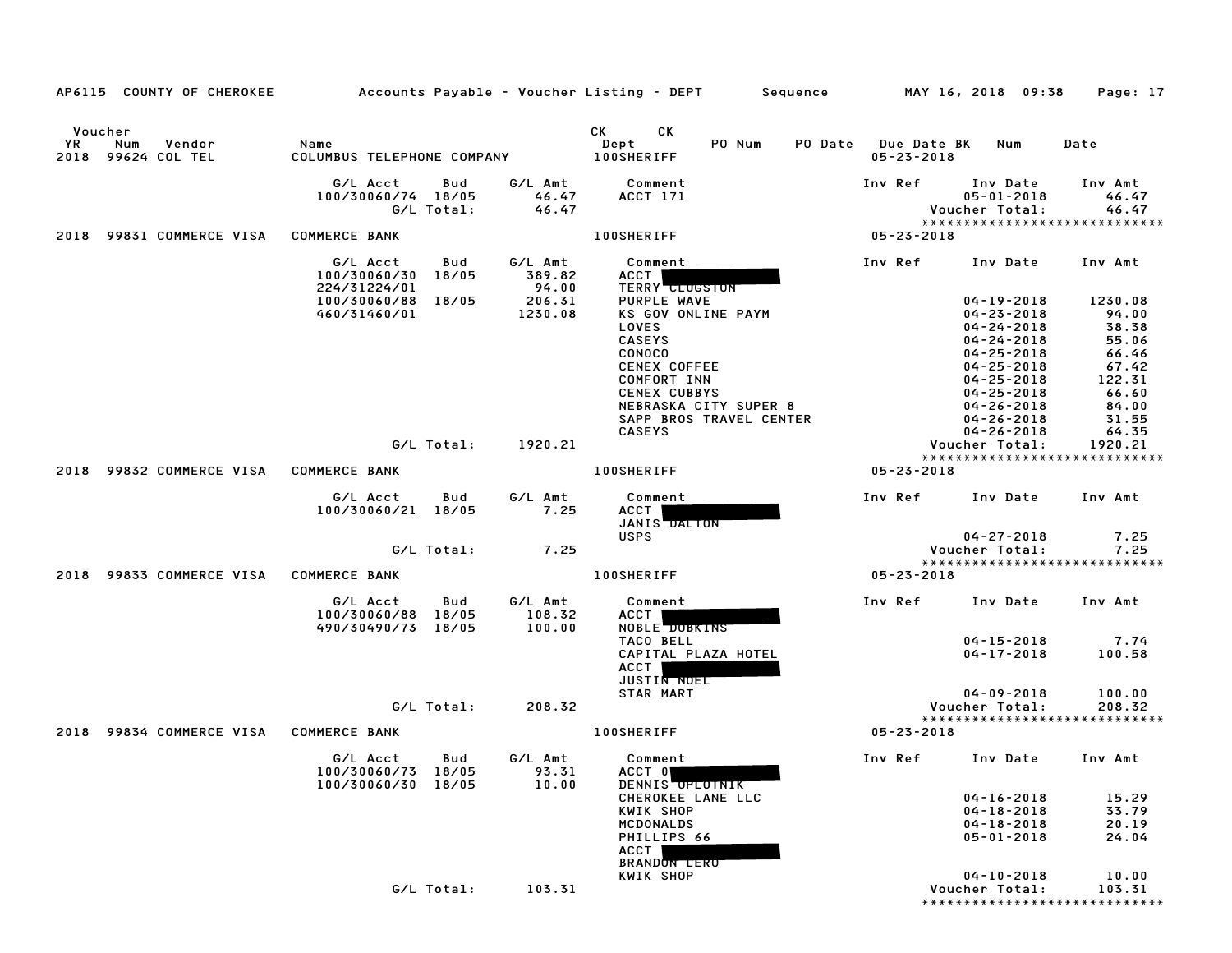|                        | AP6115 COUNTY OF CHEROKEE                                     |                                  |                   |                               | Accounts Payable – Voucher Listing – DEPT         Sequence |                |                                 | MAY 16, 2018 09:38                                                                      | Page: 18                      |
|------------------------|---------------------------------------------------------------|----------------------------------|-------------------|-------------------------------|------------------------------------------------------------|----------------|---------------------------------|-----------------------------------------------------------------------------------------|-------------------------------|
| Voucher<br>YR.<br>2018 | Num<br>Vendor<br>99835 COMMERCE VISA                          | Name<br><b>COMMERCE BANK</b>     |                   |                               | СK<br>CK<br>PO Num<br>Dept<br><b>100SHERIFF</b>            | <b>PO Date</b> | Due Date BK<br>$05 - 23 - 2018$ | Num                                                                                     | Date                          |
|                        |                                                               | G/L Acct<br>100/30060/30         | Bud<br>18/05      | G/L Amt<br>35.19              | Comment<br><b>ACCT</b><br>CHRISTOPHER WREN                 |                | Inv Ref                         | Inv Date                                                                                | Inv Amt                       |
|                        |                                                               |                                  | G/L Total:        | 35.19                         | <b>CASEYS</b>                                              |                |                                 | $04 - 10 - 2018$<br>Voucher Total:                                                      | 35.19<br>35.19                |
| 2018                   | 99836 COMMERCE VISA                                           | <b>COMMERCE BANK</b>             |                   |                               | <b>100SHERIFF</b>                                          |                | $05 - 23 - 2018$                | *****************************                                                           |                               |
|                        |                                                               | G/L Acct<br>100/30060/88 18/05   | Bud               | G/L Amt<br>268.93             | Comment<br>ACCT<br>DAVID GROVES<br>COMFORT INN             |                | Inv Ref                         | Inv Date<br>$04 - 25 - 2018$                                                            | Inv Amt<br>123.39             |
|                        |                                                               |                                  | G/L Total:        | 268.93                        | COFFEE CUP<br>NEBRASKA CITY SUPER 8                        | $\bf{1}$       |                                 | $04 - 25 - 2018$<br>$04 - 26 - 2018$<br>Voucher Total:<br>***************************** | 61.54<br>84.00<br>268.93      |
| 2018                   | 99837 COMMERCE VISA                                           | <b>COMMERCE BANK</b>             |                   |                               | <b>100SHERIFF</b>                                          |                | $05 - 23 - 2018$                |                                                                                         |                               |
|                        |                                                               | G/L Acct<br>100/30060/30 18/05   | Bud               | G/L Amt<br>18.01              | Comment<br>ACCT<br>JORNELL FONDREN                         |                | Inv Ref                         | Inv Date                                                                                | Inv Amt                       |
|                        |                                                               |                                  | G/L Total:        | 18.01                         | CIRCLE K                                                   |                |                                 | $04 - 17 - 2018$<br>Voucher Total:<br>*****************************                     | 18.01<br>18.01                |
|                        | 2018 99625 CRAW KAN TELEPH CRAW-KAN TELEPHONE COOPERATIVE INC |                                  |                   |                               | <b>100SHERIFF</b>                                          |                | $05 - 23 - 2018$                |                                                                                         |                               |
|                        |                                                               | G/L Acct<br>100/30060/74 18/05   | Bud<br>G/L Total: | G/L Amt<br>37.50<br>37.50     | Comment<br>ACCT 121787                                     |                | Inv Ref                         | Inv Date<br>$05 - 01 - 2018$<br>Voucher Total:<br>*****************************         | Inv Amt<br>37.50<br>37.50     |
|                        | 2018 99816 EMPIRE                                             | EMPIRE DISTRICT ELECTRIC COMPANY |                   |                               | <b>100SHERIFF</b>                                          |                | $05 - 23 - 2018$                |                                                                                         |                               |
|                        |                                                               | G/L Acct<br>100/30060/72 18/05   | Bud<br>G/L Total: | G/L Amt<br>3426.88<br>3426.88 | Comment<br>ACCT 643108-13-7                                |                | Inv Ref                         | Inv Date<br>$05 - 09 - 2018$<br>Voucher Total:<br>******************************        | Inv Amt<br>3426.88<br>3426.88 |
|                        | 2018 99626 EVANS                                              | EVAN'S HEALTH MART DRUG          |                   |                               | 100SHERIFF                                                 |                | $05 - 23 - 2018$                |                                                                                         |                               |
|                        |                                                               | G/L Acct<br>100/30060/86 18/05   | Bud<br>G/L Total: | G/L Amt<br>424.23<br>424.23   | Comment<br>INMATE MEDICAL                                  |                | Inv Ref                         | Inv Date<br>$04 - 30 - 2018$<br>Voucher Total:<br>*****************************         | Inv Amt<br>424.23<br>424.23   |
|                        | 2018 99627 FARMERS                                            | FARMERS COOPERATIVE ASSOCIATION  |                   |                               | <b>100SHERIFF</b>                                          |                | 05-23-2018                      |                                                                                         |                               |
|                        |                                                               | G/L Acct<br>100/30060/68 18/05   | Bud<br>G/L Total: | G/L Amt<br>30.00<br>30.00     | Comment<br>K9 FEED/DIAMOND                                 |                | Inv Ref<br>225747               | Inv Date<br>$04 - 19 - 2018$<br>Voucher Total:<br>*****************************         | Inv Amt<br>30.00<br>30.00     |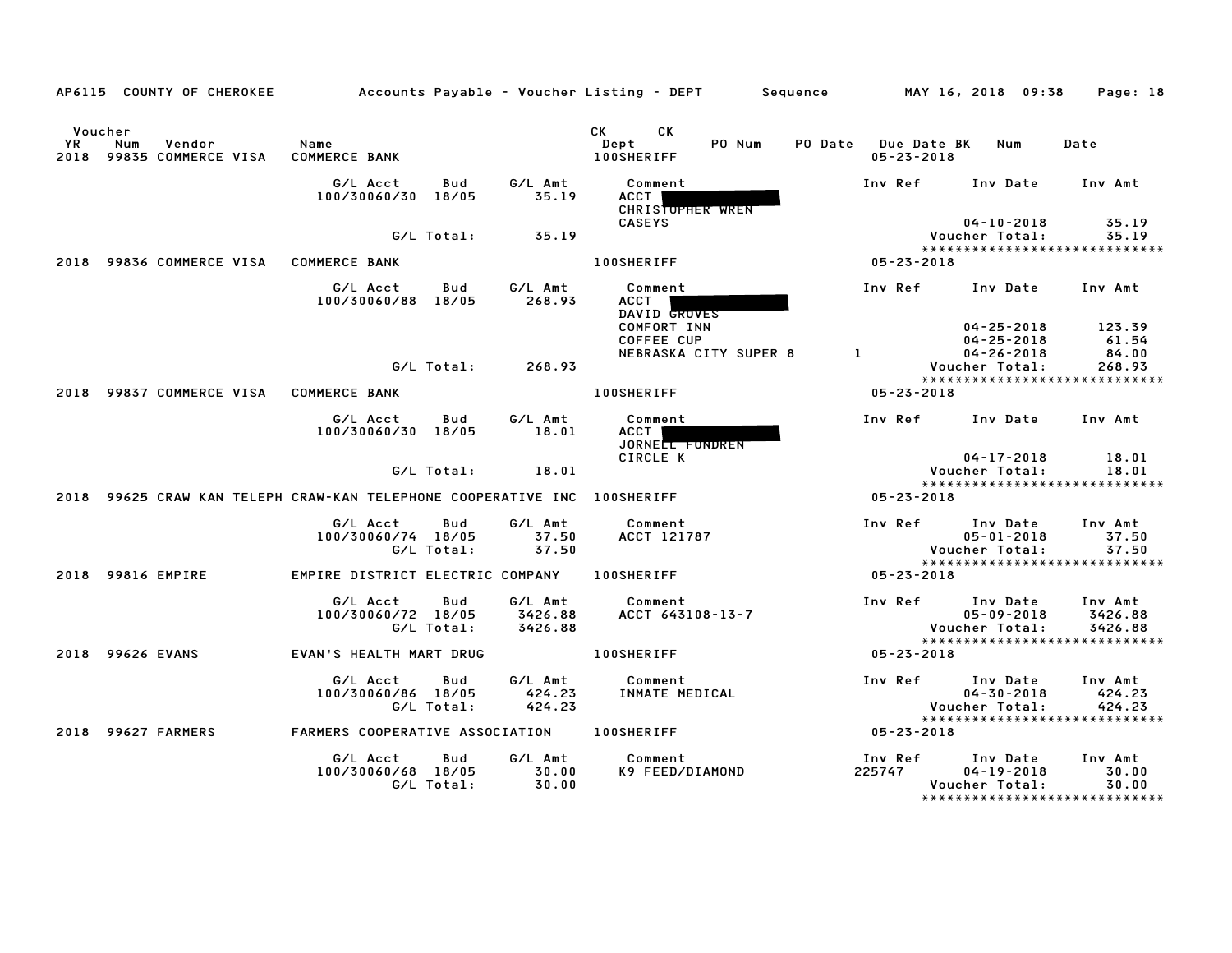|         |                          |                                                          |                   |                              | AP6115 COUNTY OF CHEROKEE Accounts Payable - Voucher Listing - DEPT Sequence MAY 16, 2018 09:38 Page: 19                                                          |                                                                    |                                                                                                                                                                               |                                                              |
|---------|--------------------------|----------------------------------------------------------|-------------------|------------------------------|-------------------------------------------------------------------------------------------------------------------------------------------------------------------|--------------------------------------------------------------------|-------------------------------------------------------------------------------------------------------------------------------------------------------------------------------|--------------------------------------------------------------|
| Voucher |                          |                                                          |                   |                              |                                                                                                                                                                   | 05-23-2018                                                         | CK<br>PO Date Due Date BK Num                                                                                                                                                 | CK<br>Date                                                   |
|         |                          | 100/30060/25 18/05                                       | G/L Total:        | 154.44                       | G/L Acct Bud G/L Amt Comment<br>100/30060/25 18/05 154.44 DIAGNOSIS/ENGINE SUPPORT                                                                                |                                                                    | Inv Ref Inv Date Inv Amt<br>220261 05-01-2018<br>Voucher Total:<br>*****************************                                                                              | 154.44<br>154.44                                             |
|         | 2018 99628 HENRY KRAFT   | HENRY KRAFT INC                                          |                   |                              | <b>100SHERIFF</b>                                                                                                                                                 | $05 - 23 - 2018$                                                   |                                                                                                                                                                               |                                                              |
|         |                          | G/L Acct<br>100/30060/40 18/05                           | Bud               | 719.08                       | G/L Amt Comment<br>CLEANER, DETERGENT, MOP,<br>T/TISSUE, SPRAYER                                                                                                  |                                                                    | Inv Ref      Inv Date    Inv Amt<br>262712          04-26-2018        719.08                                                                                                  |                                                              |
|         |                          |                                                          |                   | G/L Total: 719.08            |                                                                                                                                                                   |                                                                    | *****************************                                                                                                                                                 |                                                              |
|         | 2018 99629 KANSASLAND    |                                                          |                   |                              |                                                                                                                                                                   |                                                                    |                                                                                                                                                                               |                                                              |
|         |                          | G/L Acct<br>100/30060/25 18/05                           | Bud<br>G/L Total: | 741.00                       | G/L Amt            Comment<br>741.00        5 245/55R<br>5 245/55R18 TIRES                                                                                        |                                                                    | Inv Ref       Inv Date     Inv Amt<br>179544         05–02–2018       741.00<br>Voucher Total:         741.00<br>*****************************                                |                                                              |
|         | 2018 99691 KS GAS        | KANSAS GAS SERVICE                                       |                   |                              | <b>100SHERIFF</b>                                                                                                                                                 | 05-23-2018                                                         |                                                                                                                                                                               |                                                              |
|         |                          | G/L Acct<br>100/30060/72 18/05<br>G/L Total:             |                   |                              | Bud G/L Amt Comment                                                                                                                                               |                                                                    |                                                                                                                                                                               |                                                              |
|         | 2018 99630 LOWE, MATTHEW | MATTHEW C LOWE DDS                                       |                   |                              | <b>100SHERIFF</b>                                                                                                                                                 | $05 - 23 - 2018$                                                   |                                                                                                                                                                               |                                                              |
|         |                          | 100/30060/86 18/05                                       | G/L Total:        | 225.00<br>225.00             | G/L Acct Bud G/L Amt Comment<br>BIOPSY ORAL TISS                                                                                                                  |                                                                    | Inv Ref Inv Date Inv Amt<br>338181 04-26-2018<br>Voucher Total:<br>*****************************                                                                              | 225.00<br>225.00                                             |
|         | 2018 99631 MANZER FAMILY | MANZER FAMILY MEDICINE                                   |                   |                              | 100SHERIFF                                                                                                                                                        | 05-23-2018                                                         |                                                                                                                                                                               |                                                              |
|         |                          | G/L Acct Bud<br>100/30060/86 18/05<br>100/30060/76 18/05 | G/L Total:        | 125.00<br>3880.50<br>3880.50 | G/L Amt Comment<br>3755.50 INMATES SEEN/MONTHLY FEE<br><b>EMPLOYEES</b>                                                                                           |                                                                    | Inv Ref Inv Date Inv Amt<br>04-30-2018 3755.50<br>04-30-2018 125.00<br>04-30-2018 - 04-30<br>25.00 Voucher Total: 5880.50                                                     |                                                              |
|         | 2018 99632 MIKE CARPINO  |                                                          |                   |                              | MIKE CARPINO FORD MERCURY INC 100SHERIFF                                                                                                                          | $05 - 23 - 2018$                                                   | *****************************                                                                                                                                                 |                                                              |
|         |                          | G/L Acct<br>100/30060/25 18/05                           | <b>Bud</b>        | G/L Total: 122.61            | G/L Amt         Comment<br>122.61        PROGRAM  KEY  FOBS                                                                                                       |                                                                    | Inv Ref      Inv Date    Inv Amt<br>52594             04-27-2018         122.61<br>Voucher Total:<br>******************************                                           | 122.61                                                       |
|         | 2018 99633 NATALINIS     |                                                          |                   |                              |                                                                                                                                                                   | 05-23-2018                                                         |                                                                                                                                                                               |                                                              |
|         |                          | 100/30060/25 18/05                                       | 18/05             | 361.28                       | G/L Acct      Bud      G/L Amt        Comment<br><b>BRAKE CONTROLLER</b><br>RATCHET TIE DOWN<br>OIL<br>AIR FILTER<br><b>BRAKE PADS</b><br>MOTOR OIL<br>AIR FILTER | 667068<br>667125<br>667890<br>667961<br>668223<br>668404<br>668583 | Inv Ref      Inv Date     Inv Amt<br>$04 - 23 - 2018$<br>$04 - 24 - 2018$<br>$05 - 01 - 2018$<br>$05 - 02 - 2018$<br>$05 - 04 - 2018$<br>$05 - 07 - 2018$<br>$05 - 08 - 2018$ | 64.49<br>26.02<br>30.48<br>10.57<br>147.48<br>32.06<br>20.19 |
|         |                          |                                                          | G/L Total:        | 361.28                       | SWAY BAR LINK                                                                                                                                                     | 668884                                                             | $05 - 10 - 2018$<br>Voucher Total:<br>*****************************                                                                                                           | 29.99<br>361.28                                              |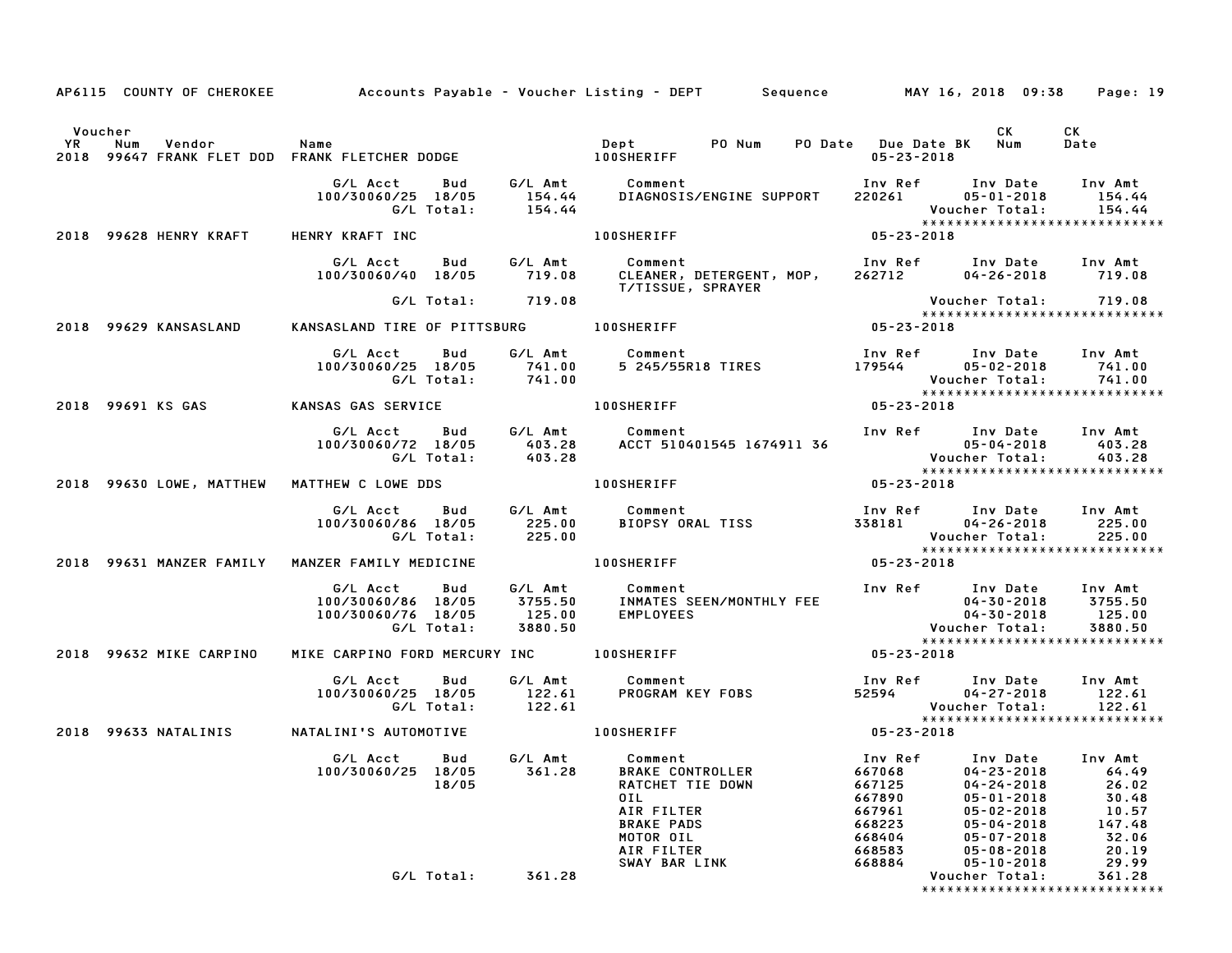|               | AP6115 COUNTY OF CHEROKEE               |                                                                    |                           | Accounts Payable – Voucher Listing – DEPT       Sequence         MAY 16, 2018  09:38                                                                                                                                                                              |                                                                                                                                                                   |                                                                                                                                                                                                                                      | Page: 20                                                                                                        |
|---------------|-----------------------------------------|--------------------------------------------------------------------|---------------------------|-------------------------------------------------------------------------------------------------------------------------------------------------------------------------------------------------------------------------------------------------------------------|-------------------------------------------------------------------------------------------------------------------------------------------------------------------|--------------------------------------------------------------------------------------------------------------------------------------------------------------------------------------------------------------------------------------|-----------------------------------------------------------------------------------------------------------------|
| Voucher<br>YR | Num<br>Vendor<br>2018 99634 NEWEGG COMP | Name                                                               |                           |                                                                                                                                                                                                                                                                   | PO Date Due Date BK<br>$05 - 23 - 2018$                                                                                                                           | CK<br>Num                                                                                                                                                                                                                            | CK<br>Date                                                                                                      |
|               |                                         | G/L Acct<br>Bud<br>100/30060/21 18/05<br>100/30060/28 18/05        | 1060.55<br>1189.95        | G/L Amt Comment<br><b>CABLES</b><br><b>LAMINATING POUCH<br/>LAMINATOR<br/>IN CAR VIDEO COMPUTER<br/>IN CAR VIDEO COMPUTER<br/>BATTERIES<br/>POWER SUPPLY<br/>HARD DRIVE, DESKTOP COMP<br/>MICROSOET OFFIET</b><br>MICROSOFT OFFICE<br>EXT WARRANTY<br>HD NOTEBOOK | Inv Ref<br>1301150451<br>1301153384<br>1301154590<br>1301161611<br>1301162700<br>1301215322<br>1301223751<br>1301237782<br>1301247732<br>1301254328<br>1301250770 | Inv Date<br>$03 - 13 - 2018$<br>$03 - 14 - 2018$<br>$03 - 14 - 2018$<br>$03 - 19 - 2018$<br>$03 - 20 - 2018$<br>$04 - 18 - 2018$<br>$04 - 23 - 2018$<br>$04 - 30 - 2018$<br>$05 - 05 - 2018$<br>$05 - 08 - 2018$<br>$05 - 08 - 2018$ | Inv Amt<br>33.71<br>17.57<br>27.95<br>59.83<br>24.99<br>183.55<br>28.44<br>684.51<br>129.99<br>259.98<br>799.98 |
|               |                                         | G/L Total:                                                         | 2250.50                   |                                                                                                                                                                                                                                                                   |                                                                                                                                                                   | Voucher Total:                                                                                                                                                                                                                       | 2250.50<br>*****************************                                                                        |
|               | 2018 99635 NROUTE                       |                                                                    |                           | *****<br>05-23-2018 NROUTE EMERGENCY VEHICLE OUTFITTERS 100SHERIFF                                                                                                                                                                                                |                                                                                                                                                                   |                                                                                                                                                                                                                                      |                                                                                                                 |
|               |                                         | G/L Acct<br>Bud<br>100/30060/25 18/05<br>18/05                     | G/L Amt<br>8015.50        | Inv Ref Inv Date<br>Comment<br>CONSOLE, FACEPLATE, ARMREST 180328<br>COMPUTER MOUNT, CRADLE<br>SOUND OFF SIGNAL<br>SIREN, CONSOLE, ARMREST 180381 03-30-2018                                                                                                      |                                                                                                                                                                   | $03 - 31 - 2018$                                                                                                                                                                                                                     | Inv Amt<br>1055.00<br>3178.00                                                                                   |
|               |                                         |                                                                    |                           | COMPUTER MOUNT, CRADLE                                                                                                                                                                                                                                            |                                                                                                                                                                   |                                                                                                                                                                                                                                      | 3782.50                                                                                                         |
|               |                                         | G/L Total:                                                         | 8015.50                   |                                                                                                                                                                                                                                                                   |                                                                                                                                                                   | Voucher Total:                                                                                                                                                                                                                       | 8015.50                                                                                                         |
|               | 2018 99692 OBERBECK, J JIMMY D OBERBECK |                                                                    |                           | <b>100SHERIFF</b>                                                                                                                                                                                                                                                 | $05 - 23 - 2018$                                                                                                                                                  |                                                                                                                                                                                                                                      |                                                                                                                 |
|               |                                         | G/L Acct<br><b>Bud</b><br>100/30060/02 18/05<br>G/L Total:         | 205.00<br>205.00          | G/L Amt Comment<br>TRANSPORT                                                                                                                                                                                                                                      | Inv Ref Inv Date Inv Amt                                                                                                                                          | $05 - 09 - 2018$ 205.00                                                                                                                                                                                                              | 205.00                                                                                                          |
|               | 2018 99693 PATHOLOGY LAB                | PATHOLOGY LAB ASSOCIATES                                           |                           | <b>100SHERIFF</b>                                                                                                                                                                                                                                                 |                                                                                                                                                                   |                                                                                                                                                                                                                                      |                                                                                                                 |
|               |                                         | G/L Acct<br>Bud<br>100/30060/86 18/05<br>G/L Total:                | 96.10<br>96.10            | G/L Amt Comment<br>Comment<br>SURG PATH LVL IV                                                                                                                                                                                                                    | Inv Ref Inv Date<br>31541993                                                                                                                                      | $05 - 01 - 2018$<br>Voucher Total:<br>Youcher Total:                                                                                                                                                                                 | Inv Amt<br>96.10<br>96.10                                                                                       |
|               | 2018 99694 RIVERTON BLDG                | RIVERTON BUILDING SUPPLY INC 100SHERIFF                            |                           |                                                                                                                                                                                                                                                                   | $05 - 23 - 2018$                                                                                                                                                  |                                                                                                                                                                                                                                      | *****************************                                                                                   |
|               |                                         | G/L Acct<br>Bud<br>100/30060/91 18/05<br>G/L Total:                | G/L Amt<br>48.00<br>48.00 | Comment<br>SANDED PLYWOOD                                                                                                                                                                                                                                         | Inv Ref Inv Date<br>$9698$<br>Volle                                                                                                                               | $04 - 02 - 2018$<br>Voucher Total:                                                                                                                                                                                                   | Inv Amt<br>48.00<br>48.00<br>*****************************                                                      |
|               |                                         | 2018 99636 SOUTHERN UNIFOR SOUTHERN UNIFORM & EQUIPMENT 100SHERIFF |                           |                                                                                                                                                                                                                                                                   | $05 - 23 - 2018$                                                                                                                                                  |                                                                                                                                                                                                                                      |                                                                                                                 |
|               |                                         | G/L Acct<br>Bud<br>100/30060/22 18/05<br>G/L Total:                | 129.96<br>129.96          | G/L Amt Comment<br>DUTY MAXX, ZIPPER, EMBLEM                                                                                                                                                                                                                      | Inv Ref<br>67882                                                                                                                                                  | Inv Date<br>$05 - 04 - 2018$<br>Voucher Total:                                                                                                                                                                                       | Inv Amt<br>129.96<br>129.96<br>*****************************                                                    |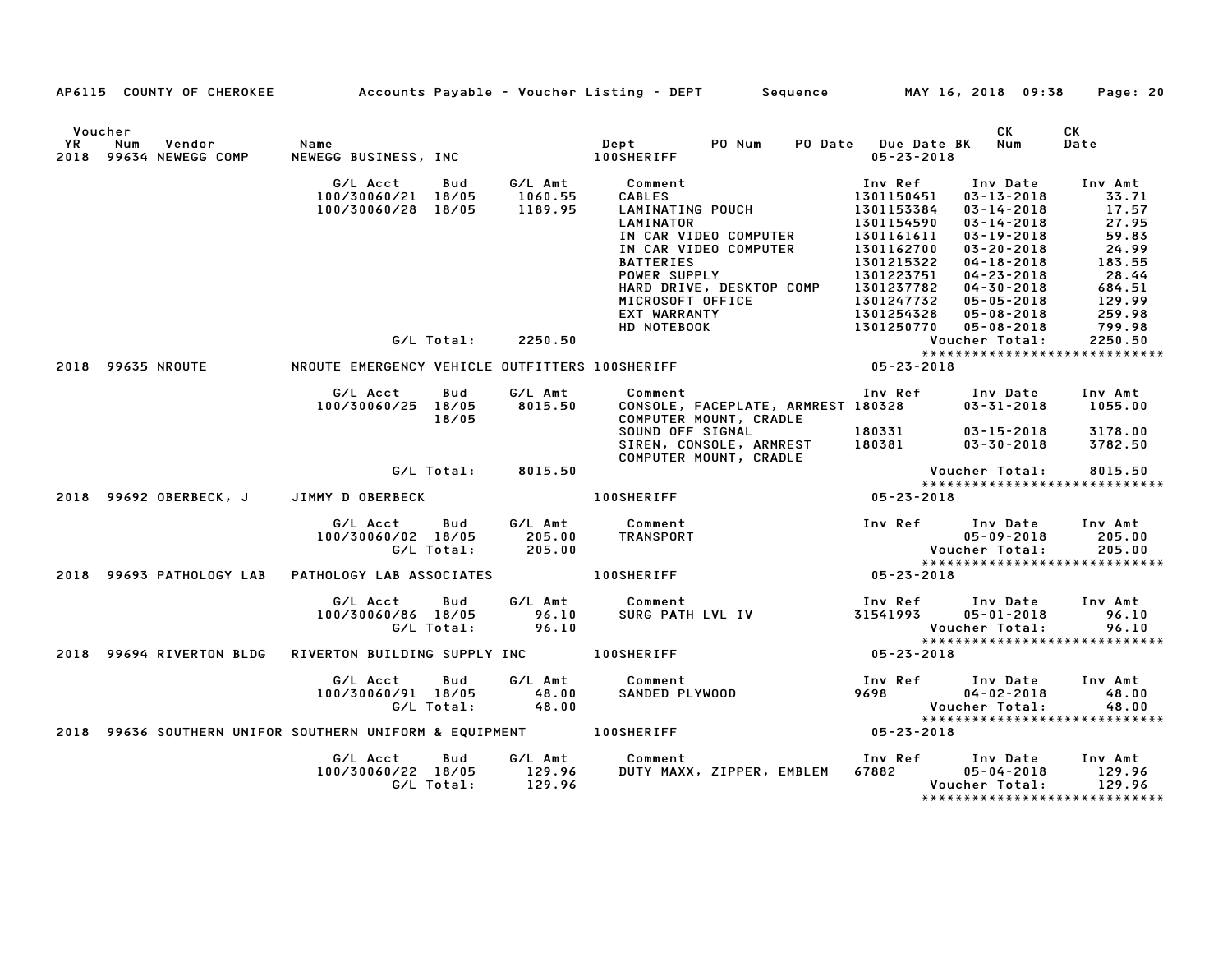| AP6115 COUNTY OF CHEROKEE                            |                                                              |                               | Accounts Payable – Voucher Listing – DEPT         Sequence                                               |                                         | MAY 16, 2018 09:38                                                 | Page: 21                                                                  |
|------------------------------------------------------|--------------------------------------------------------------|-------------------------------|----------------------------------------------------------------------------------------------------------|-----------------------------------------|--------------------------------------------------------------------|---------------------------------------------------------------------------|
| Voucher<br>YR<br>Num<br>Vendor<br>2018 99695 TOSHIBA | Name<br>TOSHIBA FINANCIAL SERVICES                           |                               | Dept<br>PO Num<br><b>100SHERIFF</b>                                                                      | PO Date Due Date BK<br>$05 - 23 - 2018$ | CK.<br>Num                                                         | CK<br>Date                                                                |
|                                                      | G/L Acct<br>Bud<br>100/30060/83 18/05<br>G/L Total:          | G/L Amt<br>388.20<br>388.20   | Comment<br>COPIER CONTRACT                                                                               | Inv Ref<br>22585071                     | Inv Date<br>$04 - 30 - 2018$<br>Voucher Total:                     | Inv Amt<br>388.20<br>388.20<br>*****************************              |
| 2018 99637 TRUE VALUE COL TRUE VALUE COLUMBUS        |                                                              |                               | <b>100SHERIFF</b>                                                                                        | 05-23-2018                              |                                                                    |                                                                           |
|                                                      | G/L Acct<br>Bud<br>100/30060/25 18/05<br>G/L Total:          | G/L Amt<br>35.98<br>35.98     | Comment<br><b>RATCH TIE DOWN</b>                                                                         | Inv Ref<br>A342979                      | Inv Date<br>$04 - 24 - 2018$<br>Voucher Total:                     | Inv Amt<br>35.98<br>35.98<br>*****************************                |
| 2018 99696 TURNKEY                                   | TURNKEY CORRECTIONS                                          |                               | <b>100SHERIFF</b>                                                                                        | 05-23-2018                              |                                                                    |                                                                           |
|                                                      | G/L Acct<br>Bud<br>100/30060/37 18/05                        | G/L Amt<br>2070.87            | Comment<br><b>CANTEEN SALES</b><br>INMATE EMAIL CHARGES<br>RELEASE DEBIT CARDS<br>PAPER, COMB, SOAP, ETC | Inv Ref<br>114620180430 04-30-2018      | Inv Date                                                           | Inv Amt<br>1570.60<br>178.07<br>12.00<br>310.20                           |
|                                                      | G/L Total:                                                   | 2070.87                       |                                                                                                          |                                         | Voucher Total:                                                     | 2070.87                                                                   |
| 2018 99638 VITAL                                     | VITAL SIGNS                                                  |                               | <b>100SHERIFF</b>                                                                                        | 05-23-2018                              |                                                                    | *****************************                                             |
|                                                      | G/L Acct<br>Bud<br>100/30060/25 18/05<br>G/L Total:          | G/L Amt<br>325.00<br>325.00   | Comment<br>EXPLORER GRAPHICS                                                                             | Inv Ref<br>6389A                        | Inv Date<br>$04 - 23 - 2018$<br>Voucher Total:                     | Inv Amt<br>325.00<br>325.00<br>*****************************              |
| 2018 99697 WAGNER, K                                 | KRISTIN WAGNER                                               |                               | <b>100SHERIFF</b>                                                                                        | 05-23-2018                              |                                                                    |                                                                           |
|                                                      | G/L Acct<br>Bud<br>100/30060/86 18/05                        | G/L Amt<br>34.23              | Comment<br>REIMB/PROTEIN SHAKES<br>GLUCOMETER STRIPS, SALT                                               | Inv Ref                                 | Inv Date<br>$04 - 30 - 2018$                                       | Inv Amt<br>34.23                                                          |
|                                                      | G/L Total:                                                   | 34.23                         |                                                                                                          |                                         | Voucher Total:                                                     | 34.23<br>*****************************                                    |
| 2018 99618 KANSASLAND                                | KANSASLAND TIRE OF PITTSBURG                                 |                               | 100SOLID                                                                                                 | <b>DEPT</b><br>$05 - 23 - 2018$         | Total:                                                             | 29545.90                                                                  |
|                                                      | G/L Acct<br>Bud                                              | G/L Amt                       | Comment                                                                                                  | Inv Ref                                 | Inv Date                                                           | Inv Amt                                                                   |
|                                                      | 100/30500/02 18/05                                           | 193.73                        | 2 ST205/75R14 TIRES<br>1 ST205/75R14 TIRE                                                                | 179575<br>179545                        | $05 - 03 - 2018$<br>$05 - 02 - 2018$                               | 125.82<br>67.91                                                           |
|                                                      | G/L Total:                                                   | 193.73                        |                                                                                                          |                                         | Voucher Total:                                                     | 193.73<br>*****************************                                   |
| 2018 99619 SEK RECYCLING                             | SOUTHEAST KANSAS RECYCLING, INC                              |                               | 100SOLID                                                                                                 | 05-23-2018                              |                                                                    |                                                                           |
|                                                      | G/L Acct<br>Bud<br>100/30500/02 18/05<br>18/05<br>G/L Total: | G/L Amt<br>3398.00<br>3398.00 | Comment<br>COLLECTION FEE, CREDIT<br>COLLECTION FEE APRIL                                                | Inv Ref<br>10054653<br>10054647         | Inv Date<br>$05 - 02 - 2018$<br>$05 - 02 - 2018$<br>Voucher Total: | Inv Amt<br>2398.00<br>1000.00<br>3398.00<br>***************************** |
|                                                      |                                                              |                               |                                                                                                          | <b>DEPT</b>                             | Total:                                                             | 3591.73<br>***********                                                    |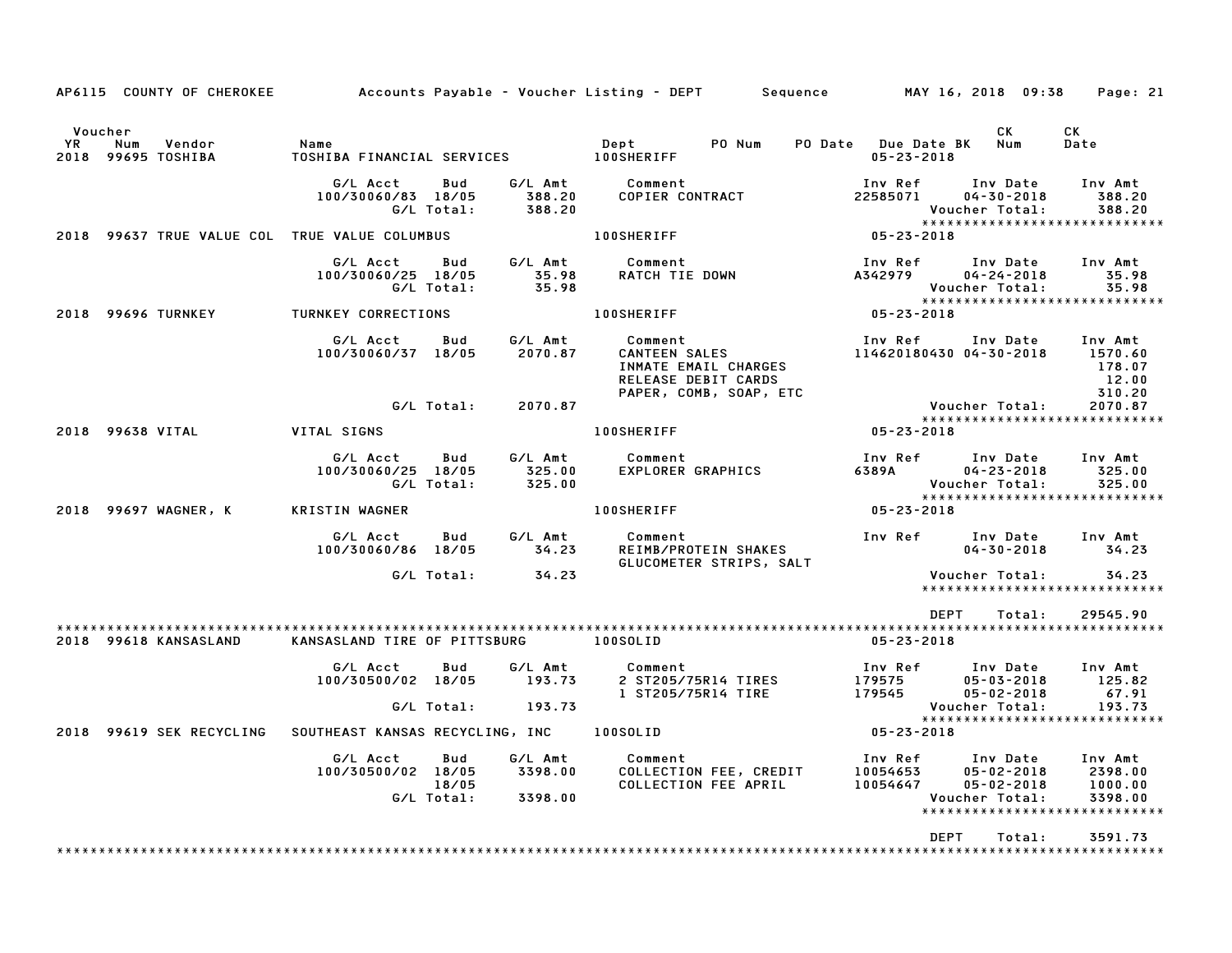|               | AP6115 COUNTY OF CHEROKEE             |                                                |                            |                                      | Accounts Payable – Voucher Listing – DEPT         Sequence    |                                         | MAY 16, 2018 09:38                                                 | Page: 22                                                              |
|---------------|---------------------------------------|------------------------------------------------|----------------------------|--------------------------------------|---------------------------------------------------------------|-----------------------------------------|--------------------------------------------------------------------|-----------------------------------------------------------------------|
|               |                                       |                                                |                            |                                      |                                                               |                                         |                                                                    |                                                                       |
| Voucher<br>YR | Num<br>Vendor<br>2018 99840 CORPORATE | Name<br>CORPORATE BUSINESS SYSTEMS             |                            |                                      | PO Num<br>Dept<br><b>100TREAS</b>                             | PO Date Due Date BK<br>$05 - 23 - 2018$ | CK<br>Num                                                          | CK<br>Date                                                            |
|               |                                       | G/L Acct<br>100/30030/79 18/05                 | Bud<br>G/L Total:          | G/L Amt<br>62.50<br>62.50            | Comment<br><b>CONTRACT CHARGES</b>                            | Inv Ref<br>1785593                      | Inv Date<br>$05 - 09 - 2018$<br>Voucher Total:                     | Inv Amt<br>62.50<br>62.50<br>*****************************            |
|               | 2018 99841 WESTAR                     | <b>WESTAR ENERGY</b>                           |                            |                                      | <b>100TREAS</b>                                               | 05-23-2018                              |                                                                    |                                                                       |
|               |                                       | G/L Acct<br>100/30090/89 18/05                 | Bud<br>G/L Total:          | G/L Amt<br>33.46<br>33.46            | Comment<br>ACCT 2457329745                                    | Inv Ref<br>STORM SIREN 05-10-2018       | Inv Date<br>Voucher Total:                                         | Inv Amt<br>33.46<br>33.46<br>******************************           |
|               |                                       |                                                |                            |                                      |                                                               | DEPT                                    | Total:                                                             | 95.96                                                                 |
|               | 2018 99702 COMPUTER                   | COMPUTER INFORMATION CONCEPTS                  |                            |                                      | 103                                                           | $05 - 23 - 2018$                        |                                                                    |                                                                       |
|               |                                       | G/L Acct<br>103/30103/89                       | Bud<br>G/L Total:          | G/L Amt<br>6080.00<br>6080.00        | Comment<br>ANNUAL PEOPLEWARE AGREEMENT PSI27226               | Inv Ref                                 | Inv Date<br>$05 - 01 - 2018$<br>Voucher Total:                     | Inv Amt<br>6080.00<br>6080.00<br>*****************************        |
|               | 2018 99680 CORPORATE                  | <b>CORPORATE BUSINESS SYSTEMS</b>              |                            |                                      | 103                                                           | $05 - 23 - 2018$                        |                                                                    |                                                                       |
|               |                                       | G/L Acct<br>103/30103/83 18/05                 | Bud<br>18/05<br>G/L Total: | G/L Amt<br>66.75<br>66.75            | Comment<br><b>CONTRACT CHARGES</b><br><b>CONTRACT CHARGES</b> | Inv Ref<br>1782040<br>1787506           | Inv Date<br>$05 - 04 - 2018$<br>$05 - 10 - 2018$<br>Voucher Total: | Inv Amt<br>53.44<br>13.31<br>66.75                                    |
|               | 2018 99650 OFFICE 0113                | OFFICE DEPOT                                   |                            |                                      | 103                                                           | 05-23-2018                              |                                                                    | ******************************                                        |
|               |                                       | G/L Acct<br>103/30103/21                       | Bud<br>G/L Total:          | G/L Amt<br>138.45<br>138.45          | Comment<br>INK, RIBBON                                        | Inv Ref<br>129791139001 04-23-2018      | Inv Date<br>Voucher Total:                                         | Inv Amt<br>138.45<br>138.45<br>*****************************          |
|               |                                       |                                                |                            |                                      |                                                               | <b>DEPT</b>                             | Total:                                                             | 6285.20                                                               |
|               | 2018 99681 ANDERSON, R                | R NEAL ANDERSON                                |                            |                                      | 110HWY                                                        | $05 - 23 - 2018$                        |                                                                    |                                                                       |
|               |                                       | G/L Acct<br>110/30110/86 18/05<br>110/30110/73 | Bud<br>G/L Total:          | G/L Amt<br>40.00<br>188.57<br>228.57 | Comment<br>CELL PHONE STIPEND<br>MILAGE                       | Inv Ref                                 | Inv Date<br>$05 - 23 - 2018$<br>$05 - 23 - 2018$<br>Voucher Total: | Inv Amt<br>40.00<br>188.57<br>228.57<br>***************************** |
|               | 2018 99665 BLEVINS                    | BLEVINS ASPHALT CONSTRUCTION CO INC 110HWY     |                            |                                      |                                                               | 05-23-2018                              |                                                                    |                                                                       |
|               |                                       | G/L Acct<br>110/30110/34 18/05                 | Bud<br>G/L Total:          | G/L Amt<br>105.49<br>105.49          | Comment<br>COLD MIX                                           | Inv Ref<br>1995                         | Inv Date<br>$04 - 30 - 2018$<br>Voucher Total:                     | Inv Amt<br>105.49<br>105.49<br>******************************         |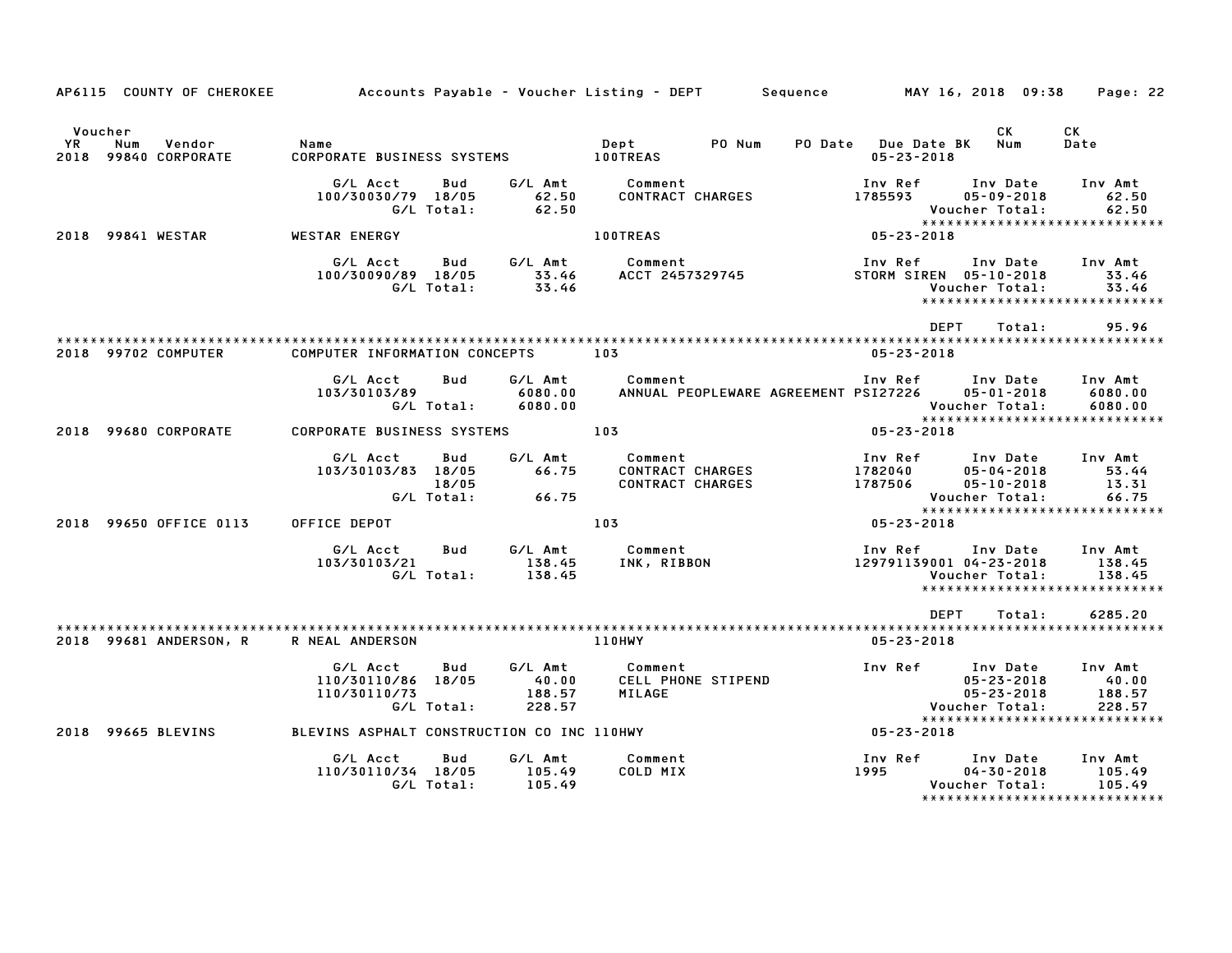|         |                    |                                                                                           |                     | AP6115 COUNTY OF CHEROKEE Accounts Payable – Voucher Listing – DEPT Sequence MAY 16, 2018 09:38<br>Page: 23                                                                                                                                                                                  |  |
|---------|--------------------|-------------------------------------------------------------------------------------------|---------------------|----------------------------------------------------------------------------------------------------------------------------------------------------------------------------------------------------------------------------------------------------------------------------------------------|--|
| Voucher |                    |                                                                                           |                     | CK<br>CK<br>YR Num Vendor – Name – Dept – PO-Num PO-Date Due-Date BK Num<br>2018 99668 CHAMPLIN TIRE CHAMPLIN TIRE RECYCLING INC – 110HWY – – 110HWY – – 05–23–2018<br>Date                                                                                                                  |  |
|         |                    |                                                                                           |                     | 1224.48                                                                                                                                                                                                                                                                                      |  |
|         |                    | 2018 99664 CLEAN CLEAN THE UNIFORM CO JOPLIN 110HWY                                       |                     |                                                                                                                                                                                                                                                                                              |  |
|         |                    |                                                                                           | Bud G/L Amt Comment | G/L Acct Bud G/L Amt Comment Inv Ref Inv Date Inv Amt<br>110/30110/42 18/05 129.85 MAT, AIR FRESH, SOAP 21278457 05-07-2018 129.85<br>G/L Total: 129.85 MAT, AIR FRESH, SOAP 21278457 05-07-2018 129.85<br>TRICK W COLLINS 110HWY 110HW<br>129.85<br>129.85<br>***************************** |  |
|         |                    | 2018 99682 COLLINS, P PATRICK W COLLINS                                                   |                     |                                                                                                                                                                                                                                                                                              |  |
|         |                    |                                                                                           |                     | 40.00 G/L Acct Bud G/L Amt Comment Inv Ref Inv Date Inv Amt<br>110/30110/86 18/05 40.00 CELL PHONE STIPEND 05-23-2018 40.00<br>C/L Total: 520.69 MIEAGE 99800 EMPIRE EMPIRE DISTRICT ELECTRIC COMPANY 110HWY<br>2018 99800 EMPIRE EMPIR<br>*****************************                     |  |
|         |                    |                                                                                           |                     |                                                                                                                                                                                                                                                                                              |  |
|         |                    |                                                                                           |                     | 6/L Acct Bud 6/L Amt Comment Inv Ref Inv Date Inv Amt<br>110/30110/72 18/05 1024.24 ELECTRIC 158630-59-0 05-10-2018 435.20<br>62.1 110/30110/72 18/05 1024.24<br>62.1 1024.24 906398-41-7 05-10-2018 245.64<br>62.1 1024.24 Voucher Total:                                                   |  |
|         |                    |                                                                                           |                     |                                                                                                                                                                                                                                                                                              |  |
|         |                    |                                                                                           |                     | *****************************                                                                                                                                                                                                                                                                |  |
|         |                    |                                                                                           |                     | 6/L Acct Bud 6/L Amt Comment Inv Ref Inv Date Inv Amt<br>110/30110/79 18/05 1137.52 HEAD LAMP PIJ00339478 05-03-2018 142.11<br>VALVE PIJ00339478 05-03-2018 228.05<br>SEAL ORING PIJ00339479 05-10-2018 105.99<br>DRYER PIJ00339479 05                                                       |  |
|         |                    |                                                                                           |                     |                                                                                                                                                                                                                                                                                              |  |
|         | 2018 99688 FARMERS |                                                                                           |                     |                                                                                                                                                                                                                                                                                              |  |
|         |                    |                                                                                           |                     | 6/L Acct Bud G/L Amt Comment Inv Ref Inv Date Inv Amt<br>110/30110/79 18/05 6.57 PARTS 227217 05-09-2018 6.57<br>6.57 Voucher Total: 6.57<br>2018 99675 FLEETPRIDE FLEETPRIDE FLEETPRIDE 110HWY 110HWY 05-23-2018<br>6.57<br>6.57                                                            |  |
|         |                    |                                                                                           |                     |                                                                                                                                                                                                                                                                                              |  |
|         |                    | G/L Acct  Bud  G/L Amt  Comment<br>110/30110/79 18/05  580.52  PART<br>G/L Total:  580.52 |                     | 580.52<br>Voucher Total:<br>580.52                                                                                                                                                                                                                                                           |  |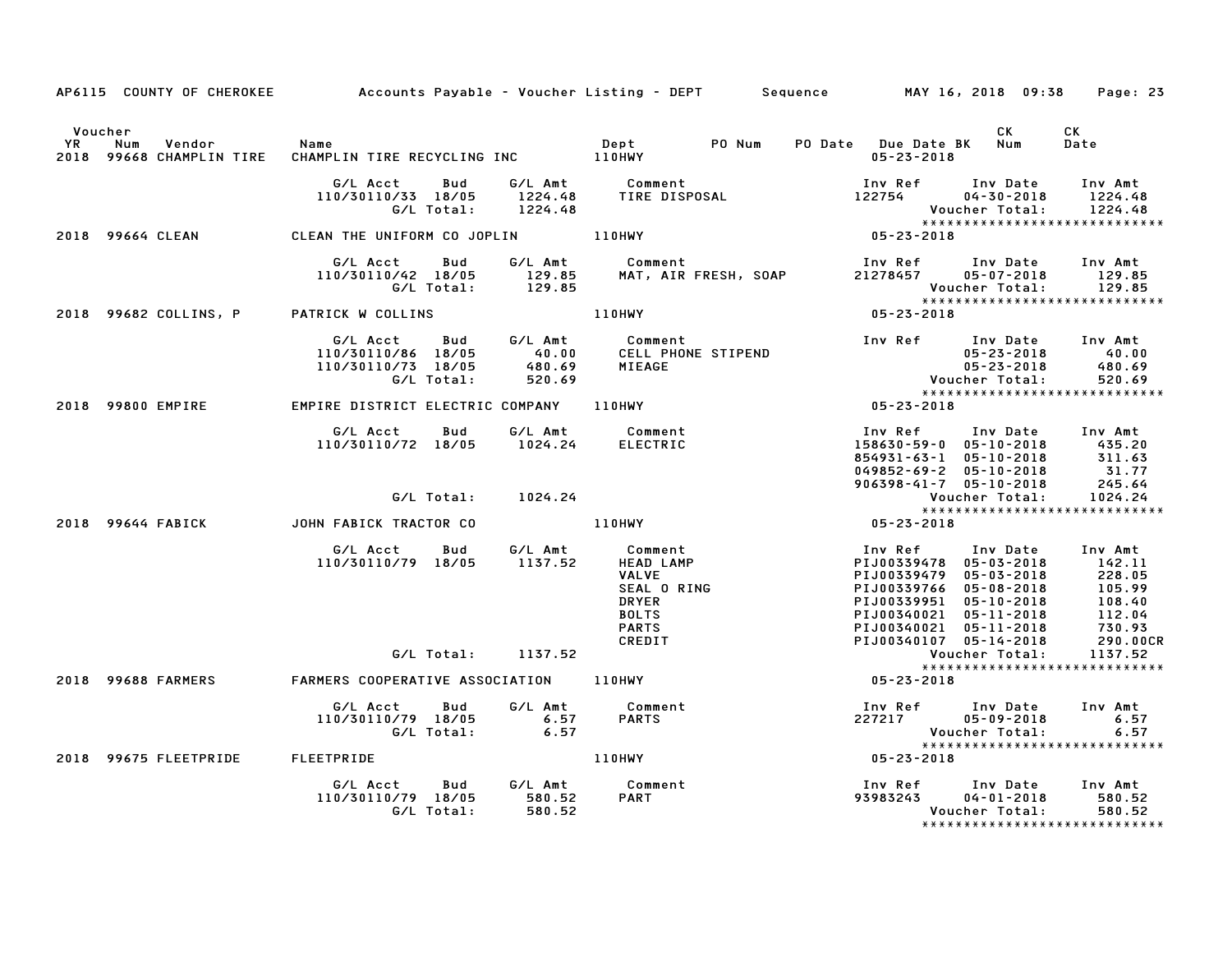|         |                                | AP6115 COUNTY OF CHEROKEE Accounts Payable - Voucher Listing - DEPT Sequence MAY 16, 2018 09:38 |                  |                                                                                                                                                                                                                                    |                                                                             |                                                                                            | Page: 24                                              |
|---------|--------------------------------|-------------------------------------------------------------------------------------------------|------------------|------------------------------------------------------------------------------------------------------------------------------------------------------------------------------------------------------------------------------------|-----------------------------------------------------------------------------|--------------------------------------------------------------------------------------------|-------------------------------------------------------|
| Voucher |                                |                                                                                                 |                  |                                                                                                                                                                                                                                    | PO Date Due Date BK Num<br>05-23-2018                                       | CK                                                                                         | CK<br>Date                                            |
|         |                                | G/L Acct<br>Bud<br>110/30110/32 18/05                                                           |                  | comment – Inv Ref – Inv Date – Inv Amt – Inv Sample – Inv Amt – Inv Amt – Inv Amt – Inv Amt – Inv Amt – Inv A<br>SUPER S GLOBAL – Unit – Inv 05-07-2018 – 445.47<br>787.59 – Investigate – Investigate – Investigate – Investigate |                                                                             |                                                                                            |                                                       |
|         |                                | G/L Total: 787.59                                                                               |                  |                                                                                                                                                                                                                                    |                                                                             |                                                                                            | Voucher Total: 787.59<br>**************************** |
|         |                                | 2018 99666 HARBOR           HARBOR FREIGHT TOOLS                                                |                  | 110HWY                                                                                                                                                                                                                             | $05 - 23 - 2018$                                                            |                                                                                            |                                                       |
|         |                                |                                                                                                 |                  | G/L Acct  Bud  G/L Amt  Comment<br>110/30110/79 18/05  23.96  POLYURETHANE<br>G/L Total:  23.96                                                                                                                                    |                                                                             | Inv Ref      Inv Date    Inv Amt<br>841325         04–25–2018         23.96                | Voucher Total: 23.96<br>****************************  |
|         | 2018 99667 HYSPECO HYSPECO INC |                                                                                                 |                  | 110HWY                                                                                                                                                                                                                             | $05 - 23 - 2018$                                                            |                                                                                            |                                                       |
|         |                                | G/L Acct Bud<br>110/30110/79 18/05 22.38<br>G/L Total: 22.38                                    |                  | G/L Amt Comment<br><b>PARTS</b>                                                                                                                                                                                                    |                                                                             | Inv Ref Inv Date Inv Amt<br>B33697001 04-11-2018 22.38<br>Voucher Total:<br>Youcher Total: | 22.38                                                 |
|         |                                | 2018 99663 JENKINS DIESEL JENKINS DIESEL POWER INC ______________________________               |                  |                                                                                                                                                                                                                                    | $05 - 23 - 2018$                                                            |                                                                                            | *****************************                         |
|         |                                | G/L Acct<br>Bud<br>110/30110/79 18/05 312.41                                                    |                  | G/L Amt Comment<br>PART<br><b>GAUGE</b>                                                                                                                                                                                            | $\begin{array}{r} 366011 \\ 366012 \end{array}$ Vouc<br>*****<br>05-23-2018 | 2 05-03-2018 270.41<br>Voucher Total: 312.41                                               |                                                       |
|         |                                | G/L Total: 312.41                                                                               |                  |                                                                                                                                                                                                                                    |                                                                             |                                                                                            |                                                       |
|         |                                | 2018 99674 JOPLIN FREIGHT JOPLIN FREIGHTLINER SALES INC 110HWY                                  |                  |                                                                                                                                                                                                                                    |                                                                             |                                                                                            |                                                       |
|         |                                | G/L Acct Bud<br>110/30110/79 18/05 149.16<br>G/L Total: 149.16                                  |                  | G/L Amt Comment<br><b>ELEMENT</b>                                                                                                                                                                                                  |                                                                             | Inv Ref Inv Date Inv Amt<br>$53239606$ $05-02-2018$ 149.16                                 | Voucher Total: 149.16<br>**************************** |
|         | 2018 99642 JOPLIN INDUST       | JOPLIN INDUSTRIAL ELECTRIC CO 110HWY                                                            |                  |                                                                                                                                                                                                                                    | $05 - 23 - 2018$                                                            |                                                                                            |                                                       |
|         |                                |                                                                                                 |                  |                                                                                                                                                                                                                                    |                                                                             | Inv Ref      Inv Date     Inv Amt<br>0037160-IN 05-07-2018 276.24<br>Voucher Total: 276.24 |                                                       |
|         | 2018 99676 KIRKLAND            | KIRKLAND                                                                                        |                  | <b>110HWY</b>                                                                                                                                                                                                                      | $05 - 23 - 2018$                                                            |                                                                                            |                                                       |
|         |                                | G/L Acct Bud<br>110/30110/79 18/05<br>G/L Total:                                                | 24.20<br>24.20   | G/L Amt Comment<br>24.20 OXYGEN                                                                                                                                                                                                    |                                                                             | Inv Ref       Inv Date      Inv Amt<br>360746           05-02-2018            24.20        | Voucher Total: 24.20<br>***************************   |
|         |                                | 2018 99838 MAYFIELD SERVE MAYFIELD SERVICES INC 410HWY                                          |                  |                                                                                                                                                                                                                                    | $05 - 23 - 2018$                                                            |                                                                                            |                                                       |
|         |                                | G/L Acct<br>Bud<br>110/30110/79 18/05<br>G/L Total:                                             | 802.00<br>802.00 | G/L Amt Comment<br>Comment                                 Inv Ref      Inv Date    Inv Amt<br>CARDS FOR OPW SYSTEM            148633         05-14-2018       802.00                                                              |                                                                             | Voucher Total:                                                                             | 802.00<br>802.00<br>******************************    |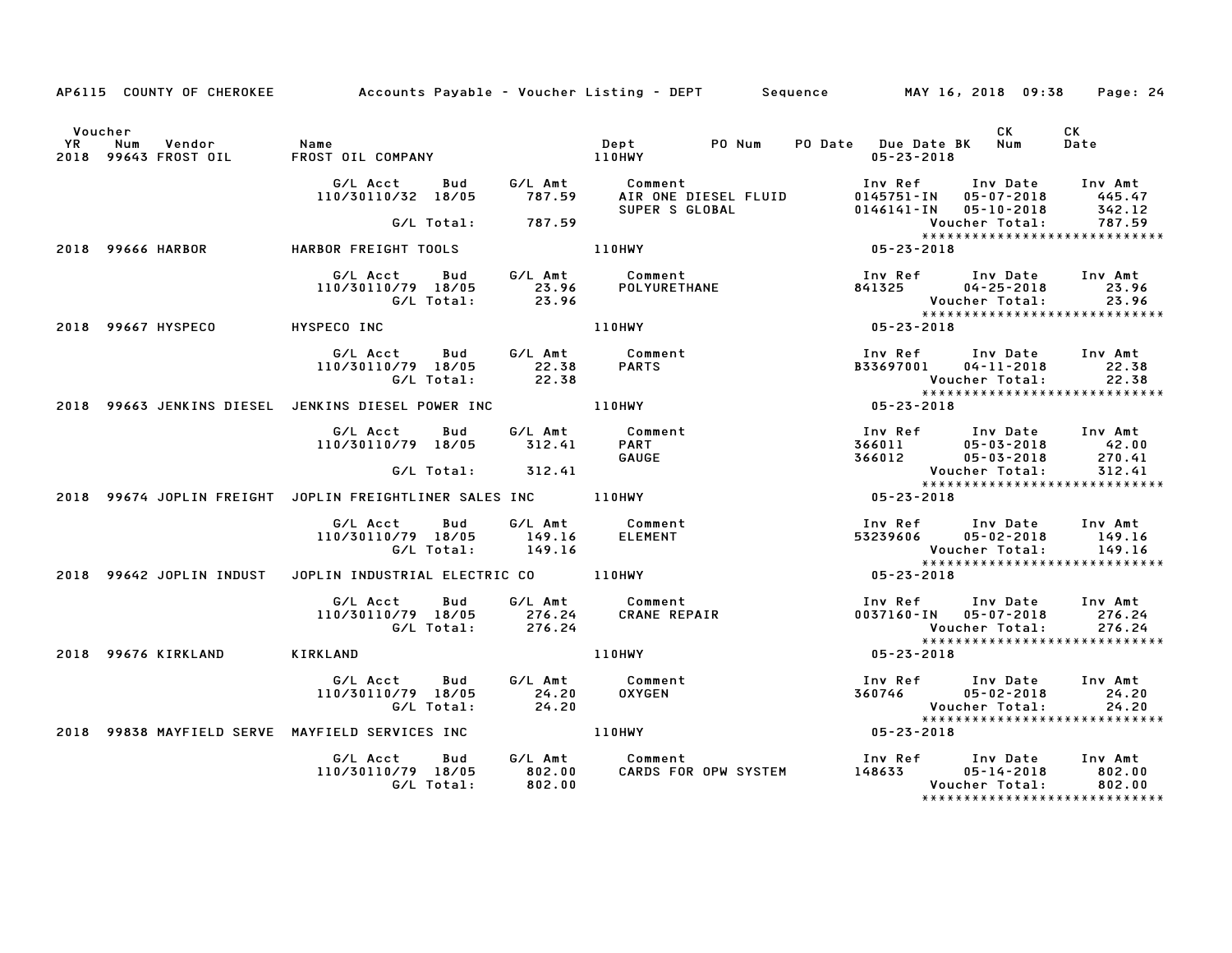|               |                                                                                        |                                                                      |                   |                               | AP6115 COUNTY OF CHEROKEE Accounts Payable - Voucher Listing - DEPT Sequence MAY 16, 2018 09:38                                                                                     |                                                                                                                                                     |                                                                                                                                                                                                                                                                      | Page: 25                                                                                                                    |
|---------------|----------------------------------------------------------------------------------------|----------------------------------------------------------------------|-------------------|-------------------------------|-------------------------------------------------------------------------------------------------------------------------------------------------------------------------------------|-----------------------------------------------------------------------------------------------------------------------------------------------------|----------------------------------------------------------------------------------------------------------------------------------------------------------------------------------------------------------------------------------------------------------------------|-----------------------------------------------------------------------------------------------------------------------------|
| Voucher<br>YR | Num<br>Vendor<br>2018 99672 MERCY MAUDE6092 MERCY MAUDE NORTON HOSPITAL COLUMBU 110HWY | Name                                                                 |                   |                               | PO Num<br>Dept                                                                                                                                                                      | PO Date Due Date BK Num<br>$05 - 23 - 2018$                                                                                                         | CK                                                                                                                                                                                                                                                                   | CK<br>Date                                                                                                                  |
|               |                                                                                        | G/L Acct<br>110/30110/79 18/05                                       | Bud<br>G/L Total: | G/L Amt<br>192.00<br>192.00   | Comment<br>NEW HIRE LAB                                                                                                                                                             | Inv Ref<br>609967873                                                                                                                                | Inv Date<br>$04 - 28 - 2018$<br>Voucher Total:                                                                                                                                                                                                                       | Inv Amt<br>192.00<br>192.00                                                                                                 |
|               | 2018 99640 MFA OIL                                                                     | MFA OIL - NEOSHO 1055                                                |                   |                               | <b>110HWY</b>                                                                                                                                                                       | $05 - 23 - 2018$                                                                                                                                    | *****************************                                                                                                                                                                                                                                        |                                                                                                                             |
|               |                                                                                        | G/L Acct<br>110/30110/31 18/05                                       | <b>Bud</b>        | 7459.45<br>G/L Total: 7459.45 | G/L Amt Comment<br>DIESEL                                                                                                                                                           | Inv Ref<br>531126<br>531123<br>531000<br>534707<br>534705<br>536208<br>536207<br>536204<br>536206                                                   | Inv Date<br>$05 - 08 - 2018$<br>$05 - 08 - 2018$<br>$05 - 08 - 2018$<br>$05 - 11 - 2018$<br>05-11-2018<br>05-14-2018<br>$05 - 14 - 2018$<br>05-14-2018<br>$05 - 14 - 2018$<br>Voucher Total:                                                                         | Inv Amt<br>662.49<br>698.71<br>1559.15<br>757.43<br>1051.28<br>1452.43<br>591.18<br>416.39<br>270.39<br>7459.45             |
|               | 2018 99690 MIDWEST MINERAL MIDWEST MINERALS                                            |                                                                      |                   |                               | <b>110HWY</b>                                                                                                                                                                       | $05 - 23 - 2018$                                                                                                                                    | *****************************                                                                                                                                                                                                                                        |                                                                                                                             |
|               | 2018 99679 MUNICIPAL                                                                   | G/L Acct<br>110/30110/35 18/05<br>MUNICIPAL INDUSTRIAL SUPPLY 110HWY | Bud<br>G/L Total: | G/L Amt<br>5902.76<br>5902.76 | Comment<br>ROCK                                                                                                                                                                     | Inv Ref<br>$05 - 23 - 2018$                                                                                                                         | Inv Date<br>111v<br>160934 - U4-Ju-2018<br>- 2012 - Total:<br>Voucher Total:<br>*****************************                                                                                                                                                        | Inv Amt<br>4511.92<br>1390.84<br>5902.76                                                                                    |
|               |                                                                                        | G/L Acct<br>110/30110/79 18/05                                       | Bud<br>G/L Total: | G/L Amt<br>2165.06<br>2165.06 | Comment<br>MOWER BLADE<br><b>PARTS</b>                                                                                                                                              | Inv Ref<br>2943<br>2944                                                                                                                             | Inv Date<br>$04 - 30 - 2018$<br>05-09-2018<br>Voucher Total:<br>*****************************                                                                                                                                                                        | Inv Amt<br>1167.60<br>997.46<br>2165.06                                                                                     |
|               | 2018 99645 NATALINIS                                                                   | NATALINI'S AUTOMOTIVE<br>G/L Acct<br>110/30110/79 18/05              | Bud<br>G/L Total: | G/L Amt<br>401.10<br>401.10   | <b>110HWY</b><br>Comment<br>ORING<br>OIL<br>BLADE<br>BEARING, SEAL<br>FITTING, HOSE<br><b>ADHESIVE</b><br>MISC<br>TAP SCRW<br><b>BLADE</b><br>0IL<br>HOSE, HOSE END<br><b>PARTS</b> | $05 - 23 - 2018$<br>Inv Ref<br>667858<br>667952<br>667965<br>667995<br>668035<br>668071<br>668090<br>668121<br>668419<br>668447<br>668517<br>668688 | Inv Date<br>$05 - 01 - 2018$<br>$05 - 02 - 2018$<br>$05 - 02 - 2018$<br>$05 - 02 - 2018$<br>$05 - 02 - 2018$<br>$05 - 03 - 2018$<br>$05 - 03 - 2018$<br>$05 - 03 - 2018$<br>05-07-2018<br>$05 - 07 - 2018$<br>$05 - 08 - 2018$<br>$05 - 09 - 2018$<br>Voucher Total: | Inv Amt<br>.90<br>15.47<br>11.99<br>174.18<br>21.83<br>11.49<br>11.99<br>5.49<br>40.96<br>46.47<br>30.55<br>29.78<br>401.10 |
|               |                                                                                        |                                                                      |                   |                               |                                                                                                                                                                                     |                                                                                                                                                     | *****************************                                                                                                                                                                                                                                        |                                                                                                                             |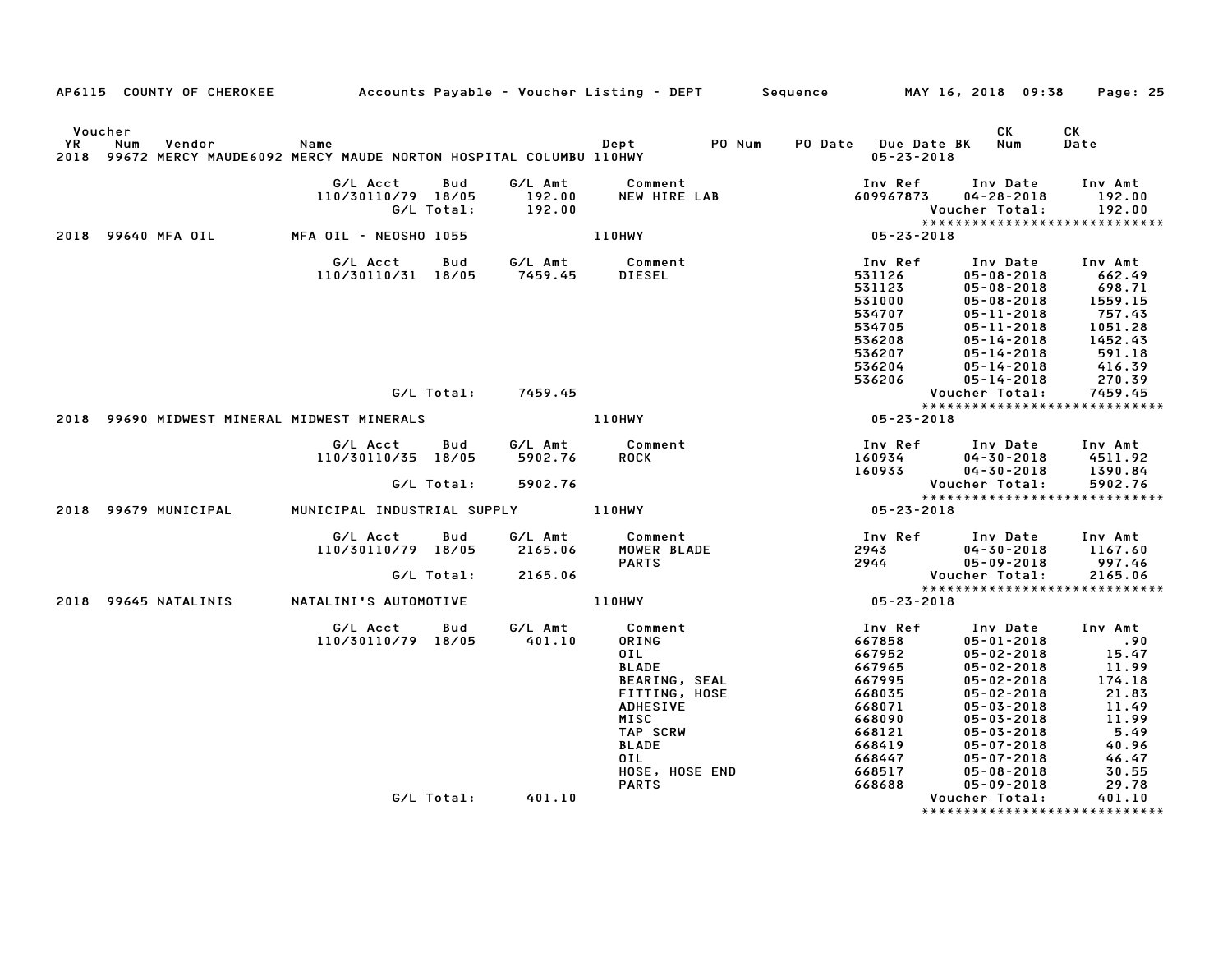|               |                                       | AP6115 COUNTY OF CHEROKEE Accounts Payable - Voucher Listing - DEPT Sequence MAY 16, 2018 09:38 Page: 26 |                  |                                                                                                                                                              |                                                                                                                                                                                                                        |                                                                                          |                                                                                       |
|---------------|---------------------------------------|----------------------------------------------------------------------------------------------------------|------------------|--------------------------------------------------------------------------------------------------------------------------------------------------------------|------------------------------------------------------------------------------------------------------------------------------------------------------------------------------------------------------------------------|------------------------------------------------------------------------------------------|---------------------------------------------------------------------------------------|
| Voucher<br>YR | Num<br>Vendor<br>2018 99687 NATALINIS | Name                                                                                                     |                  | PO Num                                                                                                                                                       | PO Date Due Date BK Num<br>05-23-2018                                                                                                                                                                                  | CK                                                                                       | СK<br>Date                                                                            |
|               |                                       | G/L Acct<br>110/30110/79 18/05                                                                           |                  | Bud G/LAmt Comment<br>18/05 428.09 LAMP<br><b>ADAPTER</b><br><b>STROBE KIT</b><br>HOSE END<br>FITTING<br>OIL<br><b>BEARING</b><br>AIR FILTER<br><b>BLADE</b> | Inv Ref<br>668782<br>668841<br>668840<br>$\begin{array}{cccc} 668840 & 05-10-2018 \ 668866 & 05-10-2018 \ 668910 & 05-10-2018 \ 668948 & 05-11-2018 \ 668999 & 05-11-2018 \ 669046 & 05-11-2018 \end{array}$<br>669203 | Inv Date<br>$05 - 09 - 2018$<br>$05 - 10 - 2018$<br>$05 - 10 - 2018$<br>$05 - 14 - 2018$ | Inv Amt<br>8.20<br>9.90<br>149.98<br>2.52<br>2.99<br>9.87<br>174.18<br>36.49<br>33.96 |
|               |                                       | G/L Total: 428.09                                                                                        |                  |                                                                                                                                                              |                                                                                                                                                                                                                        | Voucher Total:                                                                           | 428.09                                                                                |
|               |                                       | 2018 99641 NATIONAL SIGN  NATIONAL SIGN CO INC                                                           |                  | 110HWY                                                                                                                                                       | Vouc<br>* * * *<br>18 01 2 = 25 = 95                                                                                                                                                                                   |                                                                                          | *****************************                                                         |
|               |                                       | G/L Acct Bud G/L Amt Comment<br>110/30110/37 18/05<br>G/L Total:                                         | 519.40<br>519.40 |                                                                                                                                                              | Comment<br>RR CROSSING SIGN TH-186435 05-08-2018<br>Mayaban Tataly<br>Inv Ref      Inv Date     Inv Amt                                                                                                                |                                                                                          | 519.40<br>519.40                                                                      |
|               |                                       | 2018 99678 NEPTUNE MEPTUNE RADIATOR & AUTO REPAIR 110HWY                                                 |                  |                                                                                                                                                              | Voucher Total:<br>****************<br>05-23-2018                                                                                                                                                                       |                                                                                          | *****************************                                                         |
|               |                                       | G/L Acct Bud<br>110/30110/79 18/05 160.34<br>G/L Total: 160.34                                           |                  |                                                                                                                                                              | Inv Ref      Inv Date    Inv Amt<br>0022270        04–30–2018       160.34                                                                                                                                             |                                                                                          | *****************************                                                         |
|               | 2018 99677 O'MALLEY                   | 0'MALLEY IMPLEMENT CO INC 110HWY                                                                         |                  |                                                                                                                                                              | $05 - 23 - 2018$                                                                                                                                                                                                       |                                                                                          |                                                                                       |
|               |                                       | G/L Acct Bud<br>110/30110/79 18/05 173.03<br>G/L Total:                                                  |                  | HEADLIGHT<br>DRAIN VALVE                                                                                                                                     | Inv Ref      Inv Date    Inv Amt<br>S37607          05–01–2018        161.87<br>S38026 05-10-2018                                                                                                                      | Voucher Total:                                                                           | 11.16<br>173.03                                                                       |
|               |                                       |                                                                                                          | 173.03           |                                                                                                                                                              |                                                                                                                                                                                                                        |                                                                                          | *****************************                                                         |
|               |                                       | 2018 99699 OREILLY BAXTER O'REILLY AUTO PARTS                                                            |                  | 110HWY                                                                                                                                                       | 05-23-2018                                                                                                                                                                                                             |                                                                                          |                                                                                       |
|               |                                       | G/L Acct Bud G/L Amt Comment<br>110/30110/79 18/05<br>G/L Total:                                         | 2.40<br>2.40     | MINI LAMP                                                                                                                                                    | Inv Ref Inv Date Inv Amt<br>4083-304882 05-10-2018                                                                                                                                                                     | Voucher Total:                                                                           | 2.40<br>2.40                                                                          |
|               | 2018 99669 PURCELL                    | PURCELL TIRE & RUBBER COMPANY 110HWY                                                                     |                  |                                                                                                                                                              | $05 - 23 - 2018$                                                                                                                                                                                                       |                                                                                          | *****************************                                                         |
|               |                                       | G/L Acct<br><b>Bud</b><br>110/30110/33 18/05                                                             |                  | G/L Amt         Comment<br>2349.83      TIRES                                                                                                                | 1nv Ref         Inv Date       Inv Amt<br>2623662           05-03-2018        1161.50<br>2623800           05-10-2018        1188.33                                                                                   |                                                                                          |                                                                                       |
|               |                                       | G/L Total: 2349.83                                                                                       |                  |                                                                                                                                                              |                                                                                                                                                                                                                        | Voucher Total:                                                                           | 2349.83                                                                               |
|               |                                       | 2018 99689 SAFETY SAFETY FIRST SUPPLY CO LLC 110HWY                                                      |                  |                                                                                                                                                              | $05 - 23 - 2018$                                                                                                                                                                                                       |                                                                                          | ******************************                                                        |
|               |                                       | G/L Acct Bud G/L Amt Comment<br>110/30110/79 18/05 494.45<br>G/L Total: 494.45                           |                  | SHOP TOWELS                                                                                                                                                  | Inv Ref Inv Date Inv Amt<br>18-40954B 05-09-2018                                                                                                                                                                       | Voucher Total:                                                                           | 494.45<br>494.45                                                                      |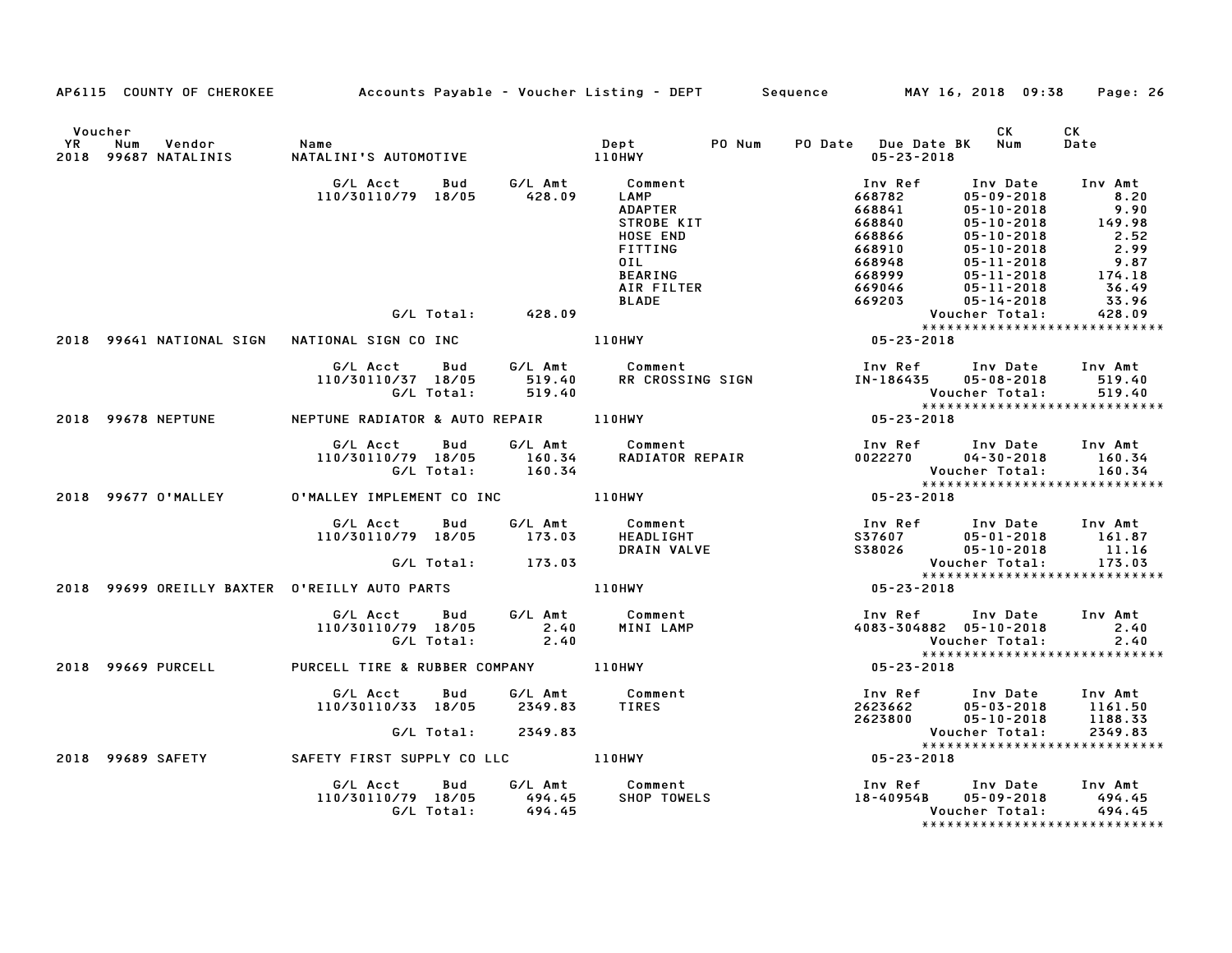| AP6115 COUNTY OF CHEROKEE                                         |                                                     |                                 |                                     | Accounts Payable – Voucher Listing – DEPT       Sequence         MAY 16, 2018  09:38                   | Page: 27                        |
|-------------------------------------------------------------------|-----------------------------------------------------|---------------------------------|-------------------------------------|--------------------------------------------------------------------------------------------------------|---------------------------------|
| Voucher<br><b>YR</b><br>Num<br>Vendor<br>2018 99670 SAFETY 0509   | Name<br>SAFETY-KLEEN SYSTEMS, INC 110HWY            |                                 | PO Num<br>Dept                      | CK<br>PO Date Due Date BK Num<br>$05 - 23 - 2018$                                                      | CK<br>Date                      |
|                                                                   | G/L Acct<br>Bud<br>110/30110/79 18/05<br>G/L Total: | G/L Amt<br>288.00<br>288.00     | Comment<br>PARTS CLEANER            | Inv Ref<br>Inv Date<br>76528583<br>$05 - 02 - 2018$<br>Voucher Total:<br>***************************** | Inv Amt<br>288.00<br>288.00     |
| 2018 99673 SHORT CREEK                                            | SHORT CREEK TRUE VALUE                              |                                 | 110HWY                              | 05-23-2018                                                                                             |                                 |
|                                                                   | G/L Acct<br>Bud<br>110/30110/79 18/05<br>G/L Total: | G/L Amt<br>58.00<br>58.00       | Comment<br>WINDSHIELD FLUID         | Inv Ref<br>Inv Date<br>B121873<br>$05 - 02 - 2018$<br>Voucher Total:<br>*****************************  | Inv Amt<br>58.00<br>58.00       |
| 2018 99839 TEETER'S                                               | TEETER'S ASPHALT & MATERIALS 110HWY                 |                                 |                                     | 05-23-2018                                                                                             |                                 |
|                                                                   | G/L Acct<br>Bud<br>110/30110/39 18/05<br>G/L Total: | G/L Amt<br>74285.93<br>74285.93 | Comment<br><b>ASPHALT</b>           | Inv Ref<br>Inv Date<br>7103 700<br>05-09-2018<br>Voucher Total:<br>*****************************       | Inv Amt<br>74285.93<br>74285.93 |
| 2018 99798 TEETER'S PAVING TEETER'S PAVING                        |                                                     |                                 | <b>110HWY</b>                       | $05 - 23 - 2018$                                                                                       |                                 |
|                                                                   | G/L Acct<br>Bud<br>110/30110/39 18/05<br>G/L Total: | G/L Amt<br>15940.50<br>15940.50 | Comment<br>PAVING                   | Inv Ref<br>Inv Date<br>1909<br>$05 - 11 - 2018$<br>Voucher Total:<br>*****************************     | Inv Amt<br>15940.50<br>15940.50 |
| 2018 99648 VANATTA, L                                             | LEONARD I VANATTA                                   |                                 | 110HWY                              | 05-23-2018                                                                                             |                                 |
|                                                                   | G/L Acct<br>Bud<br>110/30110/79 18/05<br>G/L Total: | G/L Amt<br>2.50<br>2.50         | Comment<br>REIMBURSEMENT FOR TAG    | Inv Ref<br>Inv Date<br>$05 - 23 - 2018$<br>Voucher Total:<br>*****************************             | Inv Amt<br>2.50<br>2.50         |
| 2018 99671 VIA CHRISTI OCC VIA CHRISTI OCCUPATIONAL HEALTH 110HWY |                                                     |                                 |                                     | $05 - 23 - 2018$                                                                                       |                                 |
|                                                                   | G/L Acct<br>Bud<br>110/30110/79 18/05<br>G/L Total: | G/L Amt<br>58.00<br>58.00       | Comment<br>NEW HIRE DOT             | Inv Ref<br>Inv Date<br>6545<br>$05 - 01 - 2018$<br>Voucher Total:<br>*****************************     | Inv Amt<br>58.00<br>58.00       |
| 2018 99646 ZWAHLEN, J                                             | JOHNNY JAY ZWAHLEN                                  |                                 | 110HWY                              | 05-23-2018                                                                                             |                                 |
|                                                                   | G/L Acct<br>Bud<br>110/30110/79 18/05<br>G/L Total: | G/L Amt<br>10.00<br>10.00       | <b>Comment</b><br>GAS/REIMBURSEMENT | Inv Ref<br>Inv Date<br>$05 - 23 - 2018$<br>Voucher Total:<br>*****************************             | Inv Amt<br>10.00<br>10.00       |
|                                                                   |                                                     |                                 |                                     | DEPT<br>Total:                                                                                         | 118246.71                       |
| 2018 99651 CROP                                                   | CROP PRODUCTION SERVICES                            |                                 | <b>130NOXWEED</b>                   | $05 - 23 - 2018$                                                                                       |                                 |
|                                                                   | G/L Acct<br>Bud<br>130/30130/41 18/05<br>G/L Total: | G/L Amt<br>1416.52<br>1416.52   | Comment<br>CHEMICALS                | Inv Ref<br>Inv Date<br>35555378 04-23-2018<br>Voucher Total:<br>******************************         | Inv Amt<br>1416.52<br>1416.52   |
|                                                                   |                                                     |                                 |                                     | <b>DEPT</b><br>Total:                                                                                  | 1416.52                         |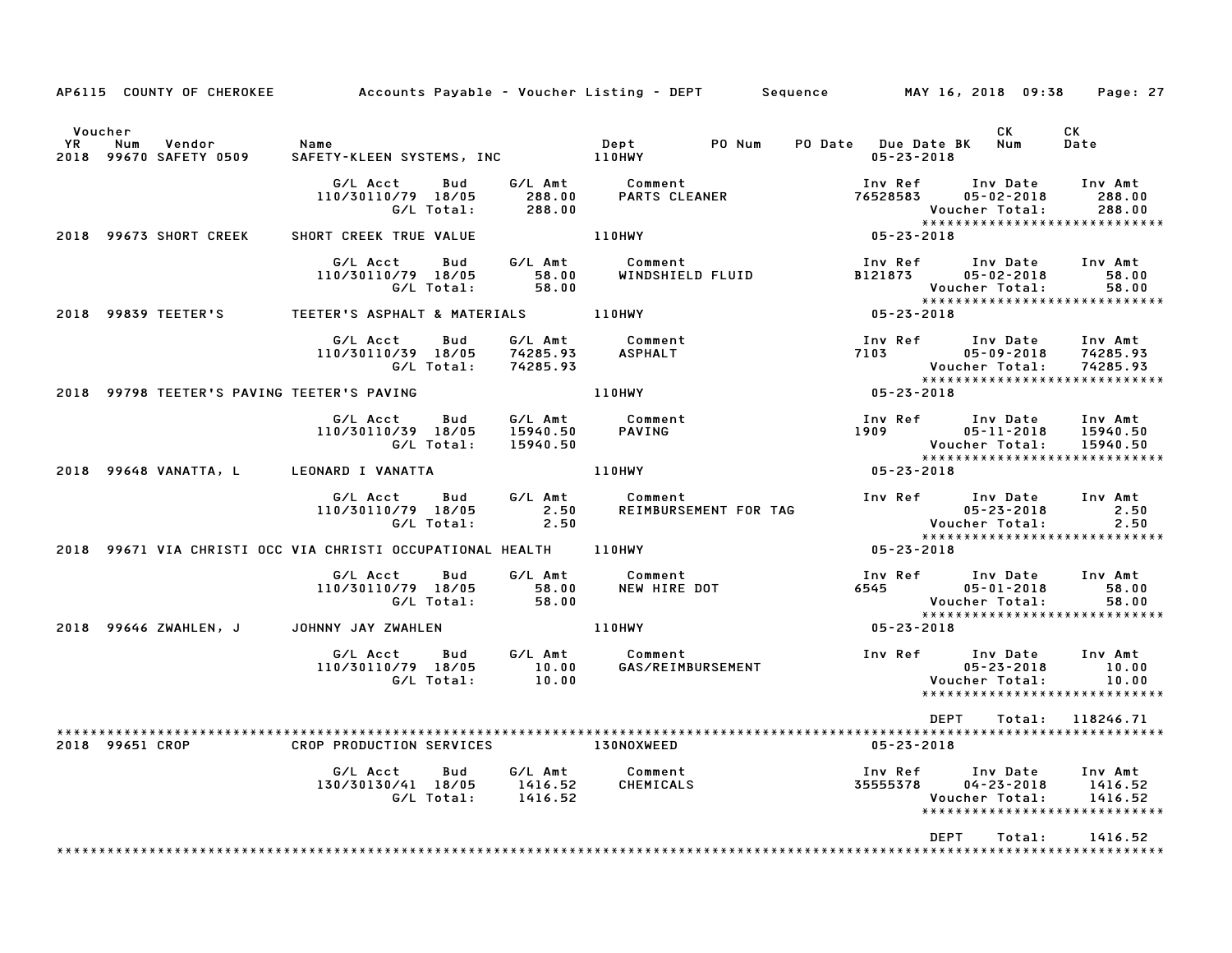|                |     | AP6115 COUNTY OF CHEROKEE   |                                                                         |                   |                           | Accounts Payable – Voucher Listing – DEPT         Sequence |                                                | MAY 16, 2018 09:38                             | Page: 28                               |
|----------------|-----|-----------------------------|-------------------------------------------------------------------------|-------------------|---------------------------|------------------------------------------------------------|------------------------------------------------|------------------------------------------------|----------------------------------------|
| Voucher<br>YR. | Num | Vendor<br>2018 99785 BAXTER | Name<br>CITY OF BAXTER SPRINGS                                          |                   |                           | PO Num<br>Dept<br>140HEALTH                                | <b>PO Date</b> Due Date BK<br>$05 - 23 - 2018$ | <b>CK</b><br>Num                               | <b>CK</b><br>Date                      |
|                |     |                             | G/L Acct<br>140/30140/87 18/05                                          | Bud               | G/L Amt<br>20.00          | Comment<br>WIC PROGRAM<br><b>BUILDING RENTAL</b>           | Inv Ref                                        | Inv Date<br>$05 - 11 - 2018$                   | Inv Amt<br>20.00                       |
|                |     |                             |                                                                         | G/L Total:        | 20.00                     | MAY 2 & 3                                                  |                                                | Voucher Total:                                 | 20.00                                  |
|                |     |                             |                                                                         |                   |                           |                                                            |                                                |                                                | *****************************          |
|                |     |                             | 2018 99786 CRAW KAN TELEPH CRAW-KAN TELEPHONE COOPERATIVE INC 140HEALTH |                   |                           |                                                            | $05 - 23 - 2018$                               |                                                |                                        |
|                |     |                             | G/L Acct<br>140/30140/76 18/05                                          | Bud               | G/L Amt<br>22.46          | Comment<br>HEALTH DEPT                                     | Inv Ref                                        | Inv Date                                       | Inv Amt                                |
|                |     |                             |                                                                         | G/L Total:        | 22.46                     | ACCT 129793                                                |                                                | $05 - 01 - 2018$<br>Voucher Total:             | 22.46<br>22.46                         |
|                |     | 2018 99797 FERRARO, L       | LORI FERRARO                                                            |                   |                           | 140HEALTH                                                  | 05-23-2018                                     |                                                | *****************************          |
|                |     |                             | G/L Acct<br>140/30140/73 18/05                                          | Bud<br>G/L Total: | G/L Amt<br>18.53<br>18.53 | Comment<br>MILEAGE/BAXTER SPRINGS                          | Inv Ref                                        | Inv Date<br>$05 - 11 - 2018$<br>Voucher Total: | Inv Amt<br>18.53<br>18.53              |
|                |     |                             | 2018 99787 FIRST CHRISTIAN FIRST CHRISTIAN CHURCH PARSONS               |                   |                           | 140HEALTH                                                  | 05-23-2018                                     |                                                | *****************************          |
|                |     |                             | G/L Acct<br>140/30140/87 18/05                                          | Bud               | G/L Amt<br>375.00         | Comment<br>WIC PROGRAM<br><b>BUILDING RENTAL</b>           | Inv Ref Inv Date                               | 05-11-2018                                     | Inv Amt<br>375.00                      |
|                |     |                             |                                                                         | G/L Total:        | 375.00                    | MAY 8, 9, 15, 23, 24                                       |                                                | Voucher Total:                                 | 375.00                                 |
|                |     |                             | 2018 99788 FOUR STATE PRIN FOUR STATE PRINTING                          |                   |                           | 140HEALTH                                                  | $05 - 23 - 2018$                               |                                                | ******************************         |
|                |     |                             |                                                                         |                   |                           |                                                            |                                                |                                                |                                        |
|                |     |                             | G/L Acct<br>140/30140/21 18/05                                          | Bud               | G/L Amt<br>18.62          | Comment<br>HEALTH DEPT                                     | Inv Ref                                        | Inv Date                                       | Inv Amt                                |
|                |     |                             |                                                                         | G/L Total:        | 18.62                     | SHIPPING TO KDHE LAB                                       |                                                | $05 - 11 - 2018$<br>Voucher Total:             | 18.62<br>18.62                         |
| 2018           |     |                             | 99823 FOUR STATE PRIN FOUR STATE PRINTING                               |                   |                           | 140HEALTH                                                  | 05-23-2018                                     |                                                | *****************************          |
|                |     |                             | G/L Acct<br>140/30140/21 18/05                                          | Bud               | G/L Amt<br>9.33           | Comment<br>HEALTH DEPT                                     | Inv Ref Inv Date                               |                                                | Inv Amt                                |
|                |     |                             |                                                                         |                   |                           | POSTAGE/LAB SAMPLE                                         |                                                | $05 - 14 - 2018$                               | 9.33                                   |
|                |     |                             |                                                                         | G/L Total:        | 9.33                      |                                                            |                                                | Voucher Total:                                 | 9.33<br>****************************** |
|                |     | 2018 99789 GALENA           | CITY OF GALENA                                                          |                   |                           | 140HEALTH                                                  | $05 - 23 - 2018$                               |                                                |                                        |
|                |     |                             | G/L Acct<br>140/30140/87 18/05                                          | Bud               | G/L Amt<br>20.00          | Comment<br>WIC PROGRAM                                     | Inv Ref Inv Date                               |                                                | Inv Amt                                |
|                |     |                             |                                                                         |                   |                           | <b>BUILDING RENTAL</b><br>MAY 16 & 22                      |                                                | $05 - 11 - 2018$                               | 20.00                                  |
|                |     |                             |                                                                         | G/L Total:        | 20.00                     |                                                            |                                                | Voucher Total:                                 | 20.00<br>***************************** |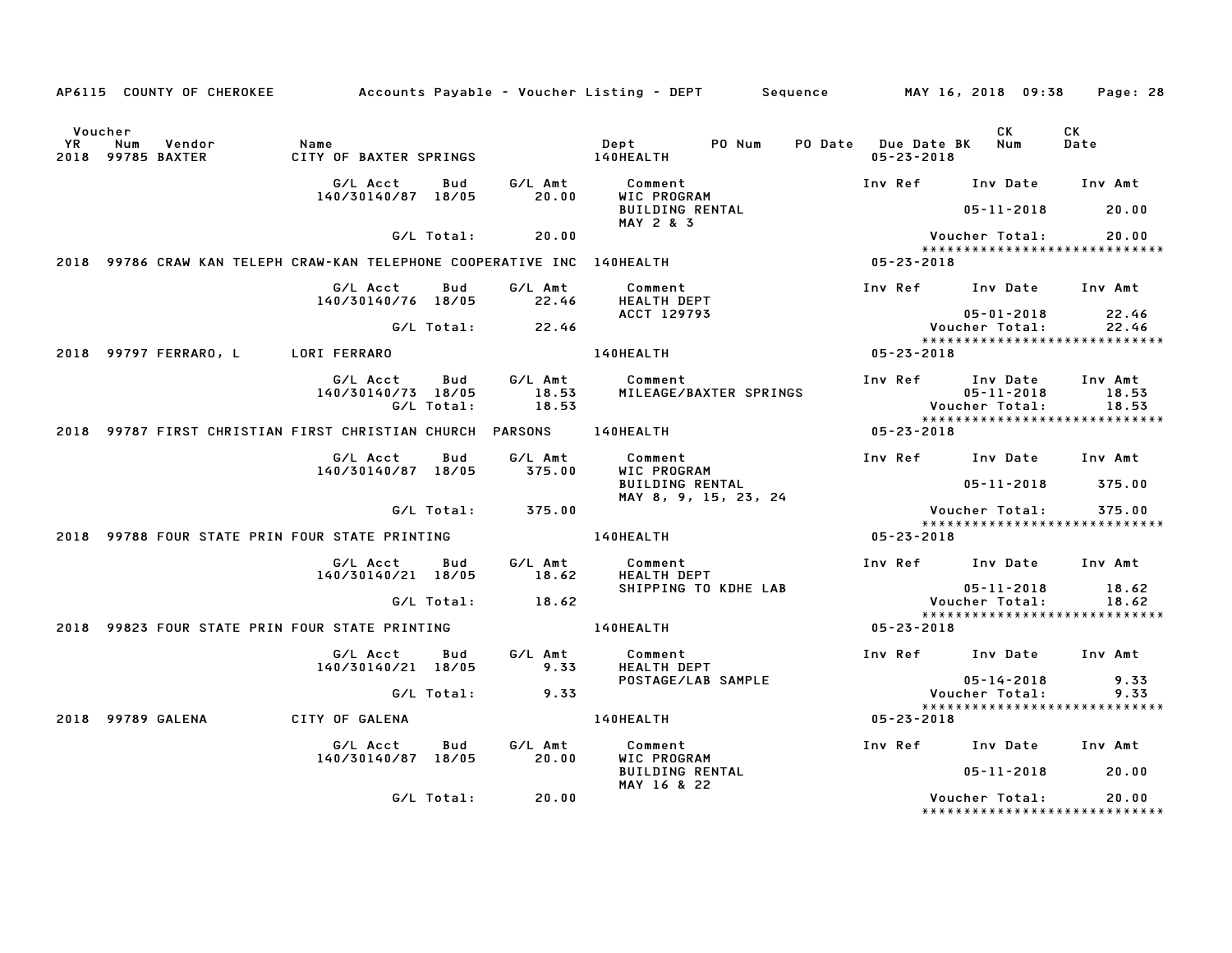|                      |                                                                                  |                                            |                      |         | AP6115 COUNTY OF CHEROKEE Accounts Payable – Voucher Listing – DEPT Sequence MAY 16, 2018 09:38 |                                             |                                                     | Page: 29                                |
|----------------------|----------------------------------------------------------------------------------|--------------------------------------------|----------------------|---------|-------------------------------------------------------------------------------------------------|---------------------------------------------|-----------------------------------------------------|-----------------------------------------|
| Voucher<br><b>YR</b> | Vendor<br>Name<br>Num<br>2018 99790 HEMOCUE                                      | HEMOCUE INC                                |                      |         | Dept PO Num<br><b>140HEALTH</b>                                                                 | PO Date Due Date BK Num<br>$05 - 23 - 2018$ | CK .                                                | CK<br>Date                              |
|                      |                                                                                  | G/L Acct<br>140/30140/43 18/05             | Bud                  | 204.00  | G/L Amt Comment<br>WIC PROGRAM                                                                  |                                             | Inv Ref Inv Date Inv Amt                            |                                         |
|                      |                                                                                  |                                            | G/L Total: 204.00    |         | HEMOTROL TESTING SOLUTIONS 3086308 04-30-2018 204.00<br>Voucher Total: 204.00                   |                                             |                                                     |                                         |
|                      | 2018 99791 MANZER, J DR JONATHAN MANZER 140HEALTH                                |                                            |                      |         |                                                                                                 | $05 - 23 - 2018$                            |                                                     |                                         |
|                      |                                                                                  | G/L Acct<br>140/30140/82 18/05             |                      | 100.00  | Bud G/L Amt Comment<br>HEALTH DEPT<br>CONTRACTED SERVICES                                       |                                             | Inv Ref Inv Date Inv Amt<br>$05 - 11 - 2018$ 100.00 |                                         |
|                      |                                                                                  |                                            | G/L Total: 100.00    |         | <b>MAY 2018</b>                                                                                 |                                             | Voucher Total:         100.00                       |                                         |
|                      | 2018 99792 MCCARTYS OFFICE MCCARTY'S OFFICE MACHINES INC _______________________ |                                            |                      |         |                                                                                                 | $05 - 23 - 2018$                            |                                                     |                                         |
|                      |                                                                                  | G/L Acct   Bud<br>140/30140/21 18/05 36.43 |                      | G/L Amt | Comment<br>WIC PROGRAM                                                                          |                                             | Inv Ref Inv Date Inv Amt                            |                                         |
|                      |                                                                                  |                                            | G/L Total: 36.43     |         | <b>LABELS</b>                                                                                   |                                             | 01253700   05-03-2018   36.43<br>Voucher Total:     | 36.43                                   |
|                      | 2018 99793 OSWEGO CHURCH OSWEGO CHRISTIAN CHURCH                                 |                                            |                      |         | 140HEALTH                                                                                       | $05 - 23 - 2018$                            |                                                     |                                         |
|                      |                                                                                  | G/L Acct Bud<br>140/30140/87 18/05         |                      | 100.00  | G/L Amt Comment<br>WIC PROGRAM                                                                  |                                             | Inv Ref Inv Date Inv Amt                            |                                         |
|                      |                                                                                  |                                            | G/L Total: 100.00    |         | BUILDING RENTAL MAY 10                                                                          |                                             |                                                     |                                         |
|                      | 2018 99794 QUALITY PEST                                                          | QUALITY PEST CONTROL INC <b>140HEALTH</b>  |                      |         |                                                                                                 | 05-23-2018                                  |                                                     |                                         |
|                      |                                                                                  | G/L Acct<br>140/30140/76 18/05             | Bud                  |         | G/L Amt Comment<br>50.00 HEALTH DEPT                                                            |                                             | Inv Ref Inv Date Inv Amt                            |                                         |
|                      |                                                                                  | G/L Total:                                 |                      | 50.00   | MONTHLY SPRAY                                                                                   |                                             | 102088 05-08-2018 50.00<br>Voucher Total:           | 50.00                                   |
|                      | 2018 99795 QUILL                                                                 | QUILL CORPORATION                          |                      |         | <b>140HEALTH</b>                                                                                | 05-23-2018                                  | *****************************                       |                                         |
|                      |                                                                                  | G/L Acct<br>140/30140/21 18/05             |                      | 53.26   | Inv Ref Inv Date Inv Amt<br>Bud G/L Amt Comment<br><b>HEALTH DEPT</b>                           |                                             |                                                     |                                         |
|                      |                                                                                  |                                            | $G/L$ Total: $53.26$ |         | TAPE, TOWELS, TRASH BAGS                                                                        |                                             | 6857371 05-03-2018<br>Voucher Total:                | 53.26<br>53.26                          |
|                      | 2018 99796 STRONGHOLD                                                            | STRONGHOLD DATA                            |                      |         | 140HEALTH                                                                                       | 05-23-2018                                  |                                                     |                                         |
|                      |                                                                                  | G/L Acct Bud<br>140/30140/21 18/05 100.00  |                      | G/L Amt | Comment<br><b>Comment</b><br>HEALTH DEPT<br>RAGUUS                                              |                                             | Inv Ref      Inv Date     Inv Amt                   |                                         |
|                      |                                                                                  |                                            | G/L Total: 100.00    |         | BACKUP OFF SITE DATA                                                                            |                                             | 26226 05-01-2018 100.00<br>Voucher Total:           | 100.00<br>***************************** |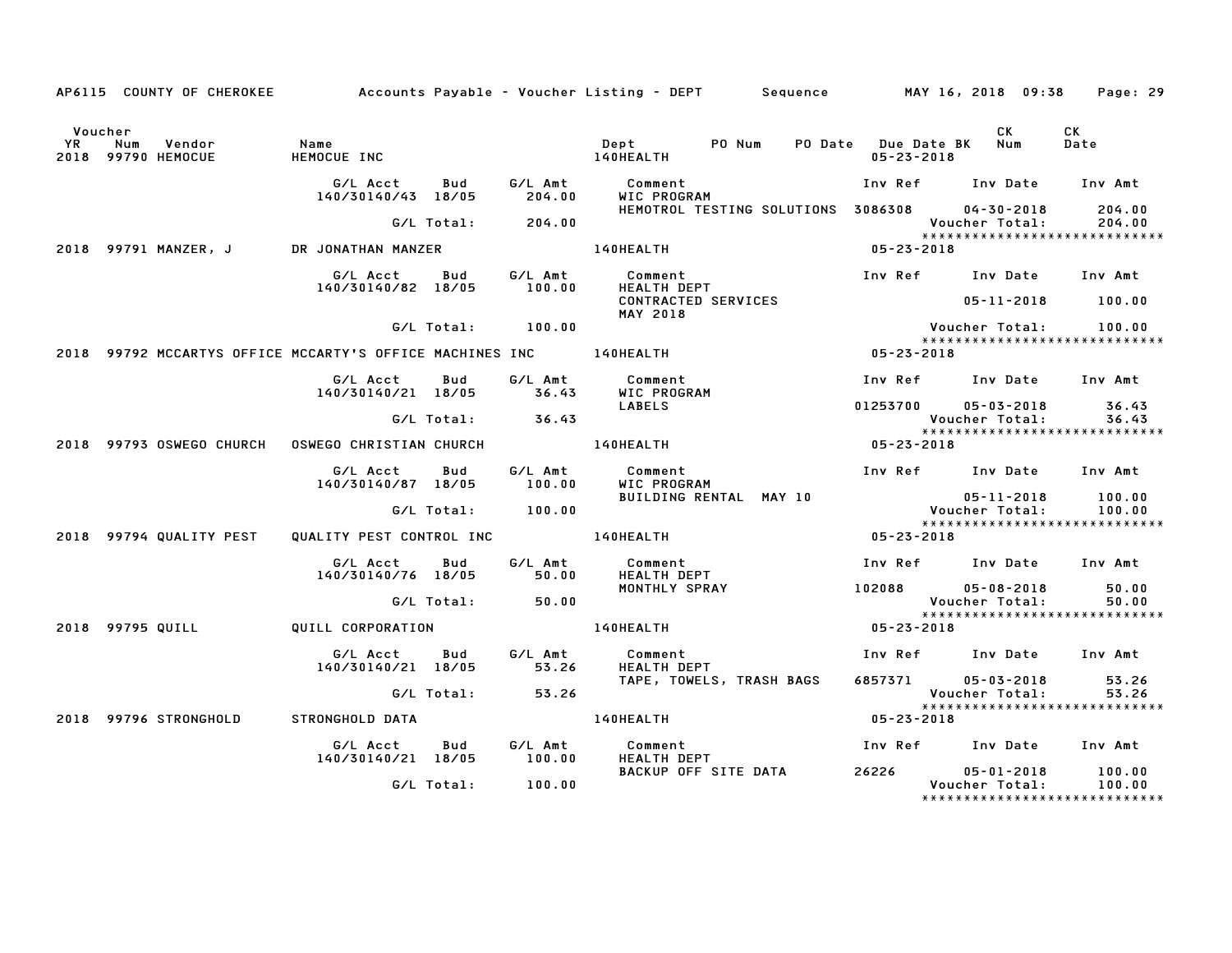| AP6115 COUNTY OF CHEROKEE                                  |                                                                      |                   |                                    | Accounts Payable – Voucher Listing – DEPT                                                | Sequence                    | MAY 16, 2018 09:38                                                                      | Page: 30                              |
|------------------------------------------------------------|----------------------------------------------------------------------|-------------------|------------------------------------|------------------------------------------------------------------------------------------|-----------------------------|-----------------------------------------------------------------------------------------|---------------------------------------|
| Voucher<br><b>YR</b><br>Num<br>Vendor<br>2018<br>99817 WEX | Name<br><b>WEX BANK</b>                                              |                   |                                    | CK<br><b>CK</b><br>Dept<br>PO Num<br>140HEALTH                                           | PO Date<br>$05 - 23 - 2018$ | <b>Due Date BK</b><br>Num                                                               | Date                                  |
|                                                            | G/L Acct<br>140/30140/25 18/05                                       | Bud               | G/L Amt<br>237.76                  | Comment<br><b>HEALTH DEPT</b>                                                            | Inv Ref                     | Inv Date                                                                                | Inv Amt                               |
|                                                            |                                                                      |                   |                                    | <b>FUEL PURCHASES</b><br><b>ACCT</b>                                                     | 54111824                    | $04 - 30 - 2018$                                                                        | 237.76                                |
|                                                            |                                                                      | G/L Total:        | 237.76                             |                                                                                          |                             | Voucher Total:<br>*****************************                                         | 237.76                                |
| 99652 COLUMBUS NEWS<br>2018                                | COLUMBUS NEWS REPORT                                                 |                   |                                    | 160ELECT                                                                                 | $05 - 23 - 2018$            | <b>DEPT</b><br>Total:                                                                   | 1365.39                               |
|                                                            | G/L Acct<br>160/30160/78 18/05                                       | Bud<br>G/L Total: | G/L Amt<br>48.00<br>48.00          | Comment<br>LEGAL NOTICE/ELECTION                                                         | Inv Ref<br>0430             | Inv Date<br>$04 - 30 - 2018$<br>Voucher Total:                                          | Inv Amt<br>48.00<br>48.00             |
| 2018 99827 COMMERCE VISA                                   | <b>COMMERCE BANK</b>                                                 |                   |                                    | 160ELECT                                                                                 | $05 - 23 - 2018$            | *****************************                                                           |                                       |
|                                                            | G/L Acct<br>160/30160/81 18/05<br>160/30160/73<br>160/30160/88 18/05 | Bud<br>18/05      | G/L Amt<br>16.60<br>34.75<br>60.00 | Comment<br>ACCT<br>PAULA <b>THENEY</b><br><b>USPS</b><br><b>ACCT</b><br>RODNEY EDMONDSON | Inv Ref                     | Inv Date<br>$05 - 04 - 2018$                                                            | Inv Amt<br>16.60                      |
|                                                            |                                                                      | G/L Total:        | 111.35                             | QUIK SHOP<br><b>KS COUNTY CLERKS.NET</b>                                                 |                             | $04 - 05 - 2018$<br>$04 - 13 - 2018$<br>Voucher Total:<br>***************************** | 34.75<br>60.00<br>111.35              |
| 2018 99701 AT&T 5001                                       | AT&T                                                                 |                   |                                    | 224911                                                                                   | $05 - 23 - 2018$            | <b>DEPT</b><br>Total:                                                                   | 159.35                                |
|                                                            | G/L Acct<br>224/31224/01                                             | Bud<br>G/L Total: | G/L Amt<br>895.73<br>895.73        | Comment<br>ACCT 316 140 9942 098 7<br>316 140 2371 911 6                                 | Inv Ref                     | Inv Date<br>$05 - 01 - 2018$<br>$05 - 01 - 2018$<br>Voucher Total:                      | Inv Amt<br>696.60<br>199.13<br>895.73 |
| 2018 99653 CENTURYLINK2961 CENTURYLINK                     |                                                                      |                   |                                    | 224911                                                                                   | $05 - 23 - 2018$            | *****************************                                                           |                                       |
|                                                            | G/L Acct<br>224/31224/01                                             | Bud<br>G/L Total: | G/L Amt<br>1173.82<br>1173.82      | Comment<br>ACCT 313409961                                                                | Inv Ref                     | Inv Date<br>$04 - 25 - 2018$<br>Voucher Total:<br>*****************************         | Inv Amt<br>1173.82<br>1173.82         |
| 2018<br>99654 COL TEL                                      | COLUMBUS TELEPHONE COMPANY                                           |                   |                                    | 224911                                                                                   | 05-23-2018                  |                                                                                         |                                       |
|                                                            | G/L Acct<br>224/31224/01                                             | Bud               | G/L Amt<br>1408.09                 | Comment<br><b>ACCT 166</b><br>173                                                        | Inv Ref                     | Inv Date<br>$05 - 01 - 2018$<br>$05 - 01 - 2018$                                        | Inv Amt<br>901.37<br>506.72           |
|                                                            |                                                                      | G/L Total:        | 1408.09                            |                                                                                          |                             | Voucher Total:<br>*****************************                                         | 1408.09                               |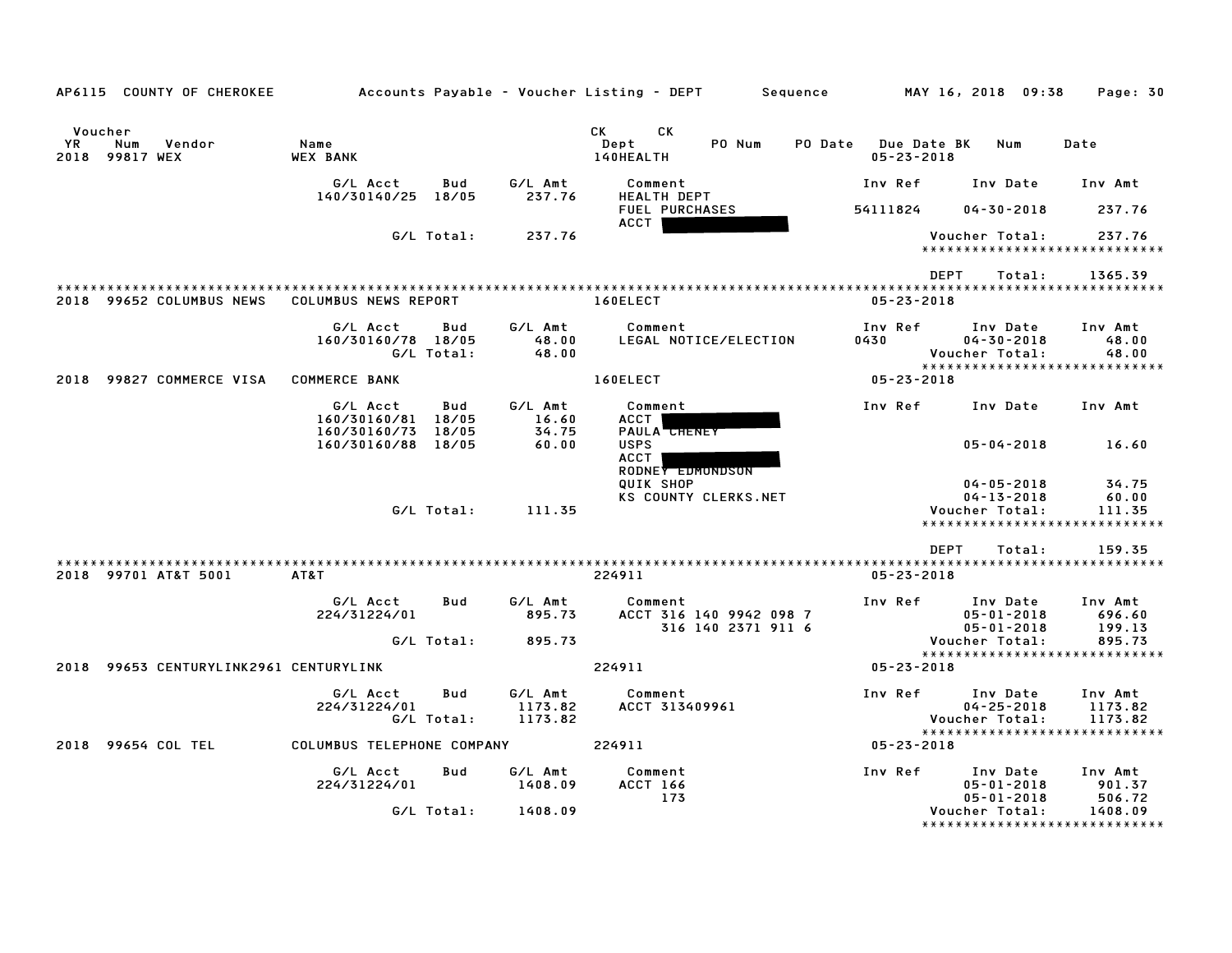| AP6115 COUNTY OF CHEROKEE                                                                                     |                                          |                                |                             | Accounts Payable – Voucher Listing – DEPT      Sequence      MAY 16, 2018 09:38                                                                                                                           |                                                   |                                                                                                                                                                                                                          | Page: 31                                                                                   |
|---------------------------------------------------------------------------------------------------------------|------------------------------------------|--------------------------------|-----------------------------|-----------------------------------------------------------------------------------------------------------------------------------------------------------------------------------------------------------|---------------------------------------------------|--------------------------------------------------------------------------------------------------------------------------------------------------------------------------------------------------------------------------|--------------------------------------------------------------------------------------------|
| Voucher<br><b>YR</b><br>Num<br>Vendor<br>2018 99655 CRAW KAN TELEPH CRAW-KAN TELEPHONE COOPERATIVE INC 224911 | Name                                     |                                |                             | <b>CK</b><br>CK<br>Dept<br>PO Num                                                                                                                                                                         | <b>PO Date</b><br>Due Date BK<br>$05 - 23 - 2018$ | Num                                                                                                                                                                                                                      | Date                                                                                       |
|                                                                                                               | G/L Acct<br>224/31224/01                 | Bud                            | G/L Amt<br>148.00           | Comment<br>FACILITY ACCESS SERVICE<br>1818SZ10901.023                                                                                                                                                     | Inv Ref                                           | Inv Date<br>$05 - 01 - 2018$                                                                                                                                                                                             | Inv Amt<br>148.00                                                                          |
|                                                                                                               |                                          | G/L Total:                     | 148.00                      |                                                                                                                                                                                                           |                                                   | Voucher Total:                                                                                                                                                                                                           | 148.00                                                                                     |
| 2018 99656 STRONGHOLD                                                                                         | STRONGHOLD DATA                          |                                |                             | 224911                                                                                                                                                                                                    | $05 - 23 - 2018$                                  | *****************************                                                                                                                                                                                            |                                                                                            |
|                                                                                                               | G/L Acct<br>224/31224/01                 | Bud<br>G/L Total:              | G/L Amt<br>110.00<br>110.00 | Comment<br>SONICWALL/FIREWALL                                                                                                                                                                             | Inv Ref<br>26156                                  | Inv Date<br>$05 - 01 - 2018$<br>Voucher Total:<br>*****************************                                                                                                                                          | Inv Amt<br>110.00<br>110.00                                                                |
| 99828 COMMERCE VISA<br>2018                                                                                   | <b>COMMERCE BANK</b>                     |                                |                             | <b>230APP</b>                                                                                                                                                                                             | $05 - 23 - 2018$                                  | <b>DEPT</b><br>Total:                                                                                                                                                                                                    | 3735.64                                                                                    |
|                                                                                                               | G/L Acct<br>230/30230/30<br>230/30230/23 | Bud<br>18/05<br>18/05          | G/L Amt<br>28.20<br>106.22  | Comment<br>ACCT  <br><b>ASHLEY KNIGHT</b>                                                                                                                                                                 | Inv Ref                                           | Inv Date                                                                                                                                                                                                                 | Inv Amt                                                                                    |
|                                                                                                               |                                          |                                |                             | <b>SCHLOTZKYS</b><br>SQ THE BURGER STAN<br>MCALISTER'S<br>SQ WORLD CUP COFFEE<br>EL CENTENARIOS<br>OLIVE GARDEN<br>PHILLIPS 66<br>SQ WORLD CUP COFFEE<br><b>WENDYS</b><br>TACO BELL<br>SQ BLACK DOG BARBQ |                                                   | $04 - 22 - 2018$<br>$04 - 23 - 2018$<br>$04 - 24 - 2018$<br>$04 - 24 - 2018$<br>$04 - 24 - 2018$<br>$04 - 24 - 2018$<br>$04 - 25 - 2018$<br>$04 - 25 - 2018$<br>$04 - 25 - 2018$<br>$04 - 25 - 2018$<br>$04 - 26 - 2018$ | 11.88<br>13.64<br>10.62<br>8.35<br>10.10<br>17.02<br>28.20<br>8.79<br>9.56<br>6.87<br>9.39 |
|                                                                                                               |                                          | G/L Total:                     | 134.42                      |                                                                                                                                                                                                           |                                                   | Voucher Total:<br>*****************************                                                                                                                                                                          | 134.42                                                                                     |
| 2018 99829 COMMERCE VISA                                                                                      | <b>COMMERCE BANK</b>                     |                                |                             | <b>230APP</b>                                                                                                                                                                                             | $05 - 23 - 2018$                                  |                                                                                                                                                                                                                          |                                                                                            |
|                                                                                                               | G/L Acct<br>230/30230/77<br>230/30230/23 | Bud<br>18/05<br>18/05<br>18/05 | G/L Amt<br>494.50<br>32.99  | Comment<br>ACCT  <br><b>ASHLEY KNIGHT</b><br>CHIC FIL A<br>SQ WORLD CUP COFFEE<br>RAMADA TOPEKA<br>SQ WORLD CUP COFFEE                                                                                    | Inv Ref                                           | Inv Date<br>$04 - 26 - 2018$<br>$04 - 27 - 2018$<br>$04 - 27 - 2018$<br>$04 - 26 - 2018$                                                                                                                                 | Inv Amt<br>12.20<br>14.57<br>494.50<br>6.22                                                |
|                                                                                                               |                                          | G/L Total:                     | 527.49                      |                                                                                                                                                                                                           |                                                   | Voucher Total:                                                                                                                                                                                                           | 527.49                                                                                     |
|                                                                                                               | <b>COMMERCE BANK</b>                     |                                |                             |                                                                                                                                                                                                           | $05 - 23 - 2018$                                  | ******************************                                                                                                                                                                                           |                                                                                            |
| 2018 99830 COMMERCE VISA                                                                                      |                                          |                                |                             | <b>230APP</b>                                                                                                                                                                                             |                                                   |                                                                                                                                                                                                                          |                                                                                            |
|                                                                                                               | G/L Acct<br>230/30230/81<br>230/30230/29 | Bud<br>18/05<br>18/05          | G/L Amt<br>15.67<br>148.99  | Comment<br>ACCT 0<br>MARK HIXON<br><b>4 STATE PRINTING</b><br>WALMART                                                                                                                                     | Inv Ref                                           | Inv Date<br>$04 - 17 - 2018$<br>$05 - 02 - 2018$                                                                                                                                                                         | Inv Amt<br>15.67<br>148.99                                                                 |
|                                                                                                               |                                          | G/L Total:                     | 164.66                      |                                                                                                                                                                                                           |                                                   | Voucher Total:<br>*****************************                                                                                                                                                                          | 164.66                                                                                     |
|                                                                                                               |                                          |                                |                             |                                                                                                                                                                                                           |                                                   |                                                                                                                                                                                                                          |                                                                                            |
|                                                                                                               |                                          |                                |                             |                                                                                                                                                                                                           |                                                   | DEPT<br>Total:                                                                                                                                                                                                           | 826.57                                                                                     |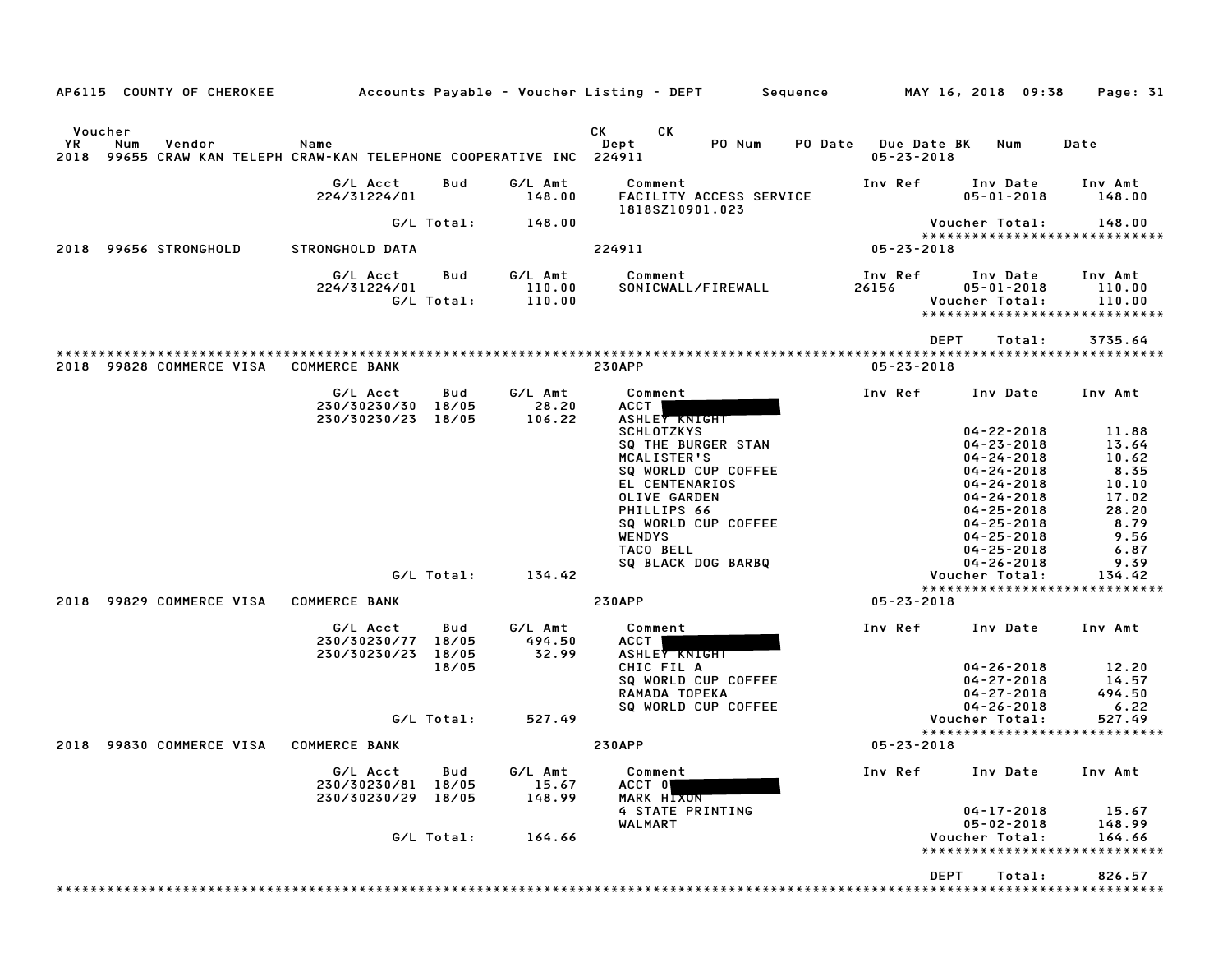|               | AP6115 COUNTY OF CHEROKEE              |                                  |                            |                             | Accounts Payable – Voucher Listing – DEPT                            | Sequence                                          |                                         | MAY 16, 2018 09:38                                                 | Page: 32                                                             |
|---------------|----------------------------------------|----------------------------------|----------------------------|-----------------------------|----------------------------------------------------------------------|---------------------------------------------------|-----------------------------------------|--------------------------------------------------------------------|----------------------------------------------------------------------|
| Voucher<br>YR | Num<br>Vendor<br>2018 99822 MERITAIN   | Name<br>MERITAIN HEALTH          |                            |                             | Dept<br>260BENEFITS                                                  | PO Num                                            | PO Date Due Date BK<br>$05 - 23 - 2018$ | CK.<br>Num                                                         | СK<br>Date                                                           |
|               |                                        | G/L Acct<br>260/30260/15 18/05   | Bud                        | G/L Amt<br>51793.25         | Comment<br>GROUP 02438<br><b>CHEROKEE COUNTY</b><br><b>JUNE 2018</b> |                                                   | Inv Ref                                 | Inv Date<br>$05 - 14 - 2018$                                       | Inv Amt<br>51793.25                                                  |
|               |                                        |                                  | G/L Total:                 | 51793.25                    |                                                                      |                                                   |                                         | Voucher Total:                                                     | 51793.25<br>******************************                           |
| 2018          | 99657 CENTURYLINK1319 CENTURYLINK      |                                  |                            |                             | 300ELDERLY                                                           |                                                   | <b>DEPT</b><br>$05 - 23 - 2018$         | Total:                                                             | 51793.25                                                             |
|               |                                        | G/L Acct<br>300/30300/74 18/05   | Bud                        | G/L Amt<br>6.66             | Comment<br>ACCT 320494722<br>320497874                               |                                                   | Inv Ref                                 | Inv Date<br>$04 - 24 - 2018$<br>$04 - 24 - 2018$                   | Inv Amt<br>5.38<br>1.28                                              |
|               |                                        |                                  | G/L Total:                 | 6.66                        |                                                                      |                                                   |                                         | Voucher Total:                                                     | 6.66<br>*****************************                                |
|               | 2018 99658 CENTURYLINK2961 CENTURYLINK |                                  |                            |                             | 300ELDERLY                                                           |                                                   | 05-23-2018                              |                                                                    |                                                                      |
|               |                                        | G/L Acct<br>300/30300/74 18/05   | Bud<br>G/L Total:          | G/L Amt<br>134.07<br>134.07 | Comment<br>ACCT 313355170<br>313571296                               |                                                   | Inv Ref                                 | Inv Date<br>$05 - 01 - 2018$<br>$05 - 01 - 2018$<br>Voucher Total: | Inv Amt<br>72.42<br>61.65<br>134.07                                  |
|               |                                        |                                  |                            |                             |                                                                      |                                                   |                                         |                                                                    | *****************************                                        |
|               | 2018 99659 GALENA                      | CITY OF GALENA                   |                            |                             | 300ELDERLY                                                           |                                                   | $05 - 23 - 2018$                        |                                                                    |                                                                      |
|               |                                        | G/L Acct<br>300/30300/72 18/05   | Bud<br>G/L Total:          | G/L Amt<br>96.49<br>96.49   | Comment                                                              | ACCT 10006000, 720 WALL ST                        | Inv Ref                                 | Inv Date<br>$04 - 04 - 2018$<br>Voucher Total:                     | Inv Amt<br>96.49<br>96.49<br>*****************************           |
|               | 2018 99700 KS GAS                      | KANSAS GAS SERVICE               |                            |                             | 300ELDERLY                                                           |                                                   | $05 - 23 - 2018$                        |                                                                    |                                                                      |
|               |                                        | G/L Acct<br>300/30300/72 18/05   | Bud<br>18/05<br>G/L Total: | G/L Amt<br>110.90<br>110.90 | Comment                                                              | ACCT 510724504 2014982 18<br>510020083 1175382 00 | Inv Ref                                 | Inv Date<br>$05 - 08 - 2018$<br>$05 - 10 - 2018$<br>Voucher Total: | Inv Amt<br>52.90<br>58.00<br>110.90<br>***************************** |
|               |                                        |                                  |                            |                             |                                                                      |                                                   | <b>DEPT</b>                             | Total:                                                             | 348.12                                                               |
|               | 2018 99686 CENTURYLINK2961 CENTURYLINK |                                  |                            |                             | 330SEWER                                                             |                                                   | $05 - 23 - 2018$                        |                                                                    |                                                                      |
|               |                                        | G/L Acct<br>330/30330/72 18/05   | Bud<br>G/L Total:          | G/L Amt<br>170.30<br>170.30 | Comment<br><b>SEWER PHONE</b>                                        |                                                   | Inv Ref<br>438097159                    | Inv Date<br>$04 - 23 - 2018$<br>Voucher Total:                     | Inv Amt<br>170.30<br>170.30                                          |
| 2018          | 99684 EMPIRE                           | EMPIRE DISTRICT ELECTRIC COMPANY |                            |                             | 330SEWER                                                             |                                                   | 05-23-2018                              |                                                                    | *****************************                                        |
|               |                                        | G/L Acct<br>330/30330/72 18/05   | Bud<br>G/L Total:          | G/L Amt<br>99.92<br>99.92   | Comment<br><b>ELECTRIC</b>                                           |                                                   | Inv Ref<br>866807-56-3 04-30-2018       | Inv Date<br>Voucher Total:                                         | Inv Amt<br>99.92<br>99.92<br>*****************************           |